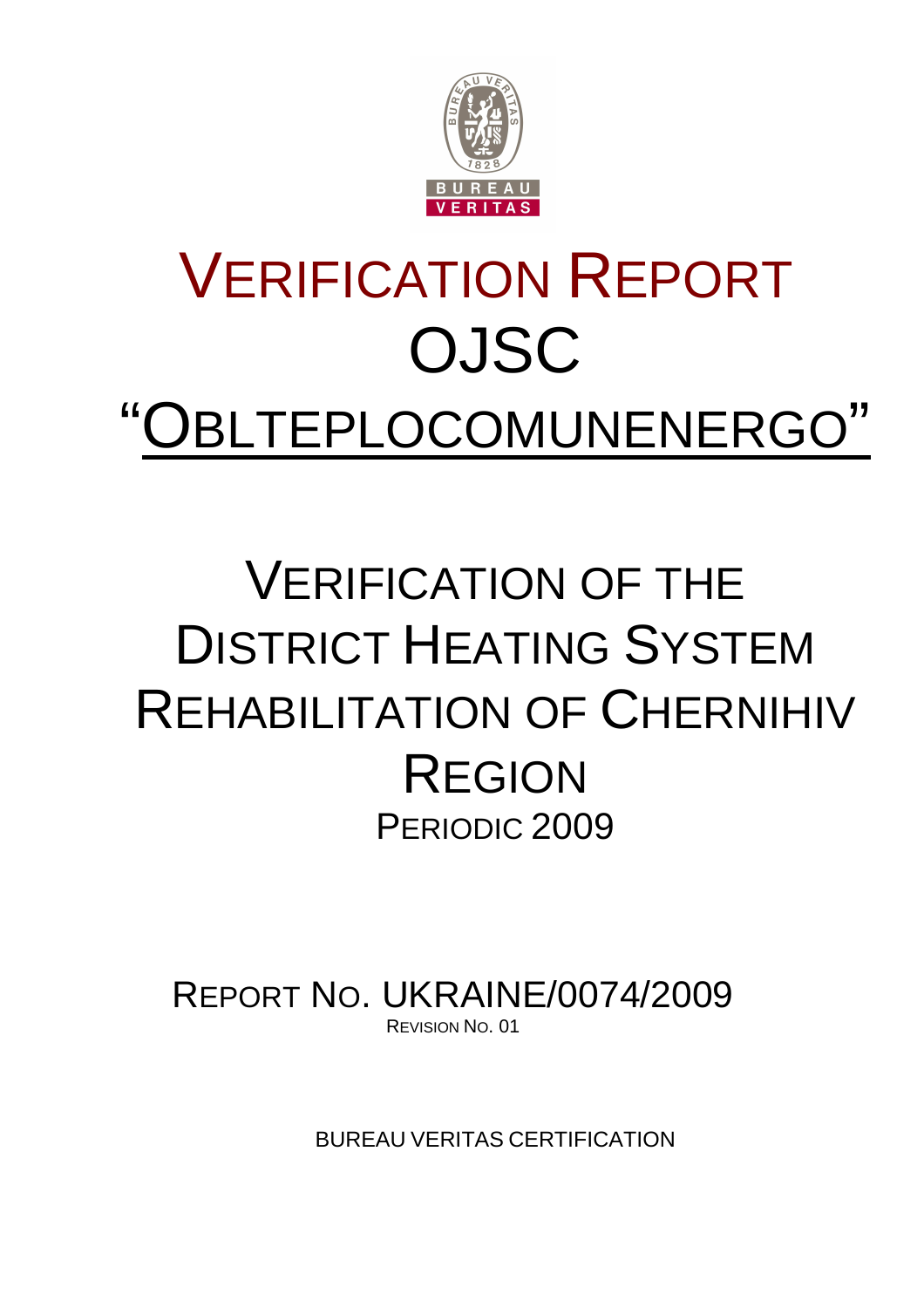

# VERIFICATION REPORT

| Date of first issue:<br>03/02/2010                                                                                                                                                       | Organizational unit<br><b>Holding SAS</b> | Bureau Veritas Certification                                                                                                                                                                                                                                                                                                                                                                                                                                                                                                                                                                                                                                                                                                                                                                                                                                                                                                                                                                                                                                                                                                                                                                                                                                                                                                                                                           |  |
|------------------------------------------------------------------------------------------------------------------------------------------------------------------------------------------|-------------------------------------------|----------------------------------------------------------------------------------------------------------------------------------------------------------------------------------------------------------------------------------------------------------------------------------------------------------------------------------------------------------------------------------------------------------------------------------------------------------------------------------------------------------------------------------------------------------------------------------------------------------------------------------------------------------------------------------------------------------------------------------------------------------------------------------------------------------------------------------------------------------------------------------------------------------------------------------------------------------------------------------------------------------------------------------------------------------------------------------------------------------------------------------------------------------------------------------------------------------------------------------------------------------------------------------------------------------------------------------------------------------------------------------------|--|
| Client:<br>OJSC Oblteplocomunenergo                                                                                                                                                      | Client ref.:                              | Mr. Yuriy Barbarov                                                                                                                                                                                                                                                                                                                                                                                                                                                                                                                                                                                                                                                                                                                                                                                                                                                                                                                                                                                                                                                                                                                                                                                                                                                                                                                                                                     |  |
| Summary:<br>reporting, as well as the host country criteria.                                                                                                                             |                                           | Bureau Veritas Certification has made the verification of the "District Heating System Rehabilitation of<br>Chernihiv Region" project of OJSC "Oblteplocomunenergo" located in Chernihiv, Ukraine on the basis of<br>UNFCCC criteria for the JI, as well as criteria given to provide for consistent project operations, monitoring and                                                                                                                                                                                                                                                                                                                                                                                                                                                                                                                                                                                                                                                                                                                                                                                                                                                                                                                                                                                                                                                |  |
| Forward Actions Requests (CL, CAR and FAR), presented in Appendix A.                                                                                                                     |                                           | The verification scope is defined as a periodic independent review and post determination by the Accredited<br>Independent Entity of the monitored reductions in GHG emissions during defined verification period, and<br>consisted of the following three phases: i) desk review of the Monitoring Report, Project Design Document and<br>the baseline and monitoring plan; ii) follow-up interviews with project stakeholders; iii) resolution of outstanding<br>issues and the issuance of the final verification report and opinion. The overall verification, from Contract<br>Review to Verification Report & Opinion, was conducted using Bureau Veritas Certification internal procedures.<br>The first output of the verification process is a list of Clarification Requests, Corrective Actions Requests,                                                                                                                                                                                                                                                                                                                                                                                                                                                                                                                                                                   |  |
| Veritas Certification by the project participant.<br>misstatements.<br>reductions during period from 01/01/2009 up to 31/12/2009.                                                        |                                           | The verification is based on the Monitoring Report (covers January 1 <sup>4</sup> 2009 - December 31 <sup>th</sup> 2009), the<br>Monitoring Plan, the determined PDD, Version 11, and supporting documents made available to Bureau<br>In summary, Bureau Veritas Certification confirms that the project is implemented as planned and described in<br>the determined and registered project design documents. Installed equipment being essential for generating<br>emission reduction runs reliably and is calibrated appropriately. The monitoring system is in place and the<br>project is generating GHG emission reductions. The GHG emission reduction is calculated without material<br>Our opinion relates to the project's GHG emissions and resulting GHG emissions reductions reported and<br>related to the valid and registered project baseline and monitoring, and its associated documents. Based on<br>information seen and evaluated we confirm that the implementation of the project has resulted in 75221 t CO2e<br>On the behalf of verification team, Flavio Gomes, the Bureau Veritas Certification Holding SAS Global Product<br>Manager for Climate Change, approved final version of the Verification Report and it is signed by Ivan Sokolov<br>authorized Bureau Veritas Certification Holding SAS Local product manager for Climate Change in Ukraine. |  |
| Report No.:<br>UKRAINE/0074/2009                                                                                                                                                         | Subject Group:<br>JI                      | Indexing terms                                                                                                                                                                                                                                                                                                                                                                                                                                                                                                                                                                                                                                                                                                                                                                                                                                                                                                                                                                                                                                                                                                                                                                                                                                                                                                                                                                         |  |
| Project title:<br>District Heating System Rehabilitation of Chernihiv<br>Region                                                                                                          |                                           | Climate Change, Kyoto Protocol, Jl, Emission<br>Reductions, Verification                                                                                                                                                                                                                                                                                                                                                                                                                                                                                                                                                                                                                                                                                                                                                                                                                                                                                                                                                                                                                                                                                                                                                                                                                                                                                                               |  |
| Work carried out by:<br>Team Leader, Lead Verifier: Nadiia Kaiun<br>Oleg Skoblyk<br>Team member, Verifier:<br>Kateryna Zinevych<br>Team member, Verifier:<br>ureau Veritas Certification |                                           | No distribution without permission from the<br>M<br>Client or responsible organizational unit                                                                                                                                                                                                                                                                                                                                                                                                                                                                                                                                                                                                                                                                                                                                                                                                                                                                                                                                                                                                                                                                                                                                                                                                                                                                                          |  |
| Work ventied by:<br>Ivan Sokolov                                                                                                                                                         | Holding SA\$                              | Limited distribution                                                                                                                                                                                                                                                                                                                                                                                                                                                                                                                                                                                                                                                                                                                                                                                                                                                                                                                                                                                                                                                                                                                                                                                                                                                                                                                                                                   |  |
| Date of this revision:<br>Rev. No.<br>01<br>03/02/2010                                                                                                                                   | Number of pages:<br>55                    | Unrestricted distribution                                                                                                                                                                                                                                                                                                                                                                                                                                                                                                                                                                                                                                                                                                                                                                                                                                                                                                                                                                                                                                                                                                                                                                                                                                                                                                                                                              |  |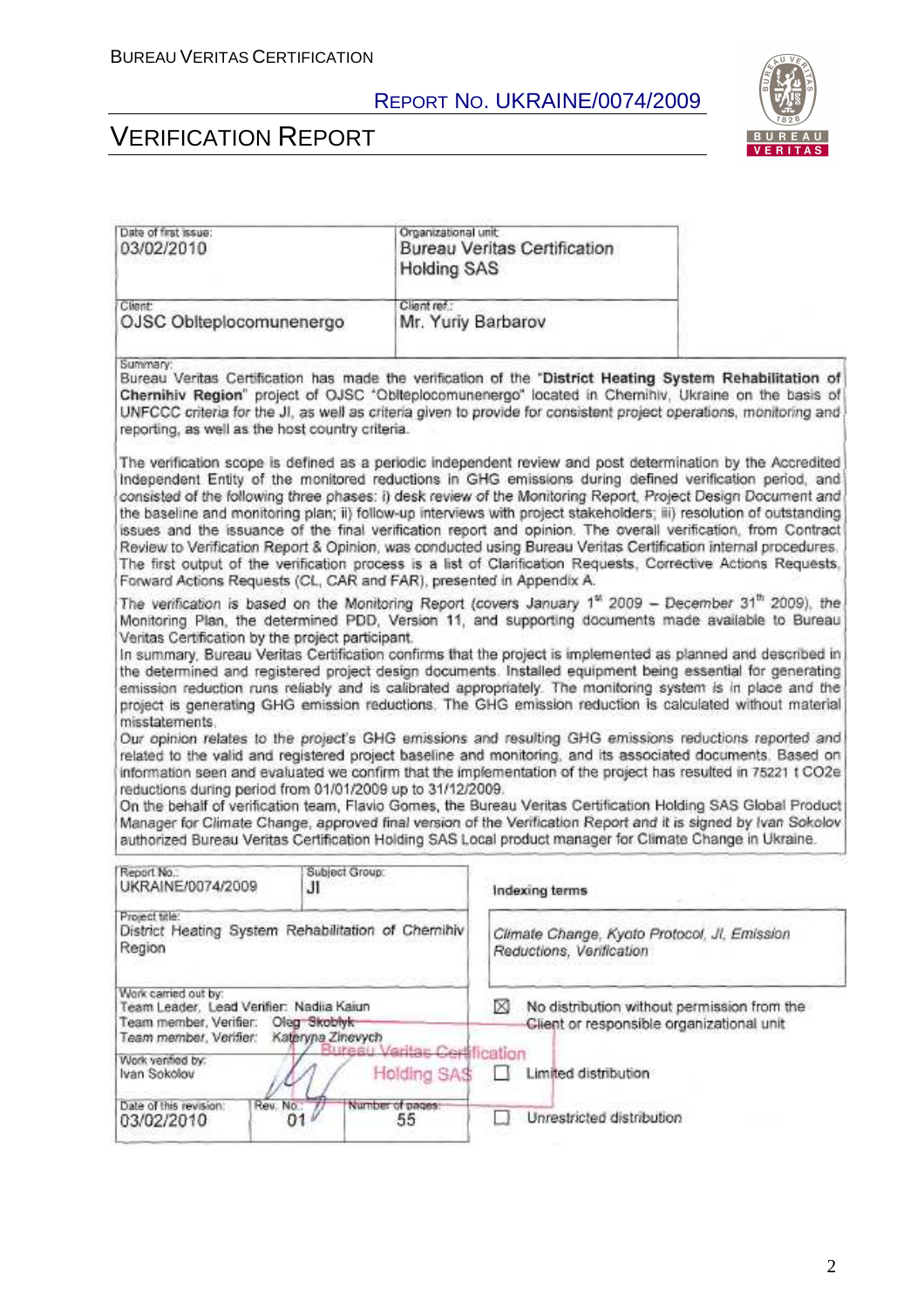# VERIFICATION REPORT



| <b>AIE</b>      | <b>Accredited Independent Entity</b>                  |
|-----------------|-------------------------------------------------------|
| <b>BVCH</b>     | <b>Bureau Veritas Certification Holding SAS</b>       |
| <b>CAR</b>      | <b>Corrective Action Request</b>                      |
| <b>CER</b>      | <b>Certified Emission Reductions</b>                  |
| CL.             | <b>Clarification Request</b>                          |
| CO <sub>2</sub> | <b>Carbon Dioxide</b>                                 |
| <b>FAR</b>      | <b>Forward Action Request</b>                         |
| <b>GHG</b>      | Green House Gas(es)                                   |
| <b>IETA</b>     | <b>International Emissions Trading Association</b>    |
| JI              | Joint Implementation                                  |
| <b>JISC</b>     | <b>JI Supervisory Committee</b>                       |
| MoV             | <b>Means of Verification</b>                          |
| MP.             | <b>Monitoring Plan</b>                                |
| <b>PCF</b>      | Prototype Carbon Fund                                 |
| <b>PDD</b>      | <b>Project Design Document</b>                        |
| <b>UNFCCC</b>   | United Nations Framework Convention on Climate Change |
| DH              | <b>District Heating</b>                               |

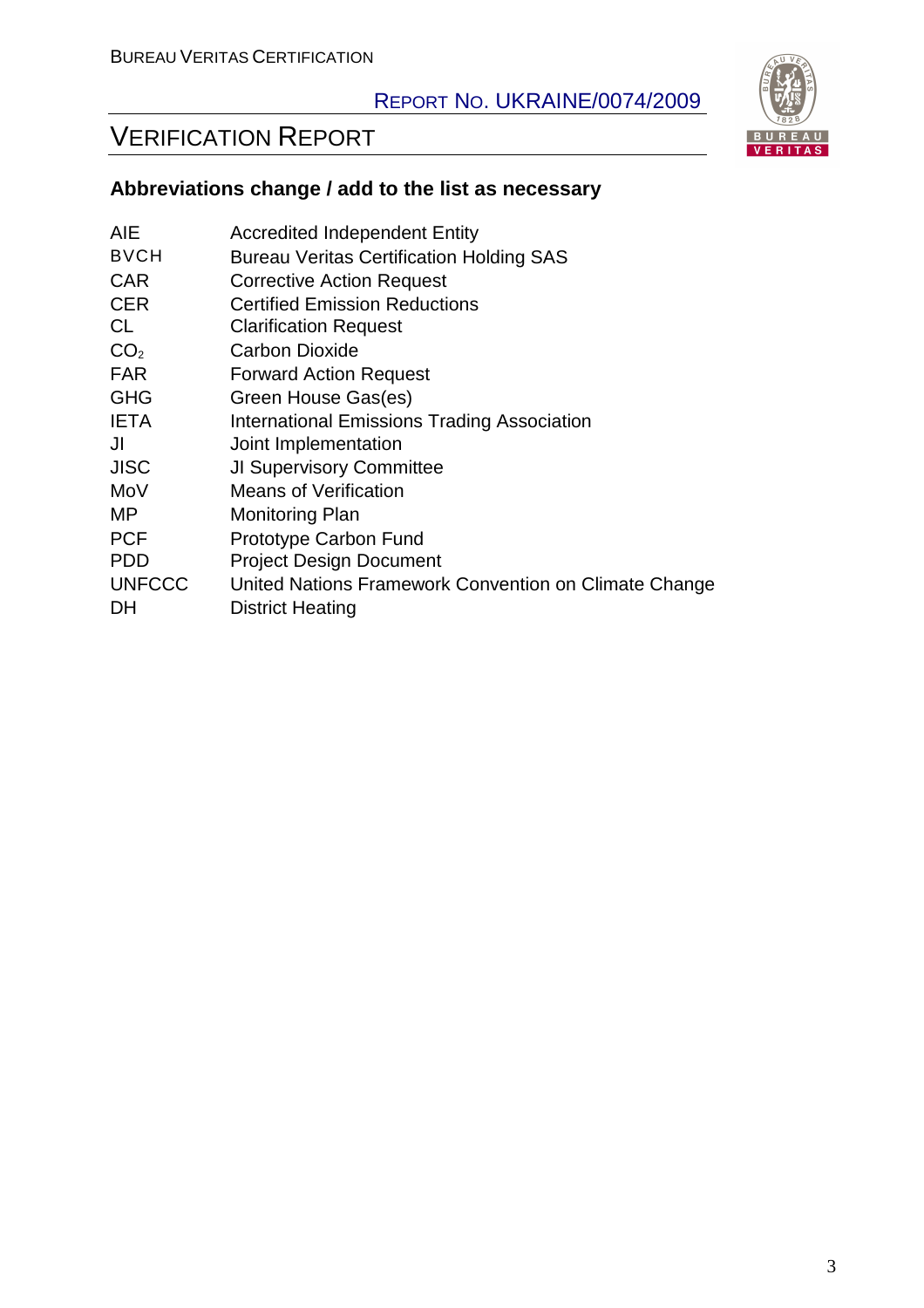# VERIFICATION REPORT

## **Table of Contents Page 2014**

| $\mathbf{1}$ |                                                                        |    |
|--------------|------------------------------------------------------------------------|----|
| 1.1          | Objective                                                              | 5  |
| 1.2          | Scope                                                                  | 6  |
| 1.3          | <b>GHG Project Description</b>                                         | 6  |
| 2            |                                                                        |    |
| 2.1          | <b>Review of Documents</b>                                             | 11 |
| 2.2          | Follow-up Interviews                                                   | 12 |
| 2.3          | Resolution of Clarification, Corrective and Forward Action<br>Requests | 13 |
| 3            |                                                                        |    |
|              | 3.1 Remaining issues CAR's, FAR's from previous verification           | 13 |
|              | 3.2 Project Implementation                                             | 14 |
|              | 3.3 Internal and External Data                                         | 16 |
|              | 3.4 Environmental and Social Indicators                                | 18 |
|              | 3.5 Management and Operational System                                  | 18 |
| 3.6.         | <b>Completeness of Monitoring</b>                                      | 19 |
| 3.7          | <b>Accuracy of Emission Reduction Calculations</b>                     | 21 |
| 3.8          | Quality Evidence to Determine Emissions Reductions                     | 22 |
| 3.9          | Management System and Quality Assurance                                | 22 |
| 4.           |                                                                        |    |
| 5            | SECOND PERIODIC VERIFICATION STATEMENT (2009)                          | 24 |
| 6            |                                                                        |    |
|              |                                                                        |    |
|              |                                                                        |    |
|              | APPENDIX C: DOCUMENTS CHECKED DURING VERIFICATION 46                   |    |

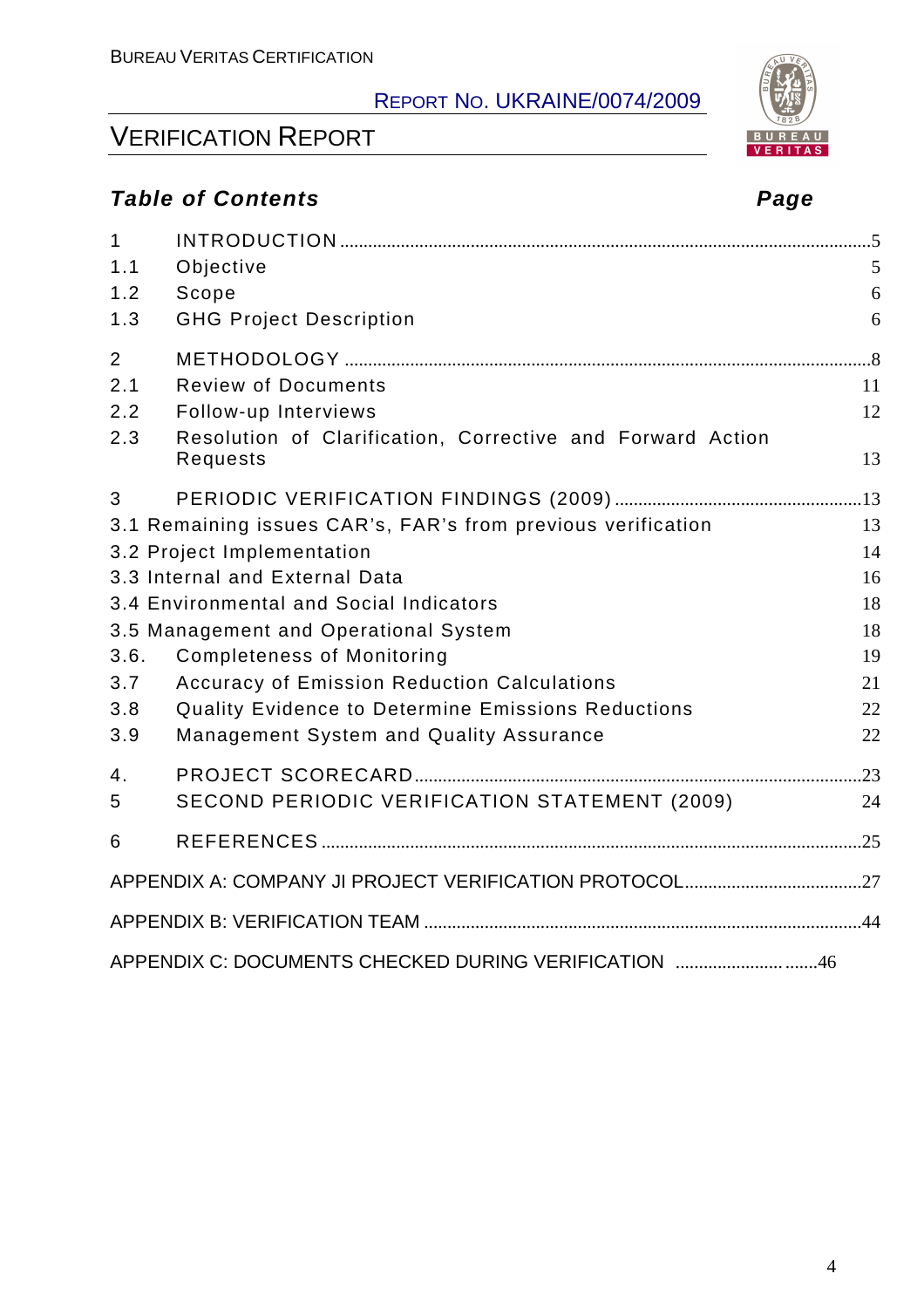



#### **1 INTRODUCTION**

OJSC "Oblteplocomunenergo" has commissioned Bureau Veritas Certification to verify the emissions reductions of its JI project "District Heating System Rehabilitation of Chernihiv Region" (hereafter called "the project") at Chernihiv, Ukraine, UNFCCC JI Reference Number 0081.

This report summarizes the findings of the second periodic verification of the project, performed on the basis of criteria given to provide for consistent project operations, monitoring and reporting, and contains a statement for the verified emission reductions.

The order includes the second periodic verification of the project. Report is based on the Periodic Verification Report Template Version 3.0, December 2003, both part of the Validation and Verification Manual (VVM) published by International Emission Trading Association (IETA).

The periodic verification has been performed with the account of findings and conclusions of the first periodic verification report Report No. UKRAINE/0044/2009 version 02 dated 20/07/2009.

The results of the determination were documented by "Climate and Energy" of TÜV Süddeutschland in the report: "Determination of the "District Heating System Rehabilitation of Chernigiv Region" JI-Project, Ukraine", Report No. 453859 dated 2004, May 25th. The changed monitoring plan was determined during initial verification (BVCH report No.UKRAINE/0008/2008).

During the first periodic verification process the agreement between OJSC "Oblteplocomunenergo" and previous project Party "E-energy B.V", the Netherlands, was cancelled (see Section 7, Agreement on Termination of the Agreement on Purchase of Emission Reduction Unit (ERU). The new agreement regarding emission reduction trade between OJSC "Oblteplocomunenergo" and Deutche Bank AG was signed (see Section 7, Emission Reductions Purchase Agreement). All the documents were checked by the verification team and found valid and satisfactory.

Project is approved by the Ministry of Environment in Ukraine and Ministry of Economical Affairs in Netherlands. Since the one of the project Parties was changed from the Netherlands to Germany approval from Federal Environment Agency and German Emission Trading Authority was also received (see Section 7).

#### **1.1 Objective**

Verification is the periodic independent review and ex post determination by the AIE of the monitored reductions in GHG emissions during defined verification period.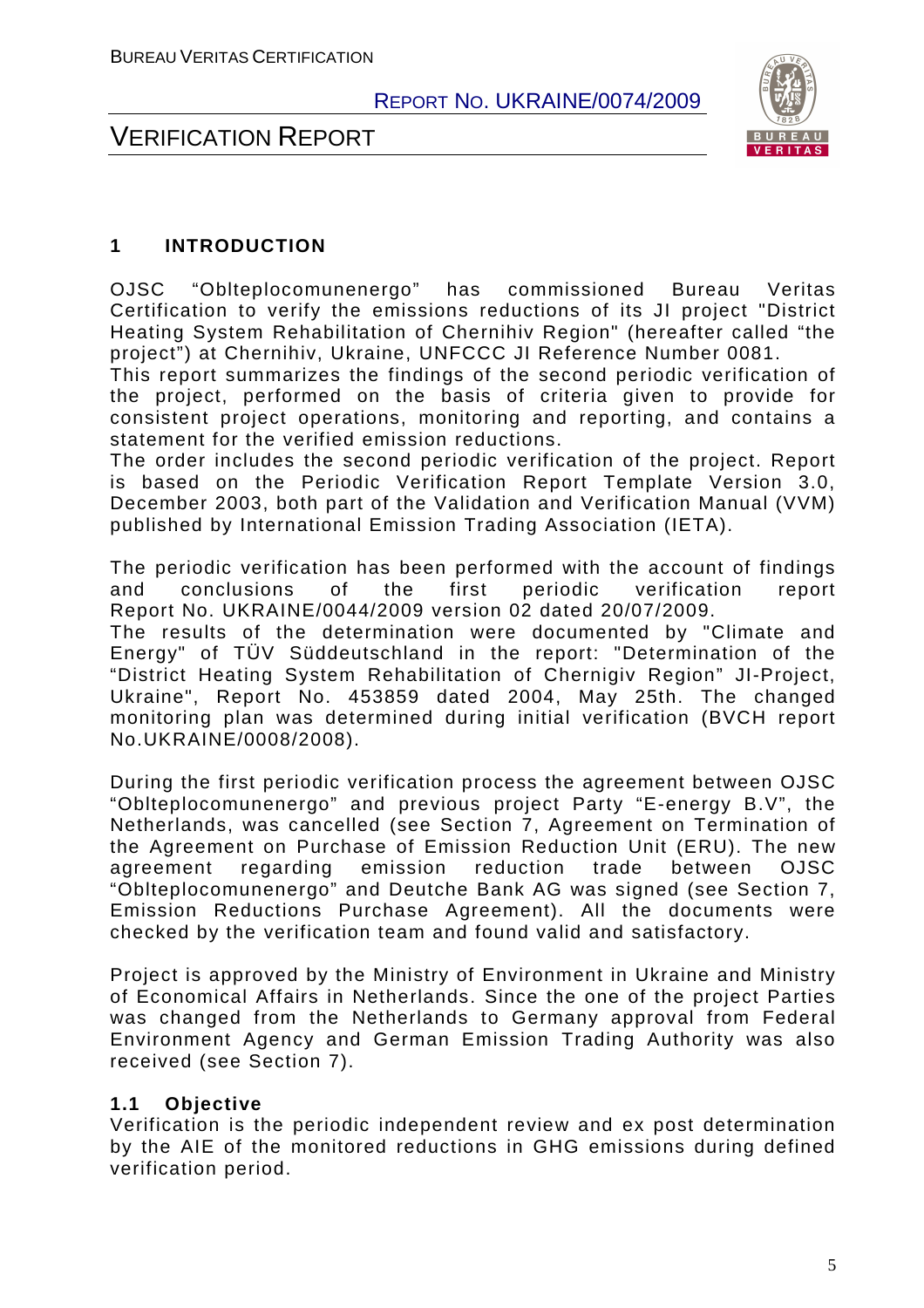



The objective of verification can be divided into Initial Verification and Periodic Verification.

Initial Verification: The objective of an initial verification is to verify that the project is implemented as planned, to confirm that the monitoring system is in place and fully functional, and to assure that the project will generate verifiable emission reductions. A separate initial verification prior to the project entering into regular operations is not a mandatory requirement.

Periodic Verification: The objective of the periodic verification is to verify that actual monitoring systems and procedures are in compliance with the monitoring systems and procedures described in the monitoring plan; furthermore the periodic verification evaluates the GHG emission reduction data and express a conclusion with a high, but not absolute, level of assurance about whether the reported GHG emission reduction data is free of material misstatements; and verifies that the reported GHG emission data is sufficiently supported by evidence, i.e. monitoring records.

The verification follows UNFCCC criteria referring to the Kyoto Protocol criteria, the JI/CDM rules and modalities, and the subsequent decisions by the JISC, as well as the host country criteria.

#### **1.2 Scope**

Verification scope is defined as an independent and objective review and ex post determination by the AIE of the monitored reductions in GHG emissions. The verification is based on the submitted monitoring report and the determinated project design document including the project's baseline study and monitoring plan and other relevant documents. The information in these documents is reviewed against Kyoto Protocol requirements, UNFCCC rules and associated interpretations. Bureau Veritas Certification has, based on the recommendations in the Validation and Verification Manual employed a risk-based approach in the verification, focusing on the identification of significant risks of the project implementation and the generation of ERUs.

The verification is not meant to provide any consulting towards the Client. However, stated requests for forward actions and/or corrective actions may provide input for improvement of the project monitoring towards reductions in the GHG emissions.

The audit team has been provided with a Monitoring Report #0081/3 version 02 and underlying data records, covering the period from 01 January 2009 to 31 December 2009 inclusive.

#### **1.3 GHG Project Description**

The project main goal is fuel consumption reduction, in particular reduction of natural gas consumption (which is imported to Ukraine), coal and fuel oil consumption by means of district heating system rehabilitation in the Chernihiv region. Such fuel consumption reduction will result in decrease of greenhouse gas emissions  $(CO<sub>2</sub>$  mainly). The purpose of the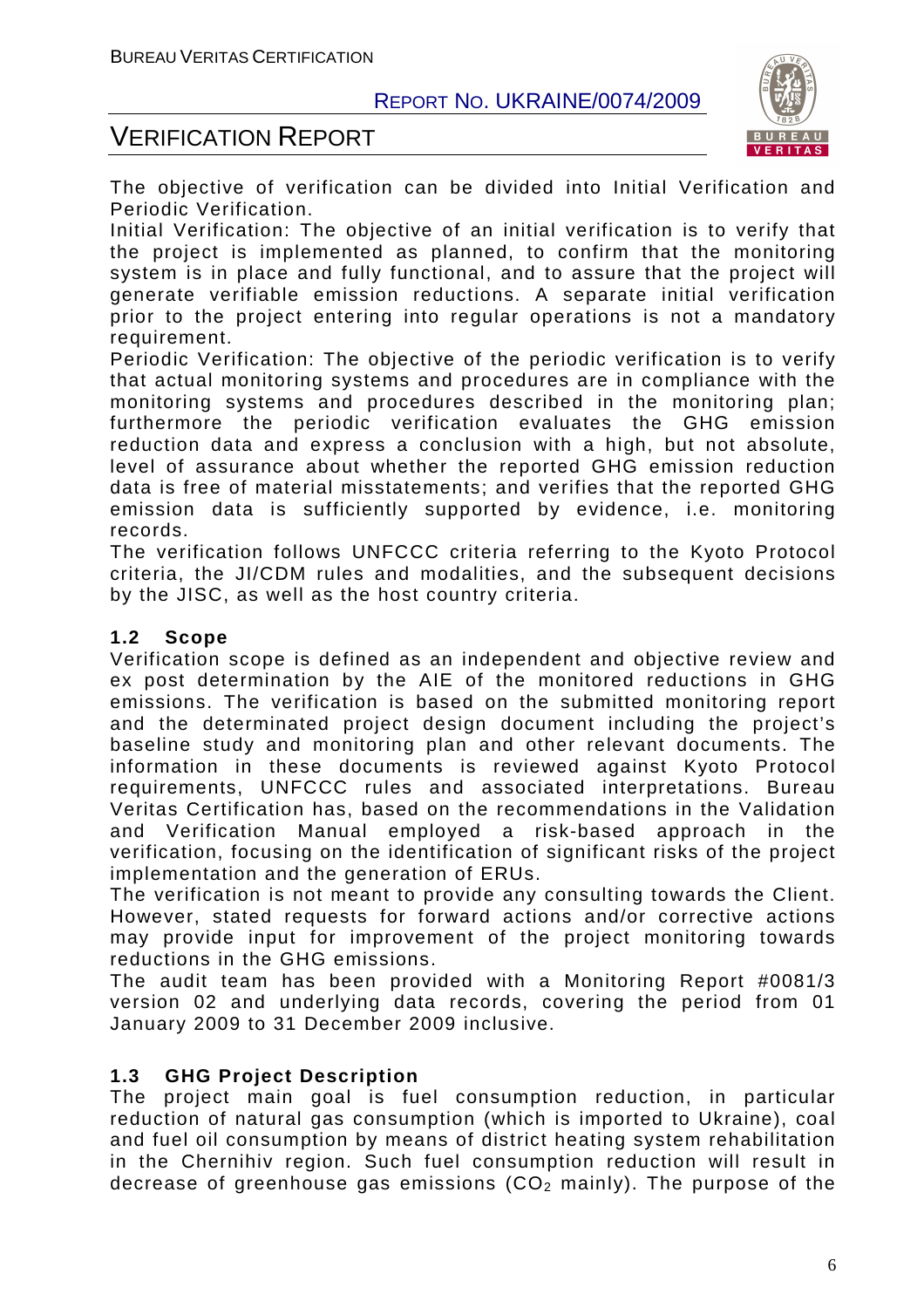

## VERIFICATION REPORT

project is sustainable development of the region through implementation of energy saving technologies.

Chernihiv region's district heating (DH) utility (system of heat supply enterprises) supplies and sells heat energy in forms of heat and hot water to local consumers, namely households, municipal consumers and stateowned organizations. It is a natural monopolist of heat production in the region. Heat supply market in the region is stable for years.

The project was initiated in 2002 to rehabilitate Chernihiv region's district heating system, including boiler and distribution network equipment replacement and rehabilitation.

The 124 boiler-houses with 458 boilers (total maximal connected load 423.9 Gkal/hour, 2002) and 227 km of heat distributing networks in Chernihiv city and Chernihiv Region, which belong to "Oblteplocomunenergo" are involved in the project as well as the 65 boiler-houses with 223 boilers (total maximal connected load 173.8 Gkal/hour, 2002) and 125 km of heat distributing networks in Chernihiv Region, which belong to other heat supply enterprises that empowered OJSC "Oblteplocomunenergo" to represent their interests in this project.

The total number of boiler-houses which are involved in the project is 189 with 681 boilers (435 of which are for reconstruction and replacement within this project) and 352 km heat distribution networks (198 of which are for reconstruction and replacement within this project). This is approximately 80% of Chernihiv regional DH system, and project may be expanded by including the other DH objects in the region.

After complete project implementation 32.8 mln. Nm<sup>3</sup> of natural gas, 890 tons of heavy oil and 6358 tons of coal will be saved annually. Such reduction of fuel consumption is based on increase of the boiler efficiencies and reduction of heat losses in networks. The following activities will ensure fuel saving:

- Replacement of old boilers by new highly efficient boilers;

- Upgrading of boilers,

- Upgrading of boilers' burners;

- Installation of heat utilizers, including condensation ones;

- Fuel switch from coal and fuel oil to gas;

- Decreasing pipelines length and replacing the 4-pipe lines by 2-pipe lines, with application of the new insulation and the pre-insulated pipes.

Implementation of the project will provide substantial economic, environmental, and social benefits to the Chernihiv region. Social impact of the project is positive since after project implementation heat supply service will be improved and tariffs for heat energy will not be raised to cover construction costs. Environmental impact of the project is expected to be very positive as an emission of the greenhouse and toxic gases such as CO2, NOx, and CO will be reduced. Also due to a better afterimplementation service, some part of population will cease to use electric heaters thus reducing electricity consumption, which is related to power plants emissions of CO2, SOx, NOx, CO and particulate matter.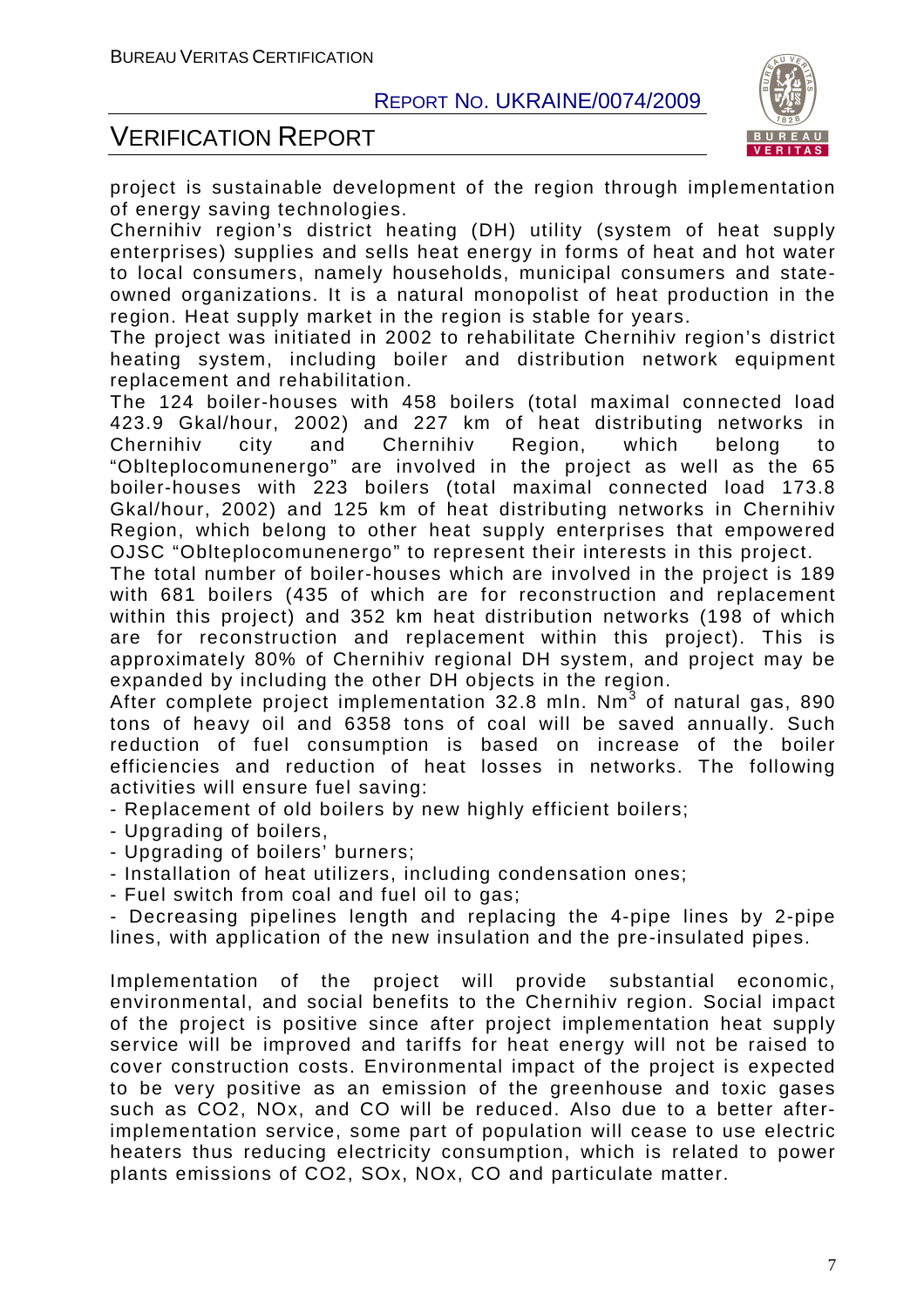## VERIFICATION REPORT



OJSC "Oblteplocomunenergo" fulfils annual minimal repairing of the DH system to keep it working. Particularly it executes repairing of network's parts and boilers that might cause accidents. More economically feasible and realistic scenario without carbon credits sales is a baseline scenario with very slow reconstruction activities than to make a major overhaul of the heating system. Tariffs for heat do not include the resources for prospective reconstruction of the district heating system, only the resources for probable necessary repairing after possible accidents. Minimal annual repairing doesn't lead to drooping of baseline emissions because of degradation of the whole system with efficiency droop at other objects, the overall actual emissions of Supplier would stay on the same level. This scenario is less environmentally favourable for the nearest future (including first commitment period 2008-2012), since GHGs emissions of Supplier will continue to be kept at the same level or even higher, but economically such scenario is more attractive.

Estimated project risks are limited and minimized. Ukraine has claimed district heating and municipal energy sector as a priority for the national energy-saving development.

#### **2 METHODOLOGY**

The verification is as a desk review and field visit including discussions and interviews with selected experts and stakeholders.

In order to ensure transparency, a verification protocol was customized for the project, according to the Validation and Verification Manual (IETA/PCF) a verification protocol is used as part of the verification. The protocol shows, in a transparent manner, criteria (requirements), means of verification and the results from verifying the identified criteria. The verification protocol serves the following purposes:

It organises, details and clarifies the requirements the project is expected to meet; and

It ensures a transparent verification process where the verifier will document how a particular requirement has been verified and the result of the verification;

The verification protocol consists of one table under Initial Verification checklist and four tables under Periodic verification checklist. The different columns in these tables are described in Figure 1.

The overall verification, from Contract Review to Verification Report & Opinion, was conducted using Bureau Veritas Certification procedures.

The completed verification protocol is enclosed in Appendix A to this report.

| <b>Initial Verification Protocol Table 1</b>                     |                                       |                                                                                  |                                                                                                                                                     |  |
|------------------------------------------------------------------|---------------------------------------|----------------------------------------------------------------------------------|-----------------------------------------------------------------------------------------------------------------------------------------------------|--|
| <b>Objective</b>                                                 | <b>Reference</b>                      | <b>Comments</b>                                                                  | <b>Conclusion (CARs/FARs)</b>                                                                                                                       |  |
| The requirements the   Gives reference to  <br>project must meet | where<br>requirement<br>İS.<br>found. | Description<br>the circumstances and<br>comments<br>further<br>on the conclusion | of   This is either acceptable based on  <br>evidence provided $(OK)$ , or a<br>Corrective Action Request (CAR)<br>of risk or non-compliance of the |  |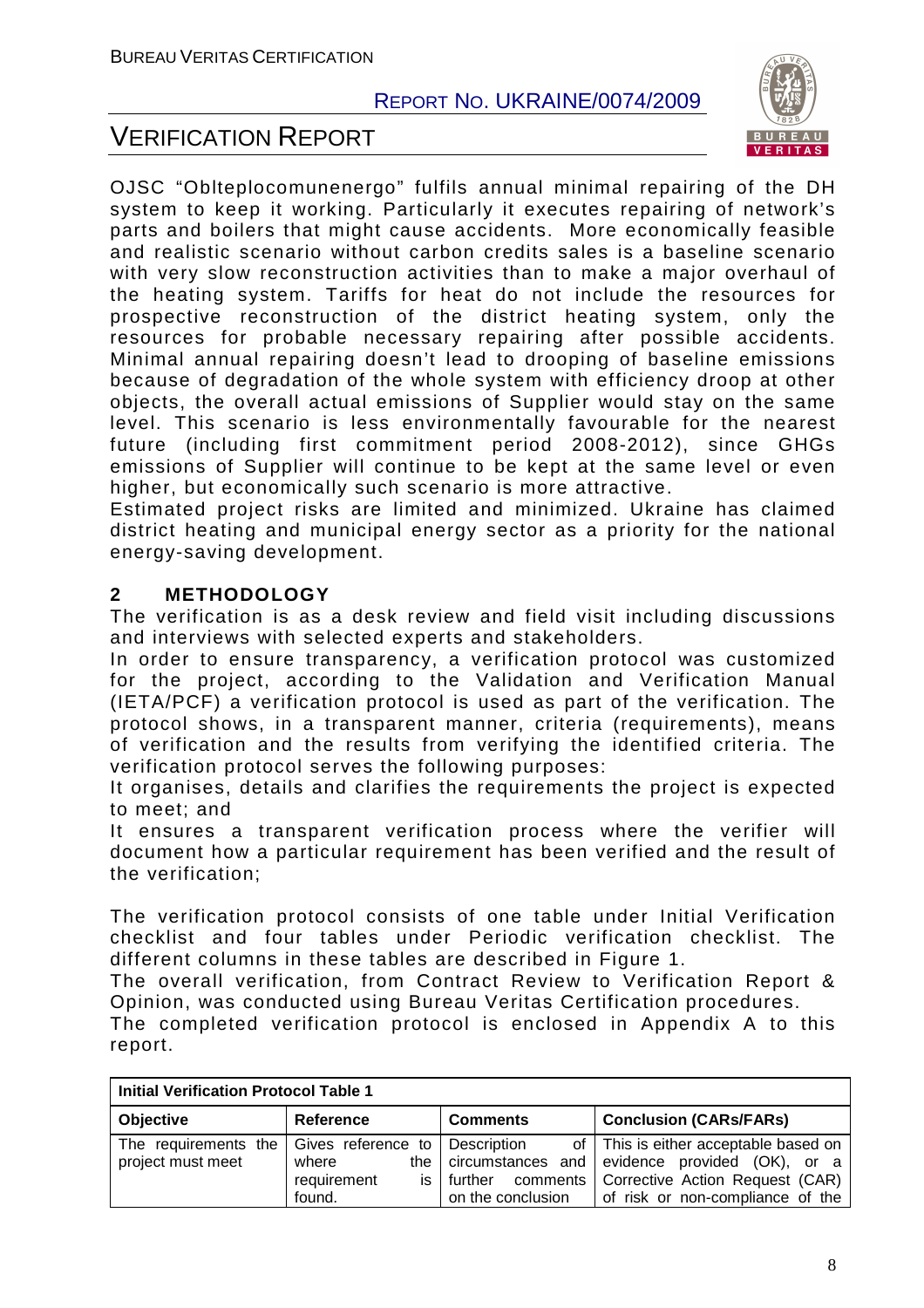## VERIFICATION REPORT



stated requirements. Forward Action Request (FAR) indicates essential risks for further periodic verifications.

| Periodic Verification Checklist Protocol Table 2: Data Management System/Controls                                                                                                                                                                                                                                                                    |                                                                                                                                                                                                                                                                                                                                            |                                                                                                                                                                                                                                                                                                                                                                                                                                                                                                                              |  |
|------------------------------------------------------------------------------------------------------------------------------------------------------------------------------------------------------------------------------------------------------------------------------------------------------------------------------------------------------|--------------------------------------------------------------------------------------------------------------------------------------------------------------------------------------------------------------------------------------------------------------------------------------------------------------------------------------------|------------------------------------------------------------------------------------------------------------------------------------------------------------------------------------------------------------------------------------------------------------------------------------------------------------------------------------------------------------------------------------------------------------------------------------------------------------------------------------------------------------------------------|--|
| Identification of potential<br>reporting risk                                                                                                                                                                                                                                                                                                        | Identification,<br>assessment and testing<br>of management controls                                                                                                                                                                                                                                                                        | Areas of residual risks                                                                                                                                                                                                                                                                                                                                                                                                                                                                                                      |  |
| The project operator's data<br>management system/controls<br>identify<br>assessed to<br>are<br>reporting risks and to assess<br>the<br>data<br>management<br>system's/control's ability to<br>mitigate reporting risks. The<br>GHG<br>data<br>management<br>system/controls are assessed<br>the<br>against<br>expectations<br>detailed in the table. | A score is assigned as<br>follows:<br>Full - all best-<br>practice<br>expectations are<br>implemented.<br>Partial<br>$\bullet$<br>a<br>proportion of the<br>practice<br>best<br>expectations<br>is<br>implemented<br>Limited<br>this<br>$\bullet$<br>should be given if<br>little or none of<br>the<br>system<br>component is in<br>place. | Description of circumstances and further<br>commendation to the conclusion. This is<br>either acceptable based on evidence<br>provided (OK), or a Corrective Action<br>Request (CAR) of risk or non compliance<br>with stated requirements. The corrective<br>action requests are numbered<br>and<br>presented to the client in the verification<br>report. The<br>Verification<br>Initial<br>has<br>additional Forward<br>Action<br>Requests<br>(FAR). FAR indicates essential risks for<br>further periodic verifications. |  |

| Periodic Verification Protocol Table 3: GHG calculation procedures and management control |  |
|-------------------------------------------------------------------------------------------|--|
| testing                                                                                   |  |

| <b>Identification</b><br>of<br>potential<br>reporting risk                                                                                                             | Identification,<br>and<br>assessment<br>testing of management controls                                                                                                                           | Areas of residual risks                                                                                                                           |
|------------------------------------------------------------------------------------------------------------------------------------------------------------------------|--------------------------------------------------------------------------------------------------------------------------------------------------------------------------------------------------|---------------------------------------------------------------------------------------------------------------------------------------------------|
| Identify and list potential reporting<br>risks based on an assessment of<br>estimation<br>emission<br>the<br>procedures, i.e.<br>the calculation methods,<br>⋗         | Identify the key controls for each area<br>with potential reporting risks. Assess<br>the adequacy of the key controls and<br>eventually test that the key controls are<br>actually in operation. | Identify areas of residual<br>risks,<br>οf<br>i.e.<br>areas<br>potential reporting risks<br>where<br>there<br>are<br>no<br>adequate<br>management |
| raw data collection and<br>≻<br>of<br>supporting<br>sources                                                                                                            | Internal<br>controls<br>include<br>(not<br>exhaustive):                                                                                                                                          | mitigate<br>controls<br>to<br>potential reporting risks                                                                                           |
| documentation,<br>reports/databases/informat<br>≻<br>ion systems from which<br>data is obtained.<br>Identify key source data. Examples                                 | Understanding<br>of<br>➤<br>responsibilities and roles<br>Reporting, reviewing<br>≻<br>and<br>formal<br>management<br>approval of data;                                                          | where<br>data<br>Areas<br>accuracy, completeness<br>and consistency could be<br>improved are highlighted.                                         |
| of source data include metering<br>monitors,<br>records,<br>process<br>operational<br>logs,<br>laboratory/analytical<br>data,<br>accounting records, utility data and  | <b>Procedures</b><br>for<br>➤<br>ensuring<br>completeness,<br>data<br>conformance with reporting<br>guidelines, maintenance of<br>data trails etc.                                               |                                                                                                                                                   |
| vendor data. Check appropriate<br>calibration and maintenance of<br>equipment, and assess the likely<br>accuracy of data supplied.<br>Focus on those risks that impact | ➤<br>Controls<br>to<br>the<br>ensure<br>arithmetical accuracy of the<br>GHG data generated<br>and<br>accounting<br>records<br>e.g.<br>audits.<br>internal<br>and                                 |                                                                                                                                                   |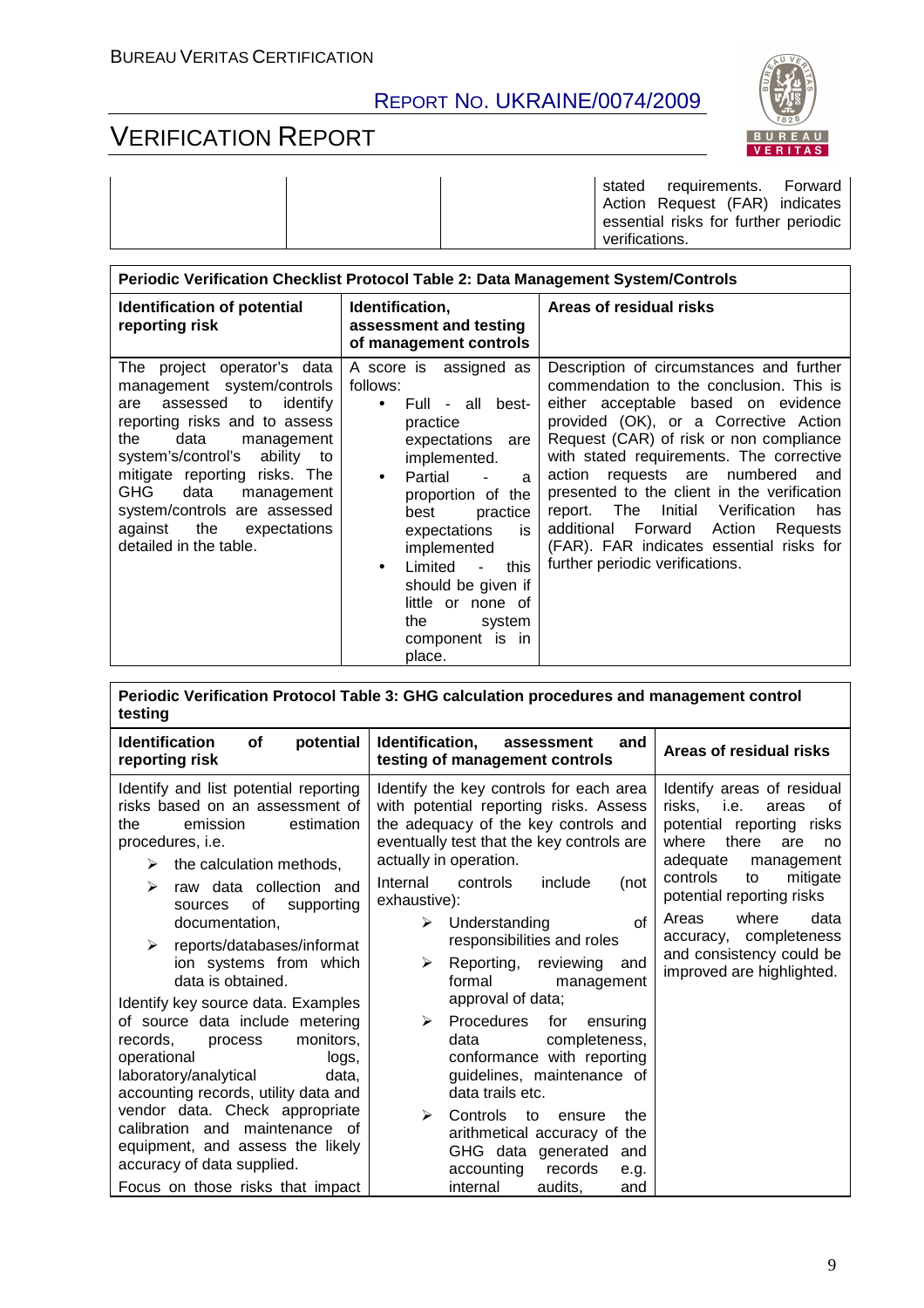

# VERIFICATION REPORT

| the accuracy, completeness and<br>consistency of the reported data.<br>Risks are weakness in the GHG                                                                                                                                                                                                                                                                        | checking/<br>review<br>procedures;<br>Controls over the computer<br>⋗                                                                                                                                                                                                                                                                                                               |  |
|-----------------------------------------------------------------------------------------------------------------------------------------------------------------------------------------------------------------------------------------------------------------------------------------------------------------------------------------------------------------------------|-------------------------------------------------------------------------------------------------------------------------------------------------------------------------------------------------------------------------------------------------------------------------------------------------------------------------------------------------------------------------------------|--|
| calculation systems<br>and<br>may<br>include:<br>$\blacktriangleright$<br>transfer<br>of<br>manual<br>data/manual calculations,<br>unclear origins of data,<br>➤<br>due<br>accuracy<br>➤<br>to<br>technological limitations,<br>lack of appropriate data<br>⋗<br>protection measures? For<br>example,<br>protected<br>calculation<br>cells<br>in.<br>and/or<br>spreadsheets | information systems;<br>Review<br>➤<br>processes<br>for<br>identification<br>and<br>understanding<br>key<br>οf<br>process<br>parameters<br>and<br>implementation of calibration<br>maintenance regimes<br>Comparing and analysing<br>➤<br>the GHG data with previous<br>periods,<br>targets<br>and<br>benchmarks.                                                                   |  |
| password restrictions.                                                                                                                                                                                                                                                                                                                                                      | When testing the specific internal<br>controls, the following questions are<br>considered:<br>1. Is the control designed properly to<br>ensure that it would either prevent<br>detect<br>and<br>correct<br>or<br>any                                                                                                                                                                |  |
|                                                                                                                                                                                                                                                                                                                                                                             | significant misstatements?<br>To what extent have the internal<br>2.<br>implemented<br>controls<br>been<br>according to their design;<br>To what extent have the internal<br>3.<br>controls (if existing) functioned<br>properly (policies and procedures<br>have been followed) throughout<br>the period?<br>How does management assess<br>4.<br>the internal control as reliable? |  |

#### **Periodic Verification Protocol Table 4: Detailed audit testing of residual risk areas and random testing**

| residual<br><b>Areas</b><br>οf<br>risks                                      | verification<br>Additional<br>testing performed                                                                                                                                                        | <b>Conclusions</b><br>and<br>Reguiring<br><b>Areas</b><br><b>Improvement</b><br>(including Forward Action Requests)                                                                                                                                                                                         |
|------------------------------------------------------------------------------|--------------------------------------------------------------------------------------------------------------------------------------------------------------------------------------------------------|-------------------------------------------------------------------------------------------------------------------------------------------------------------------------------------------------------------------------------------------------------------------------------------------------------------|
| List the residual areas<br>of risks (Table 2 where<br>detailed audit testing | additional<br>The<br>verification<br>testing performed is described.<br>Testing may include:                                                                                                           | Having investigated the residual risks, the<br>conclusions should be noted here. Errors and<br>uncertainties should be highlighted.                                                                                                                                                                         |
| is necessary.<br>addition.<br>other<br>In.                                   | 1. Sample cross checking of<br>manual transfers of data                                                                                                                                                | Errors and uncertainty can be due to a<br>number of reasons:                                                                                                                                                                                                                                                |
| material areas may be<br>selected for detailed<br>audit testing.             | 2.<br>Recalculation<br>3.<br>'walk<br>Spreadsheet<br>throughs' to check links<br>and equations<br>Inspection of calibration<br>4.<br>and maintenance records<br>for key equipment<br>Check<br>sampling | Calculation errors. These may be due<br>➤<br>to inaccurate manual transposition,<br>use of inappropriate emission factors<br>or assumptions etc.<br>Lack of clarity in the monitoring plan.<br>➤<br>inconsistent<br>could<br>to<br>This<br>lead<br>approaches to calculations or scope<br>of reported data. |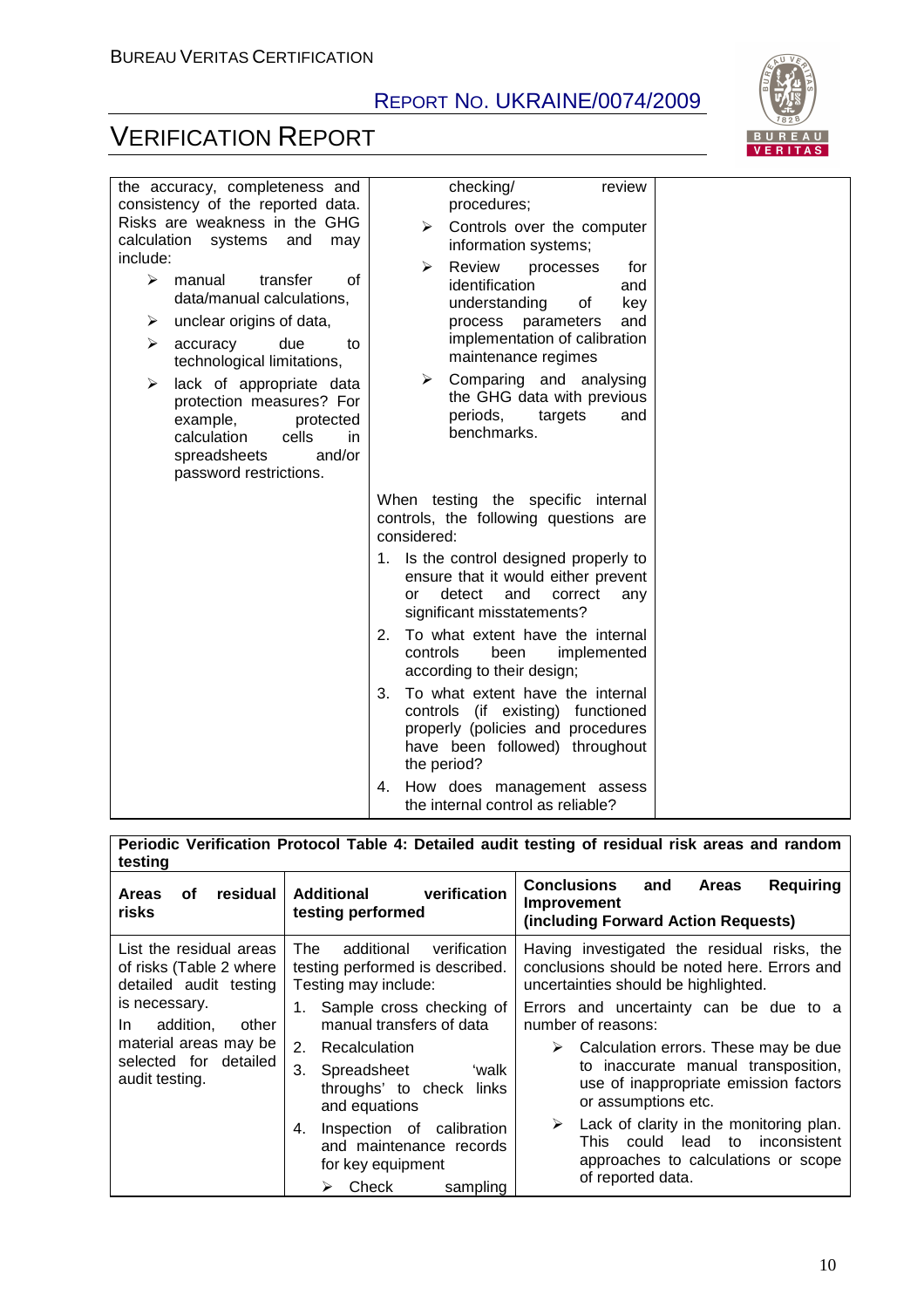

## VERIFICATION REPORT

| analysis results<br><b>Discussions</b><br>with<br>⋗<br>engineers<br>process<br>detailed<br>who have<br>knowledge of process<br>uncertainty/error | Technological limitations. There may<br>inherent uncertainties<br>(error<br>be<br>bands) associated with the methods<br>used to measure emissions e.g. use<br>of particular equipment such as<br>meters.                                                                                                        |
|--------------------------------------------------------------------------------------------------------------------------------------------------|-----------------------------------------------------------------------------------------------------------------------------------------------------------------------------------------------------------------------------------------------------------------------------------------------------------------|
| bands.                                                                                                                                           | Lack of source data. Data for some<br>sources may not be cost effective or<br>practical to collect. This may result in<br>the use of default data which has<br>derived<br>based on certain<br>been<br>assumptions/conditions and which will<br>therefore have varying applicability in<br>different situations. |
|                                                                                                                                                  | The second two categories are explored with<br>the site personnel, based on their knowledge<br>and experience of the processes. High risk<br>process parameters or source data (i.e. those<br>with a significant influence on the reported<br>data, such as meters) are reviewed for these<br>uncertainties.    |

| Verification Protocol Table 5: Resolution of Corrective Action and Clarification Requests                                                                                            |                                                                                                                                                                                         |                                                                                                                                                                                          |                                                                                                                                                                                                                  |
|--------------------------------------------------------------------------------------------------------------------------------------------------------------------------------------|-----------------------------------------------------------------------------------------------------------------------------------------------------------------------------------------|------------------------------------------------------------------------------------------------------------------------------------------------------------------------------------------|------------------------------------------------------------------------------------------------------------------------------------------------------------------------------------------------------------------|
| <b>clarifications</b><br>Report<br>and corrective action<br>requests                                                                                                                 | Ref.<br>checklist<br>to<br>question in tables<br>2/3                                                                                                                                    | Summary of project<br>owner response                                                                                                                                                     | <b>Verification conclusion</b>                                                                                                                                                                                   |
| If the conclusions from<br>Verification<br>the<br>are<br>either<br>a Corrective<br>Action<br>Request or a<br>Clarification<br>Request,<br>these should be listed in<br>this section. | Reference<br>the<br>to<br>checklist<br>question<br>number in Tables 2, 3<br>and 4<br>where<br>the<br>Corrective<br>Action<br>Request<br>or<br>Clarification<br>Request<br>is explained. | The responses given<br>by the Client or other<br>project participants<br>during<br>the<br>communications<br>with<br>the verification<br>team<br>should be summarized<br>in this section. | <b>This</b><br>should<br>section<br>summarize the verification<br>team's responses and final<br>conclusions.<br>The<br>conclusions should also be<br>included in Tables 2, 3 and<br>4, under "Final Conclusion". |

#### **2.1 Review of Documents**

The Monitoring Report (MR) #0081/3 version 02 submitted by OJSC "Оblteplocomunenergo" and additional background documents related to the project design and baseline, i.e. country Law, Project Design Document (PDD), applied methodology, Kyoto Protocol, Clarifications on Verification Requirements to be Checked were reviewed.

The verification findings presented in this report relate to the project as described in the PDD version 11 and Project Monitoring Report #0081/3 version 02 for the year 2009.

At first the PDD for this project -"District Heating System Rehabilitation of Chernihiv Region", - was developed and submitted to ERUPT-4. This PDD version 04 from May 13, 2004, was determined by TUV SUD (Report # 453859 from May 25, 2004). Because of absence of the Ukraine National procedure at that period the Letter of Approval was not properly issued, and contract with Netherlands was not signed.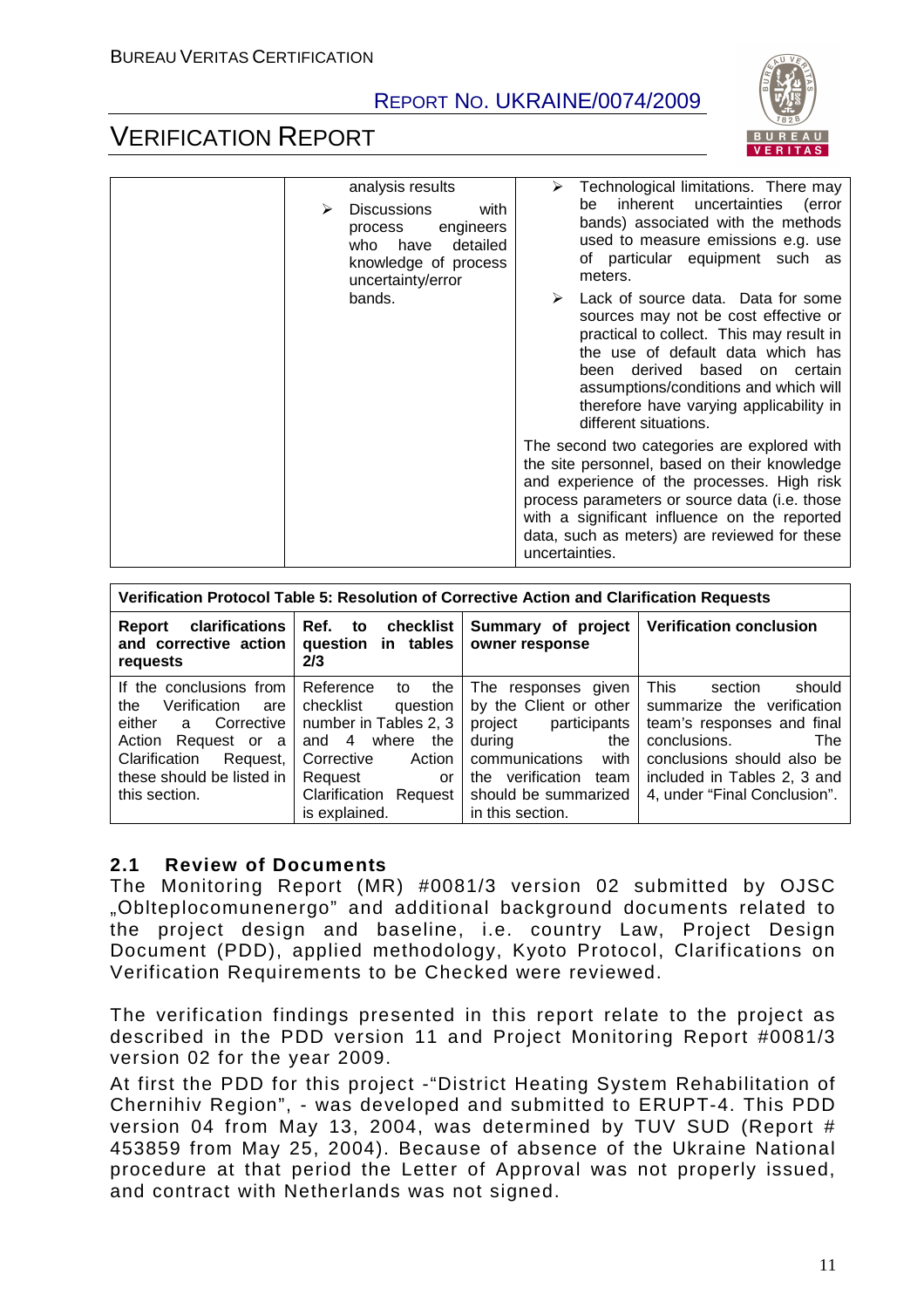

## VERIFICATION REPORT

After organizing of JISC, PDD for this project was re-made in the new form, and its version 06 dated August 30, 2007, was sent to TUV SUD for re-determination. This version was published at the UNFCCC site for global stakeholder process. During the re-determination, the Determination Protocol from 13 November 2007 was received from TUV SUD with clarification requests and corrective action requests. After meeting of all requirements of determinator, the last PDD Version 10, dated July 14, 2008, was created and Report # 453859 was re-confirmed on November 17, 2008.

PDD Version 11 dated 09 July, 2009 was designed because of change of the project partners. On December, 2008 the Agreement on termination of the Agreement on purchase of emission reduction unit between the JSC "Oblteplocomunenergo" and the company "E energy B.V." was signed. On July, 2009 – Emission reduction purchase agreement was signed between the JSC "Oblteplocomunenergo" and the Deutsche Bank AG.

#### **2.2 Follow-up Interviews**

On 20/01/2010 Bureau Veritas Certification performed interviews with project stakeholders to confirm selected information and to resolve issues identified in the document review. Representatives of OJSC "Оblteplocomunenergo" and subordinated branches "Nizhynteplomerezhi" Ltd, ME "Prilukiteplovodopostachannya", ME "Bahmachteplomerezhi", PEHN "Borznateplocomunenergo" and ME "Nosivski teplovi merezhi" were interviewed (see References). The main topics of the interviews are summarized in Table 1.

| Interviewed organization             | <b>Interview topics</b>                     |  |
|--------------------------------------|---------------------------------------------|--|
| JSC "Oblteplocomunenergo",           | Organizational structure.                   |  |
| "Nizhynteplomerezhi" Ltd             | Responsibilities and authorities.           |  |
| ME                                   | Training of personnel.                      |  |
| "Prilukiteplovodopostachannya        | Quality management procedures and           |  |
|                                      | technology.                                 |  |
| ME "Bahmachteplomerezhi"             | Rehabilitation /Implementation of equipment |  |
| <b>PEHN</b>                          | (records).                                  |  |
| "Borznateplocomunenergo"             | Metering equipment control.                 |  |
| ME "Nosivski teplovi merezhi"        | Metering record keeping system, database.   |  |
| Local Stakeholder:                   | Social impacts.                             |  |
| <b>District State Administration</b> | Environmental impacts.                      |  |
| Consultant:                          | Baseline methodology.                       |  |
| Institute<br>of<br>Engineering       | Monitoring plan.                            |  |
| Ecology                              | Monitoring report.                          |  |
|                                      | Deviations from PDD.                        |  |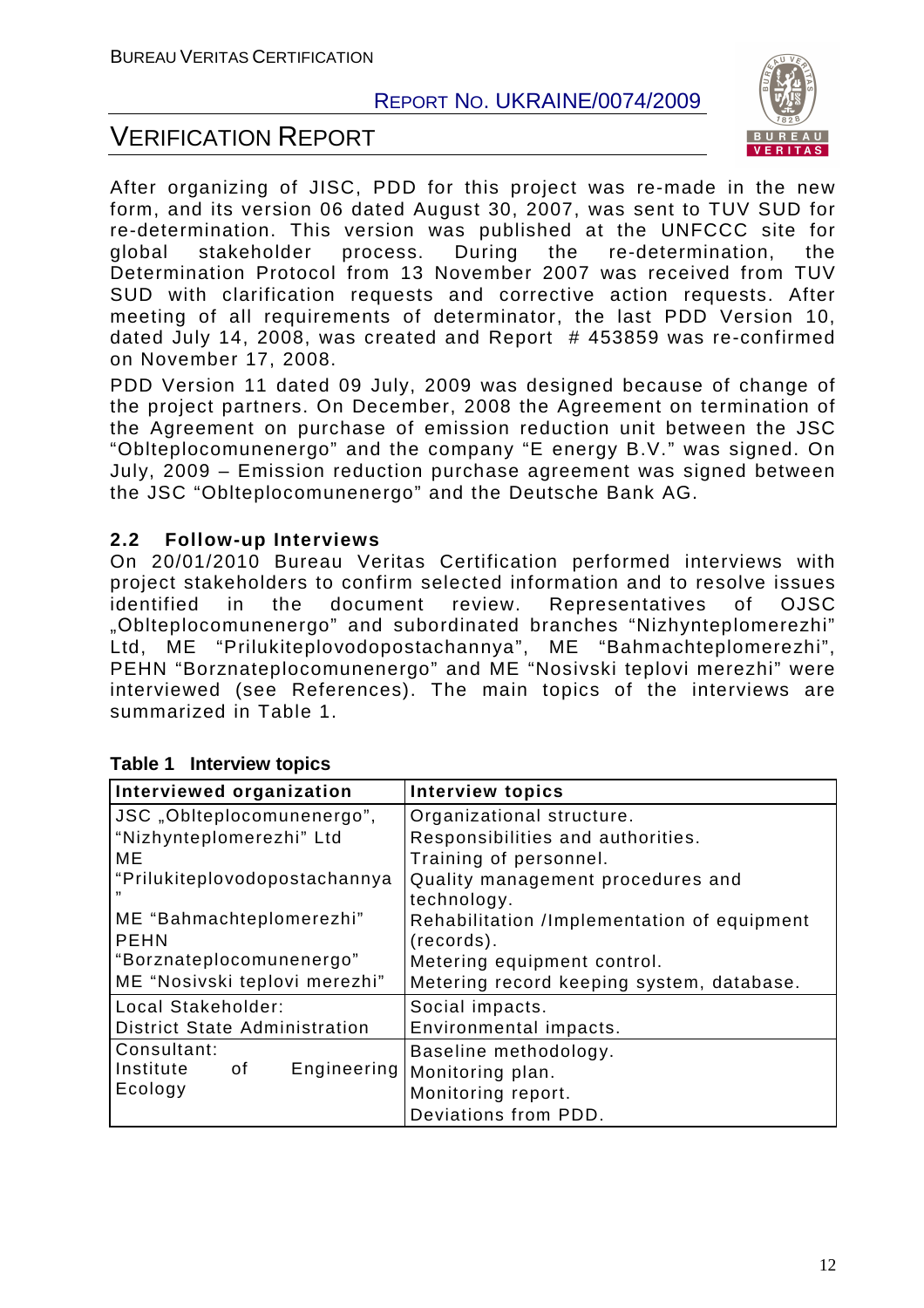

## VERIFICATION REPORT

#### **2.3 Resolution of Clarification, Corrective and Forward Action Requests**

The objective of this phase of the verification is to raise the requests for corrective actions and clarification and any other outstanding issues that needed to be clarified for Bureau Veritas Certification positive conclusion on the GHG emission reduction calculation.

Corrective Action Requests (CAR) are issued, where:

i) there is a clear deviation concerning the implementation of the project as defined by the PDD;

ii) requirements set by the MP or qualifications in a verification opinion have not been met; or

iii) there is a risk that the project would not be able to deliver (high quality) ERUs.

Forward Action Requests (FAR) are issued, where:

iv) the actual status requires a special focus on this item for the next consecutive verification, or

v) an adjustment of the MP is recommended.

The verification team may also use the term Clarification Request (CL), which would be where:

vi) additional information is needed to fully clarify an issue.

To guarantee the transparency of the verification process, the concerns raised are documented in more detail in the verification protocol in Appendix A.

#### **3 PERIODIC VERIFICATION FINDINGS (2009)**

In the following sections, the findings of the verification are stated. The verification findings for each verification subject are presented as follows: 1)The findings from the desk review of the original project activity documents and the findings from interviews during the follow up visit are summarized. A more detailed record of these findings can be found in the Verification Protocol in Appendix A.

2)The conclusions for verification subject are presented.

The discussions and the conclusions that followed the preliminary verification report and possible corrective action requests are encapsulated in this section.

#### **3.1 Remaining issues CAR's, FAR's from previous verification**

One task of verification is to check the remaining issues from the previous determination/verification or issues which are clearly defined for assessment in the PDD. The Initial and First verification report, prepared by Bureau Veritas Certification Holding SAS does not include any open issue.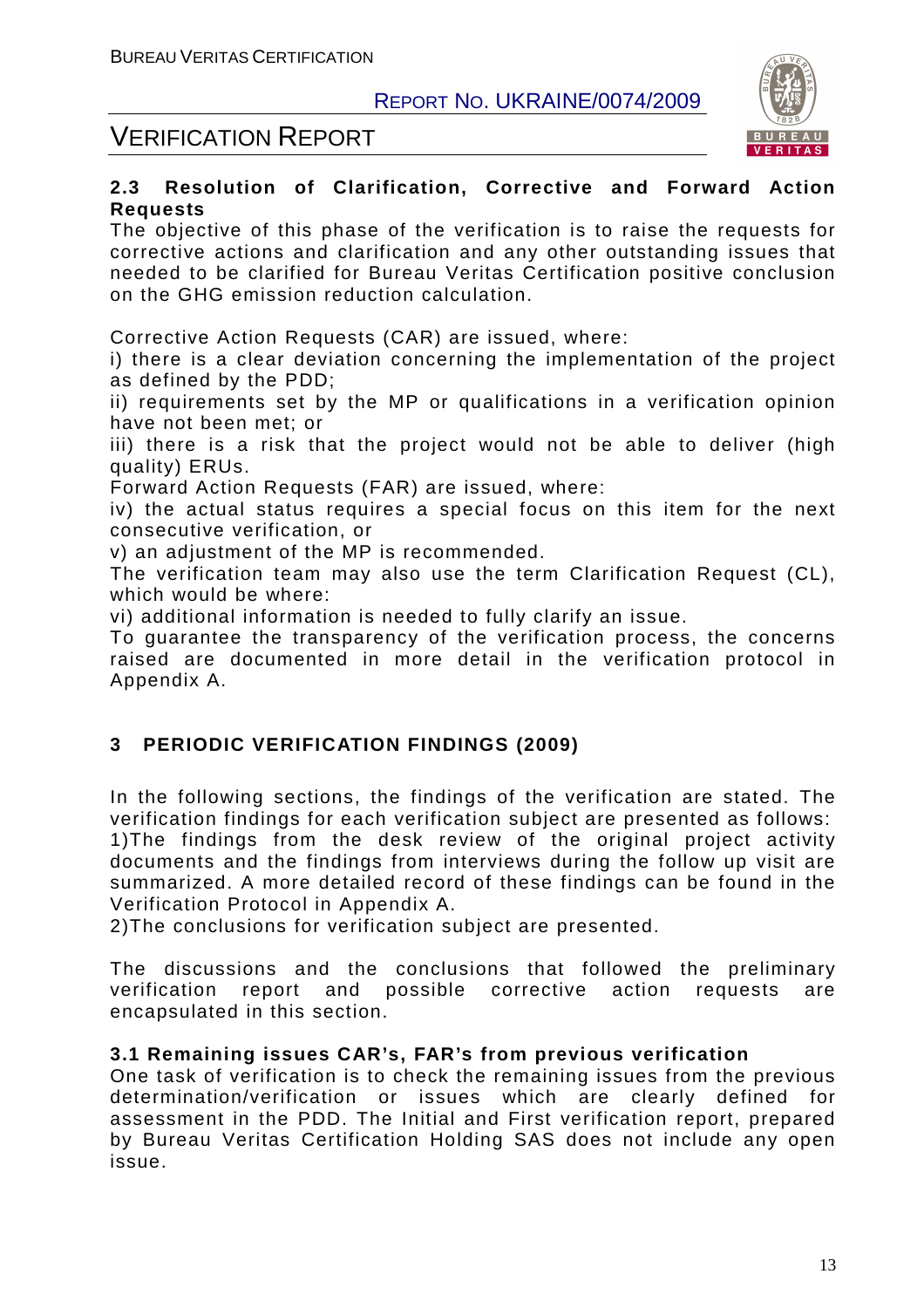

#### VERIFICATION REPORT

#### **3.2 Project Implementation**

#### **3.2.1 Discussion**

The scrutiny of a proper implementation of a project was a key issue of verification, in order to have a climate change project ready for successful operation. The project is implemented in the boiler-houses undertaking the JI project activities.

The project was initiated in 2002 to rehabilitate Chernihiv region's district heating system, including boiler and distribution network equipment replacement and rehabilitation.

The 124 boiler-houses with 458 boilers (total maximal connected load 423.9 Gkal/hour, 2002) and 227 km of heat distributing networks in Chernihiv city and Chernihiv Region, which belong to "Oblteplocomunenergo" are involved in the project as well as the 65 boiler-houses with 223 boilers (total maximal connected load 173.8 Gkal/hour, 2002) and 125 km of heat distributing networks in Chernihiv Region, which belong to other heat supply enterprises that empowered OJSC "Oblteplocomunenergo" to represent their interests in this project.

The total number of boiler-houses which are involved in the project is 189 with 681 boilers (435 of which are for reconstruction and replacement within this project) and 352 km heat distribution networks (198 of which are for reconstruction and replacement within this project). The following activities ensuring fuel saving were performed before 2008:

- Replacement of old boilers by new highly efficient boilers;
- Upgrading of boilers,
- Upgrading of boilers' burners;
- Installation of heat utilizers, including condensation ones;
- Fuel switch from coal and fuel oil to gas;

- Decreasing pipelines length and replacing the 4-pipe lines by 2-pipe lines, with application of the new insulation and the pre-insulated pipes.

Implementation of boiler houses rehabilitation and network rehabilitation is realized according to the project plan. In several cases replacement of network pipes with different (from planned before) diameters takes place.

| ر ت<br>Implemented energy | Volume of performed works<br>(number of boilers, etc.) pieces |      |       |  |  |
|---------------------------|---------------------------------------------------------------|------|-------|--|--|
| saving measures           | 2003-2008                                                     | 2009 | Total |  |  |
| JSC "Oblteplocomunenergo" |                                                               |      |       |  |  |
| Replacement of boilers    |                                                               |      |       |  |  |
| $VK-21$                   |                                                               |      | 2     |  |  |
| NIISTU-5                  | 10                                                            |      | 1 በ   |  |  |
| KSVa-0,63                 |                                                               |      | 5     |  |  |
| $TVG-8$                   |                                                               |      |       |  |  |
| STG-100                   | 1 በ                                                           |      | 1 በ   |  |  |
| $MVK-5$                   |                                                               |      |       |  |  |
| $KSVa-2,0$                |                                                               |      |       |  |  |

#### Implemented energy saving measures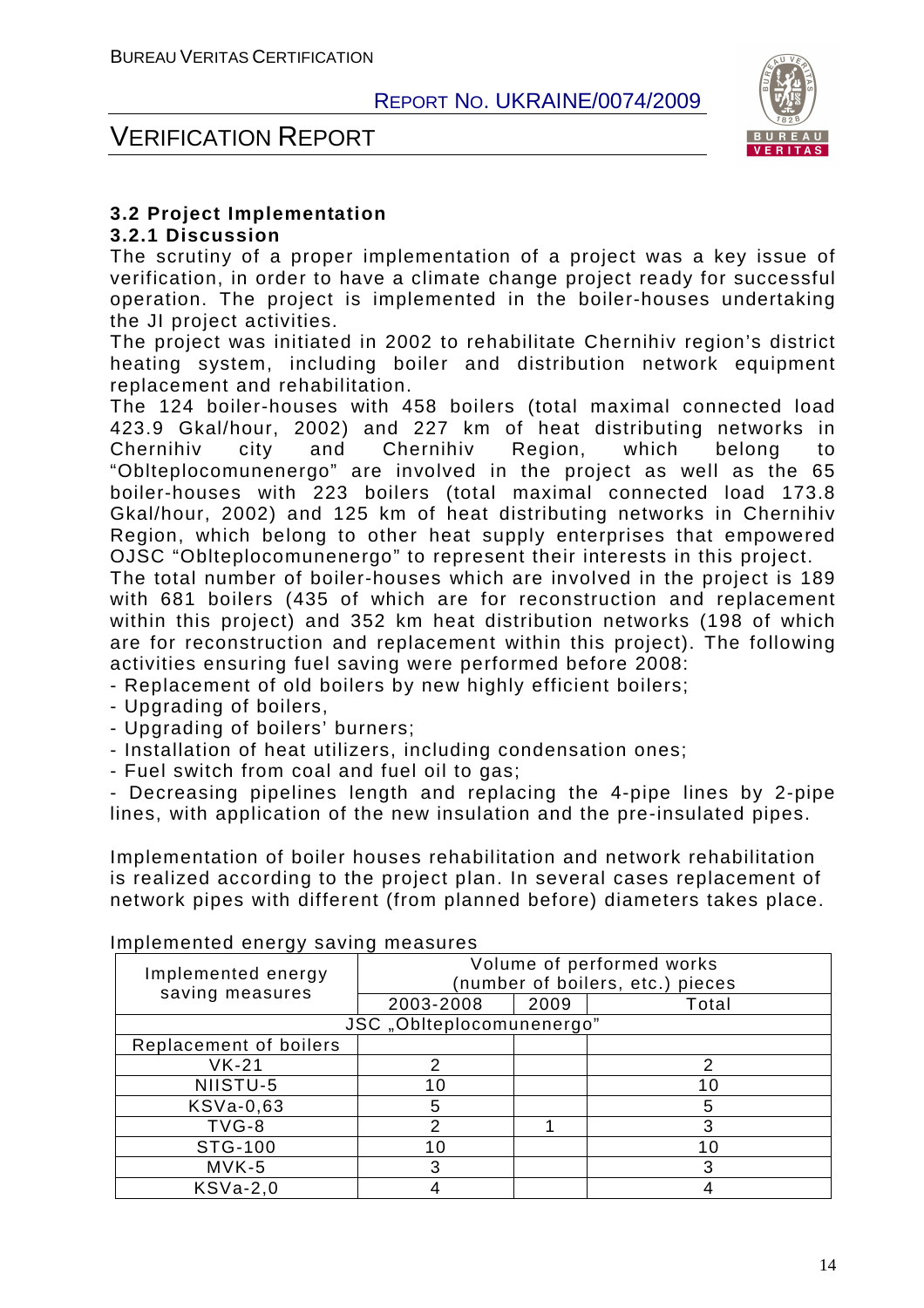

# VERIFICATION REPORT

| KSVa-1,25                  | $\overline{2}$               |                | $\overline{2}$           |
|----------------------------|------------------------------|----------------|--------------------------|
| KSVa-3,15                  | $\overline{3}$               |                | 3                        |
| Riello-2000                | 1                            |                | 1                        |
| $KVaS-0,8$                 | 1                            |                | 1                        |
| Protherm -120              | 24                           |                | 24                       |
| MH 120                     | 47                           |                | 47                       |
| <b>KVP-1200</b>            | $\overline{2}$               |                | $\overline{c}$           |
| <b>KVP-600</b>             | $\overline{2}$               |                | $\overline{2}$           |
| RIELLO-600                 | 13                           |                | 13                       |
| <b>RIELLO-1000</b>         | 11                           |                | 11                       |
| RIELLO-700                 | 3                            |                | 3                        |
| RIELLO-500                 | 8                            |                | 8                        |
| $E - 1/9$                  | $\overline{2}$               |                | $\overline{2}$           |
| <b>105 GRSC</b>            | 22                           |                | 22                       |
| Total                      | 177                          | 1              | 178                      |
| <b>Burners replacement</b> | 21                           |                | 21                       |
| Screen tubes               | 8                            |                | 8                        |
| replacement                |                              |                |                          |
| Convection part            | $\mathbf{1}$                 | 1              | $\overline{2}$           |
| replacement                |                              |                |                          |
| Individual heating points  | $\overline{2}$               |                | $\overline{2}$           |
| Load switch                | $\overline{2}$               |                | $\overline{2}$           |
| <b>Heat utilizers</b>      | $\overline{5}$               |                | $\overline{5}$           |
| Network replacement, m     | 19368                        | 472            | 19840                    |
|                            | Chernihiv Region enterprises |                |                          |
| Protherm 120               | 23                           |                | 23                       |
| Protherm -85               | $\overline{2}$               |                | $\overline{2}$           |
| Protherm -50               | $\overline{2}$               |                | $\overline{2}$           |
| <b>KCT-50</b>              | $\overline{5}$               |                | 5                        |
| <b>KGB-100</b>             | $\overline{8}$               |                | 8                        |
| Rivnotherm - 100           | $\overline{2}$               |                | $\overline{2}$           |
| $KSVa-2,0$                 | 1                            |                | 1                        |
| Fakel-1G                   | $\overline{2}$               |                | $\overline{2}$           |
| KVV-3,15                   | $\overline{3}$               |                | $\overline{3}$           |
| KBNG-2,5+3 burners         | 6                            | 1              | $\overline{7}$           |
| Modul MH-120               | $\overline{\mathbf{4}}$      |                | $\overline{\mathcal{A}}$ |
| Modul MN                   | 27                           |                | 27                       |
| KVGM-10                    | $\overline{2}$               |                | $\overline{2}$           |
| $VK-21$                    | 1                            |                | 1                        |
| Nadiya                     | $\overline{2}$               |                | $\overline{2}$           |
| Sophiya                    | $\overline{2}$               |                | $\overline{2}$           |
| Major                      | $\overline{2}$               |                | $\overline{2}$           |
| Konvector                  | $\overline{2}$               |                | $\overline{2}$           |
| Superac 2910               |                              | $\overline{2}$ | $\overline{2}$           |
| <b>KOLVI-650</b>           |                              | $\overline{3}$ | $\overline{3}$           |
| <b>KOLVI-350</b>           |                              | $\overline{2}$ | $\overline{2}$           |
| Total                      | 96                           | 8              | 104                      |
| Burners replacement        |                              | $\overline{2}$ | $\overline{2}$           |
| Load switch                | 5                            |                | $\overline{5}$           |
| Network replacement, m     | 3724                         | 1540           | 5264                     |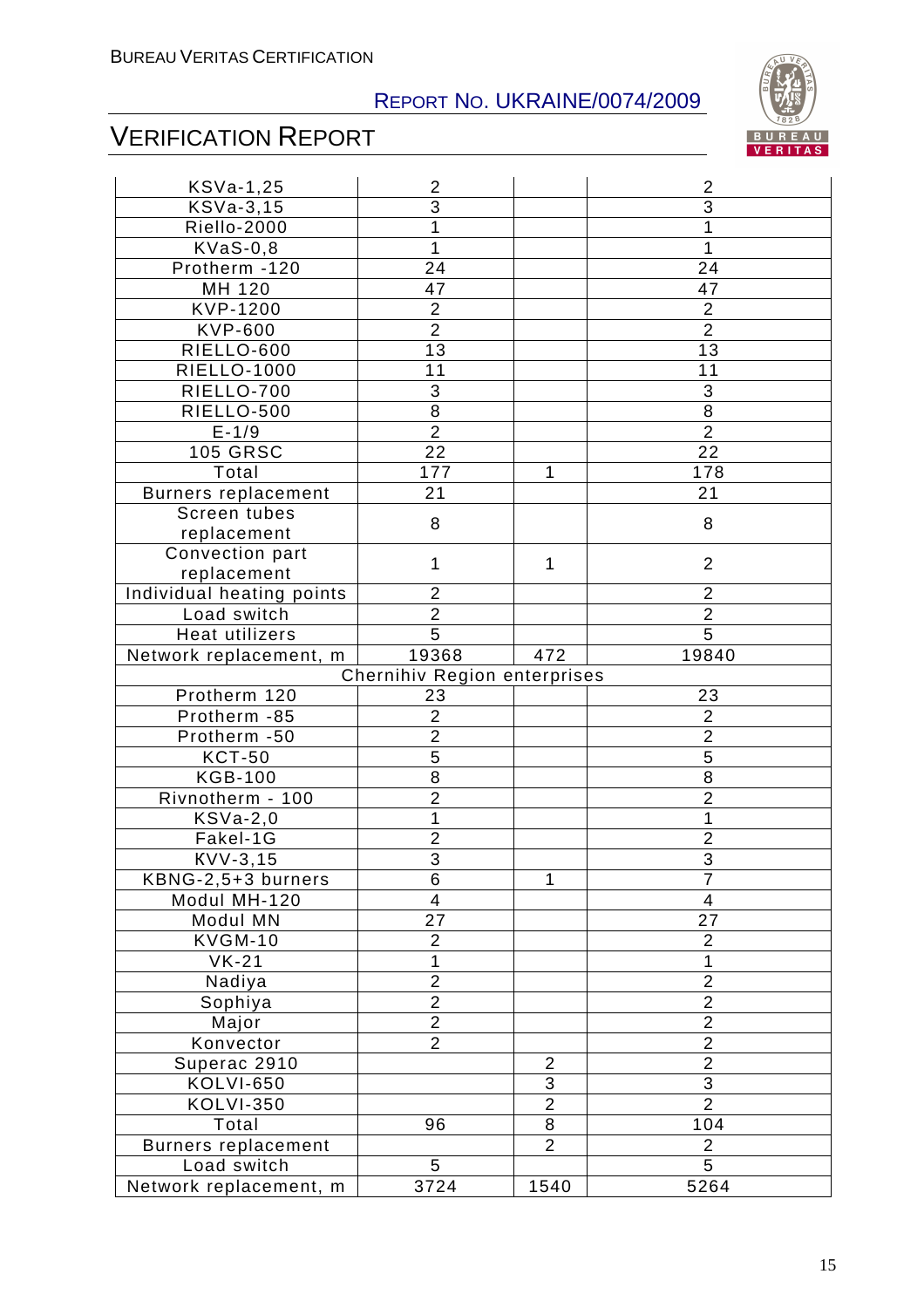

## VERIFICATION REPORT

#### **3.2.2 Findings**

None.

#### **3.2.3. Conclusion**

The project complies with the requirements.

#### **3.3 Internal and External Data**

#### **3.3.1 Discussion**

The table below contains all default values, variables and attached values that have been used in calculating emission reductions in the monitoring report.

|                         | Symbol                                                         | Data variable                                                                                                                                      | Data<br>unit        | Measured(m),<br>calculated (c),<br>estimated (e) |
|-------------------------|----------------------------------------------------------------|----------------------------------------------------------------------------------------------------------------------------------------------------|---------------------|--------------------------------------------------|
| $\mathbf 1$             | $(B_b)$ and $(B_r)$                                            | Fuel consumption at boiler<br>houses                                                                                                               |                     | m                                                |
| 1.1                     |                                                                | <b>Natural Gas</b>                                                                                                                                 | $1000 \text{ m}^3$  |                                                  |
| 1.2                     |                                                                | Coal                                                                                                                                               | ton                 |                                                  |
| $\overline{1.3}$        |                                                                | Heavy oil                                                                                                                                          | ton                 |                                                  |
| 2 <sup>1</sup>          | $(LHVb)$ and<br>$(LHV_r)$                                      | Average annual Heating<br>Value of a fuel calculated<br>by Lower Heating Value                                                                     |                     | m, c                                             |
| 2.1                     |                                                                | <b>Natural Gas</b>                                                                                                                                 | MJ/m <sup>3</sup>   |                                                  |
| 2.2                     |                                                                | Coal                                                                                                                                               | MJ/kg               |                                                  |
| 2.3                     |                                                                | Heavy oil                                                                                                                                          | MJ/kg               |                                                  |
| $\overline{\mathbf{3}}$ | $(T_{\text{out }r})$ and<br>$(T_{\text{out } b})$              | Average daily outside<br>temperature during the<br>heating season                                                                                  | $\overline{^0C(K)}$ | m, c                                             |
| $\overline{\mathbf{4}}$ | $(T_{in r})$ and<br>$(\mathsf{T}_{\mathsf{in} \; \mathsf{b}})$ | Average inside temperature<br>during the heating season                                                                                            | $\sqrt[0]{C( K )}$  | m, c                                             |
| 5                       | $(n_{wb}$ and<br><u>(n <sub>wr</sub>)</u>                      | <b>Number of Customers</b>                                                                                                                         |                     | <b>Statistics</b>                                |
| 6                       | $(Fh b$ and<br>$(F_{h r})$                                     | Heating area (total)                                                                                                                               | m <sup>2</sup>      | <b>Statistics</b>                                |
| $\overline{7}$          | $(k_{hb})$                                                     | Average heat transfer factor<br>of heated buildings in the<br>base year                                                                            | $W/m2*K$            | $\mathbf{C}$                                     |
| 8                       | (F <sub>h</sub> tr)                                            | Heating area of buildings<br>(previously existed in the<br>base year) with the renewed<br>(improved) thermal<br>insulation in the reported<br>year | m <sup>2</sup>      | <b>Statistics</b>                                |
| 9                       | $(F_{h n r})$                                                  | Heating area of newly                                                                                                                              | m <sup>2</sup>      | <b>Statistics</b>                                |

List of fixed default values, variables and attached values: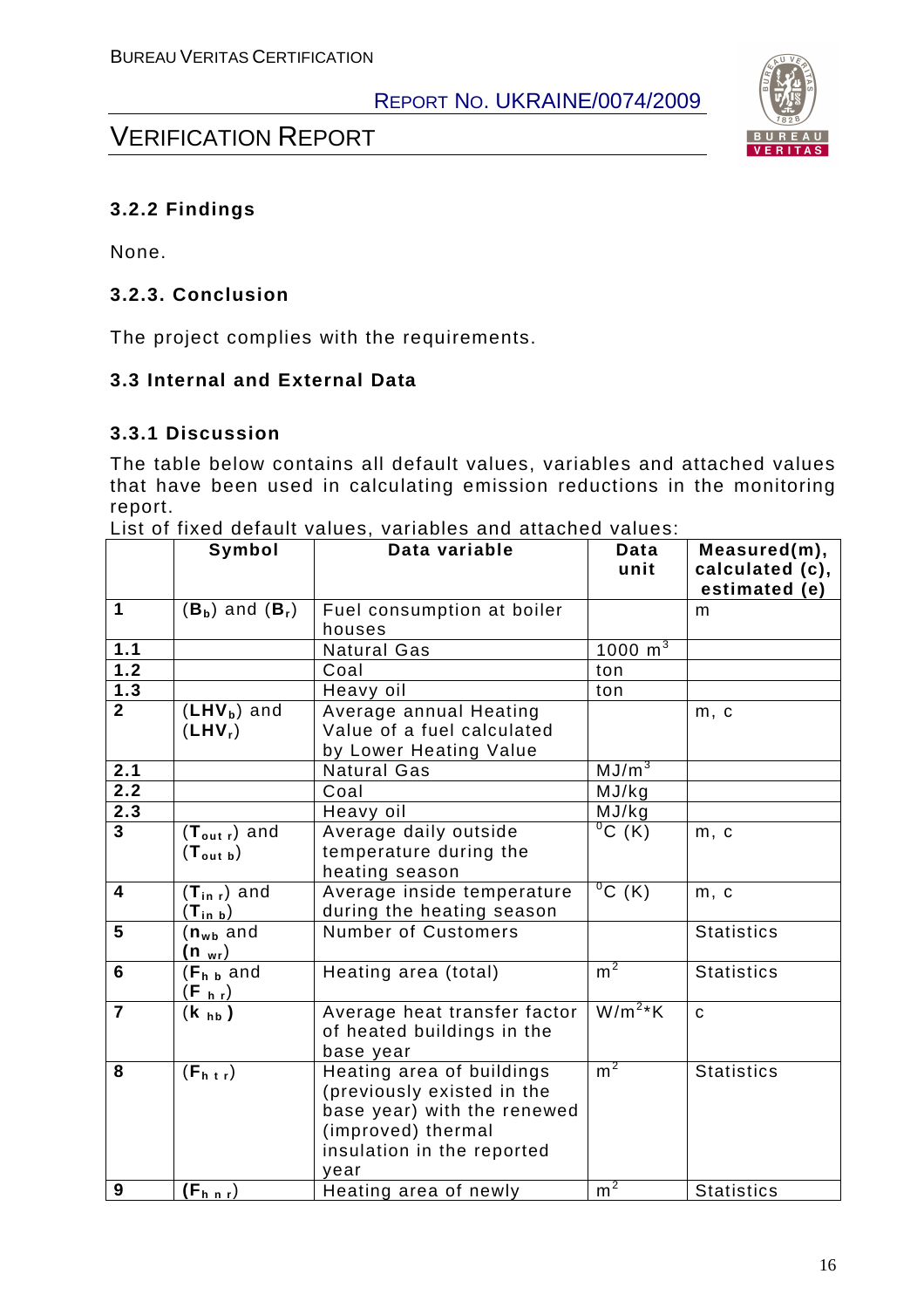

## VERIFICATION REPORT

|                 |                                                                                                                                         | connected buildings<br>(assumed with the new<br>(improved) thermal<br>insulation) in the reported |                 |                   |
|-----------------|-----------------------------------------------------------------------------------------------------------------------------------------|---------------------------------------------------------------------------------------------------|-----------------|-------------------|
|                 |                                                                                                                                         | vear                                                                                              |                 |                   |
| 10              | (k <sub>h n</sub> )                                                                                                                     | Heat transfer factor of<br>buildings with the new<br>thermal insulation                           | $W/m2*K$        | <b>Statistics</b> |
| 11              | $(N_{h,r})$ and<br>$(\mathsf{N}_{\mathsf{h}\;\mathsf{b}})$                                                                              | Duration of the heating<br>period                                                                 | Hours           | <b>Statistics</b> |
| $\overline{12}$ | $(N_w,$ and                                                                                                                             | Duration of the hot water<br>supply period                                                        | <b>Hours</b>    | <b>Statistics</b> |
| 13              | $\frac{\left(\mathsf{N}_{\mathsf{w}\;\mathsf{b}}\right)}{\left(\mathsf{L}_{\mathsf{h}}{}^{\mathsf{b}}\right)\;\text{and}}$<br>$(L_h^r)$ | Maximum connected load to<br>the boiler-house, that is<br>required for heating                    | <b>MW</b>       | <b>Statistics</b> |
| 14              | $(L_w^b)$ and<br>$(L_w^r)$                                                                                                              | Connected load to the<br>boiler-house, that is<br>required for hot water<br>supply service        | <b>MW</b>       | <b>Statistics</b> |
| 15              | $(v_{w r})$ and<br>$(\mathbf{v}_{\mathbf{w}\mathbf{b}})$                                                                                | Standard specific discharge<br>of hot water per personal<br>account                               | kWh/h           | <b>Statistics</b> |
| 16              | $(Cefr)$ and<br>(Cef <sub>b</sub> )                                                                                                     | Carbon emission factor                                                                            |                 | <b>Statistics</b> |
| 16.1            |                                                                                                                                         | <b>Natural Gas</b>                                                                                | kt $CO2/T$<br>J |                   |
| 16.2            |                                                                                                                                         | Coal                                                                                              | kt $CO2/T$<br>J |                   |
| 16.3            |                                                                                                                                         | Heavy oil                                                                                         | kt $CO2/T$<br>J |                   |
| 17              | g                                                                                                                                       | Recalculating factor for<br>average load during heating<br>period                                 |                 | <b>Statistics</b> |

The responsibility for data collection, measurements, calibration, data recording and storage for each boiler–house is carried by the team leaded by the head of production department Mr. Victor Olejnik, who is responsible for the implementation and management of the monitoring process at the OJSC "Oblteplocomunenergo", "Nizhynteplomerezhi" Ltd, ME "Prilukiteplovodopostachannya", ME "Bahmachteplomerezhi", PEHN "Borznateplocomunenergo", ME "Nosivski teplovi merezhi".

Dr. Vladimir Gomon, Managing Engineer of European Institute for safety, security, insurance and environmental techniques, is responsible for baseline and monitoring methodology development.

Dr. Dmitri Paderno, vice director of Engineering Ecology, is responsible for baseline and monitoring methodology development.

Ms. Tetiana Grechko, senior engineer of Institute of Engineering Ecology, is responsible for baseline and monitoring methodology development and data processing.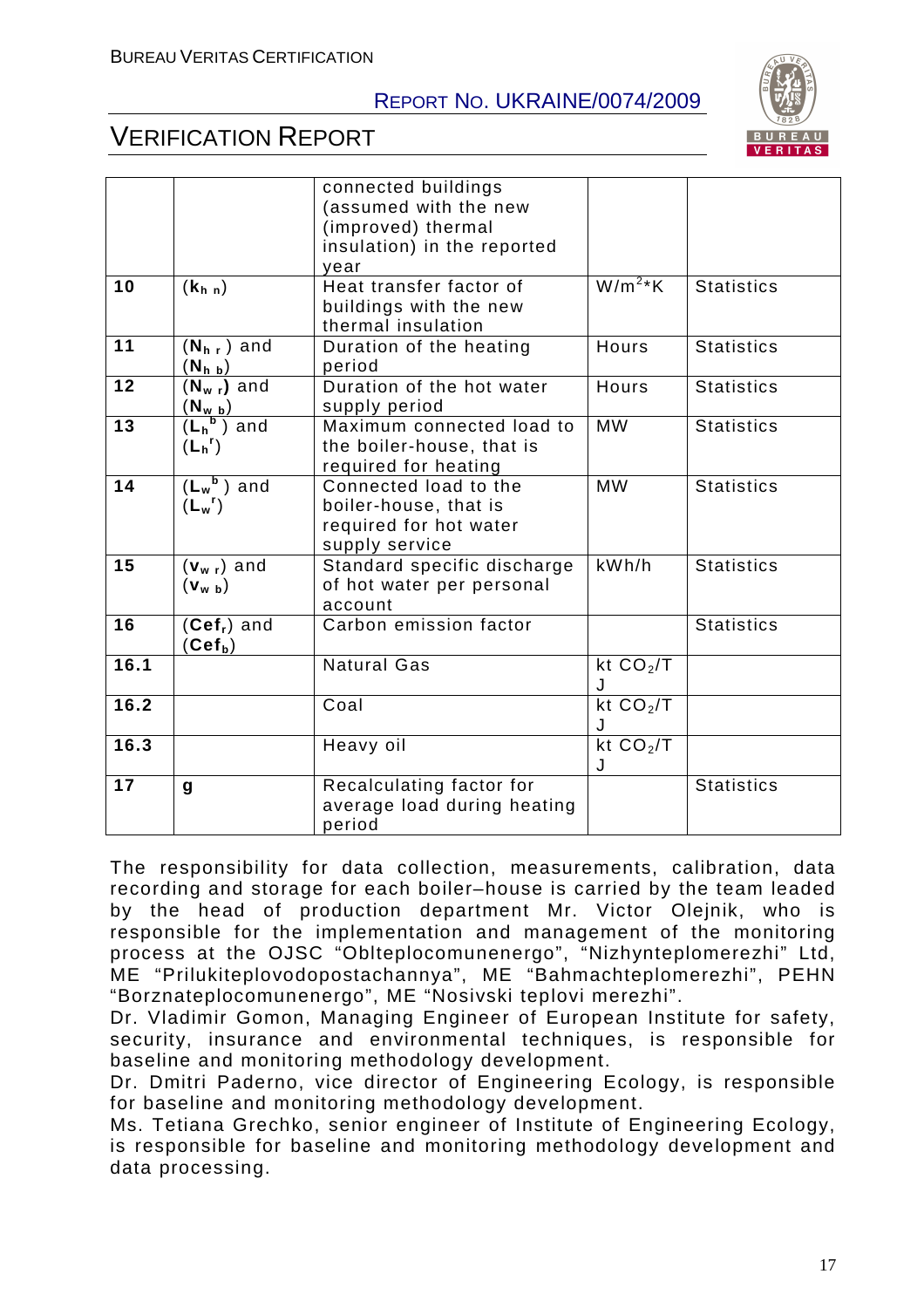



In October 2007 European Institute for safety, security, insurance and environmental techniques carried out a comprehensive training "Organization and training of special group for necessary data collection according with Monitoring plan".In addition there were deployed trained engineers with good experience in operation and maintenance of the boiler equipment and academically qualified to carry out the task.

#### **3.3.2 Findings**

None

#### **3.3.3 Conclusion**

The project complies with the requirements. According to the methodology the grid factor is calculated – this is in compliance with UNFCCC requirements.

#### **3.4 Environmental and Social Indicators**

#### **3.4.1 Discussion**

Implementation of project "District Heating System Rehabilitation of Chernihiv Region" has a positive effect on environment. Following points give detailed information on environmental benefits:

1. Project implementation allowed to save over 16.6 million  $Nm^3$  of natural gas and over 7 thousand tons of coal during 2009.

2. Due to fuel saving and the new environmentally friendlier technologies and equipment for fuel combustion, project implementation reduced emissions of  $SO_x$ ,  $NO_x$ ,  $CO$  and particulate matter (co-products of combustion).There are no negative social impacts associated with the project.

#### **3.4.2 Findings**

None

#### **3.4.3. Conclusion**

The project complies with the JI requirements as well as with the local requirements.

#### **3.5 Management and Operational System**

#### **3.5.1 Discussion**

In order to ensure a successful operation of a Client project and the credibility and verifiability of the emissions reductions achieved, the project must have a well defined management and operational system.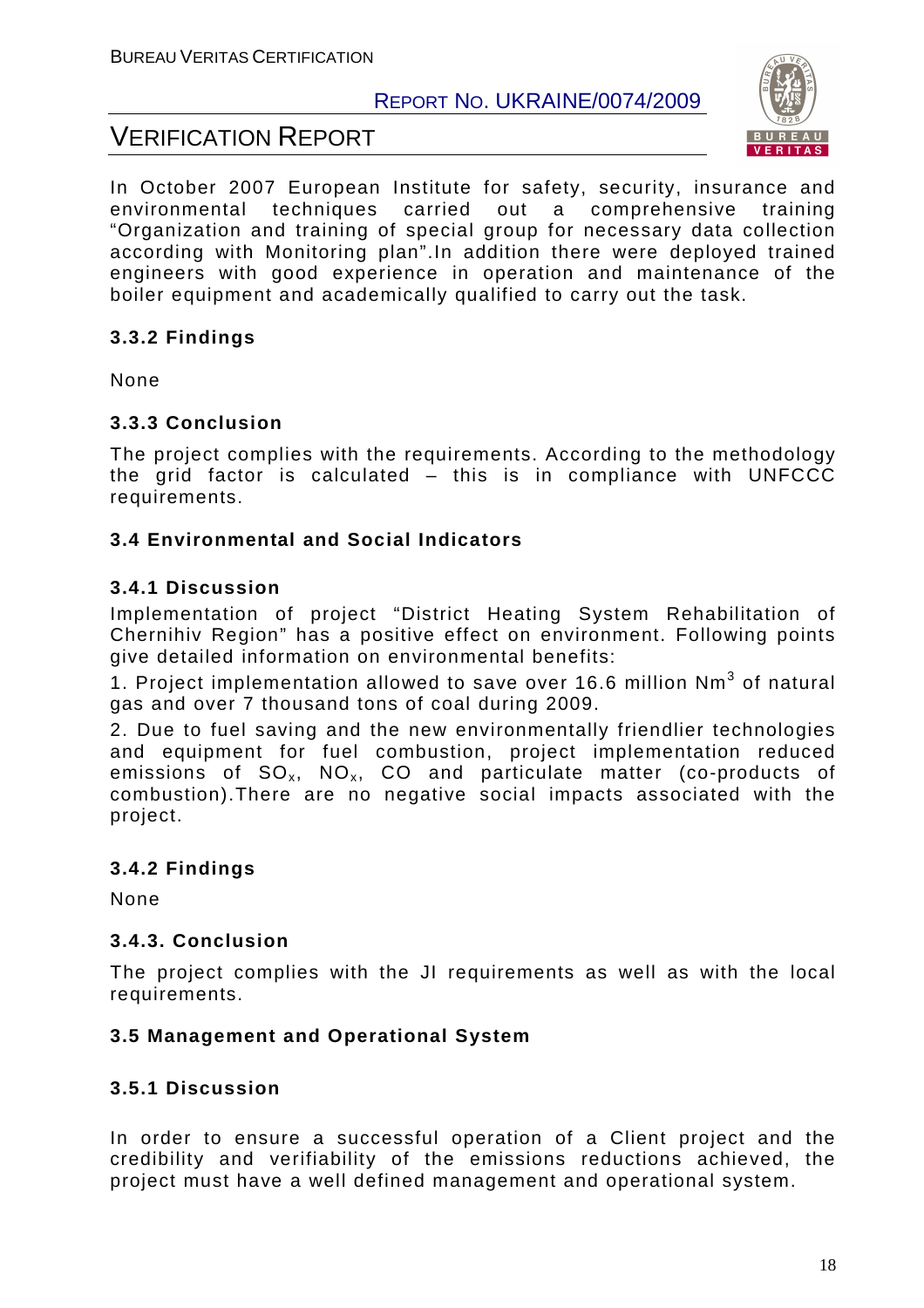## VERIFICATION REPORT



The "Oblteplocomunenergo" complies with all legal and statutory requirements of the Ukrainian Government and the same were made available to the verification team. Appropriate procedures reflect commitment in management and operational control. Job descriptions, technological instructions are in place. Calibration and maintenance procedures are followed according statutory requirements of Ukraine.

#### **3.5.2 Conclusion**

The Monitoring Report and the Management and Operational Systems are eligible for reliable project monitoring.

#### **3.6. Completeness of Monitoring**

#### **3.6.1 Discussion**

The reporting procedures reflect the monitoring plan completely. It is confirmed that the monitoring report does comply with the monitoring methodology and PDD. However there is one particular deviation – the amount of emission reductions stated in Monitoring Report for the year 2009 differs from the stated in the Monitoring Plan in PDD version 11.

All parameters were determined as prescribed. The complete data is stored electronically and documented. The necessary procedures have been defined in internal procedures and additional internal documents relevant for the determination of the all parameters listed in the monitoring plan.

According to PDD version 11, emission reductions during 2009 monitoring period were expected 53828.1 t CO2 e. According Monitoring Report #0081/3 version 02 emission reductions achieved are 75221 t CO2 e.

#### **3.6.2 Findings**

#### **Forward Action Request (FAR1)**

Please provide justification for the difference of amount of ERU's for reported year in the PDD and MR.

The difference in the emission reductions are explained as follows:

1. Determination is based on conservative approach; this means that the most unfavourable variant is considered with the further possibility to verify real reductions.

2. Real calorific characteristics (factors) of fuel could differ from PDD ones.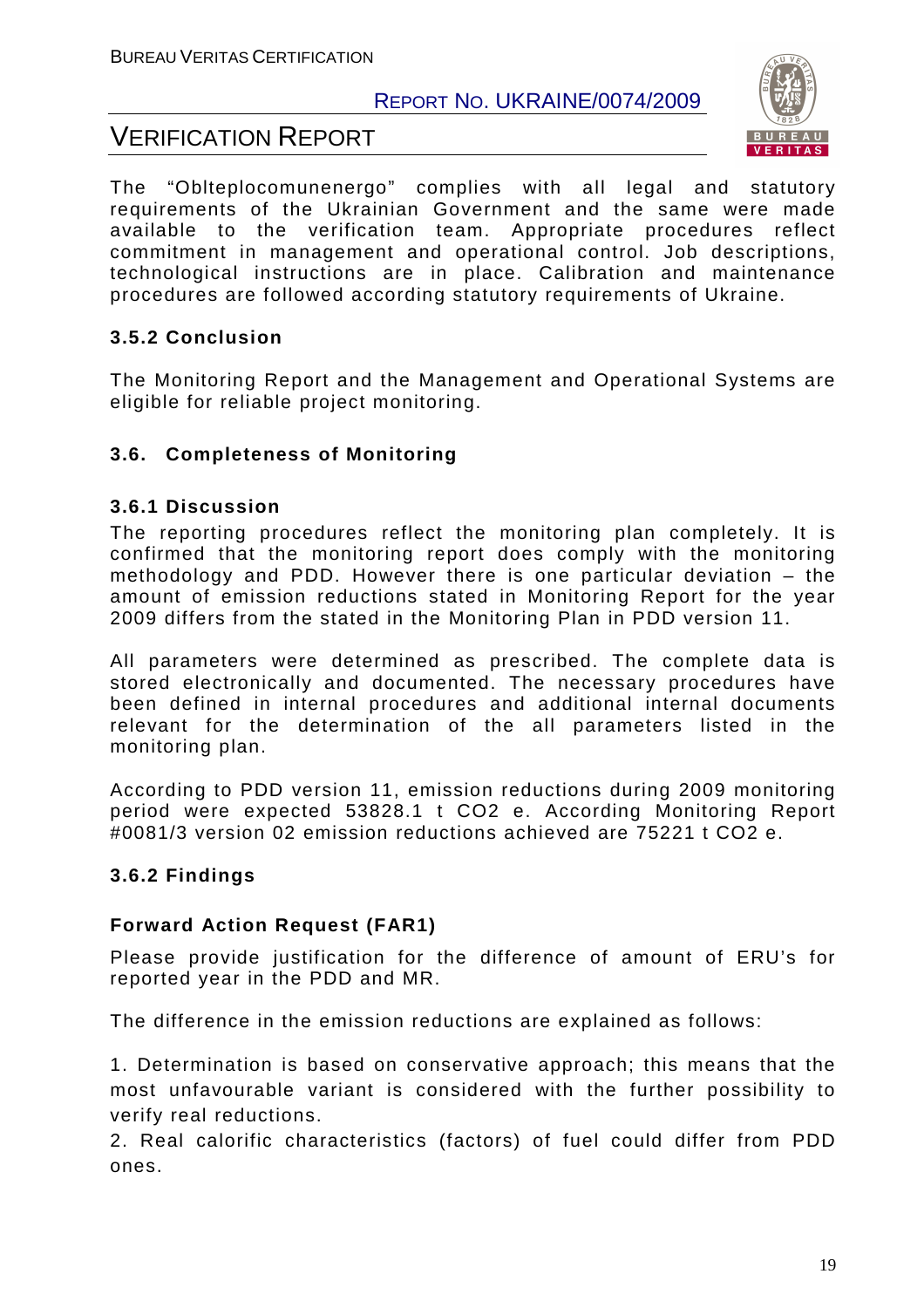

## VERIFICATION REPORT

3. Fuel consumption is not stable, and it is difficult to predict season deviations affecting heat production.

4. The baseline was calculated accordingly for each year using developed methodology that was determined, so the PDD baseline was only a prediction.

5. Equipment and measures were implemented faster then it was expected by PDD. It is mentioned in the PDD that equipment and measures will be implemented approximately till 2009, but much of that was planned according to the project was done in the period 2004-2007. The list of implemented measures is the follows:

- Replacement of old boilers by the new highly efficient boilers;
- Upgrading / replacement of boilers' burners;
- Switching of load from boiler-houses with obsolete equipment to modern equipped boiler houses.
- Installation of heat utilizers, including condensation ones;
- Switching of boiler-houses from coal and fuel oil to natural gas;
- Improving of the network organization;
- Application of the new insulation and the pre-insulated pipes;

Calculating emission reduction in the PDD was based on the conservative approach (according to the requirements of the determinating organization). Emission reduction was calculated in accordance with proposed modification of efficiency factor for boilers and loss change in the heat distributing networks through insulation.

At the same time some measures' results that were difficult to foresee and to calculate, for example, "network management improvement" that is developed in network length reduction, replacement 4-pipes system with 2-pipes one etc., lead to additional essential reduction of fuel expense that was not taken into account in the PDD but influence the monitoring results.

According to the emission reduction 2005-2008 verification results it can be assumed that emission reductions in 2009-2012 also will be higher than in PDD.

#### **3.6.3 Conclusion**

Issue is closed.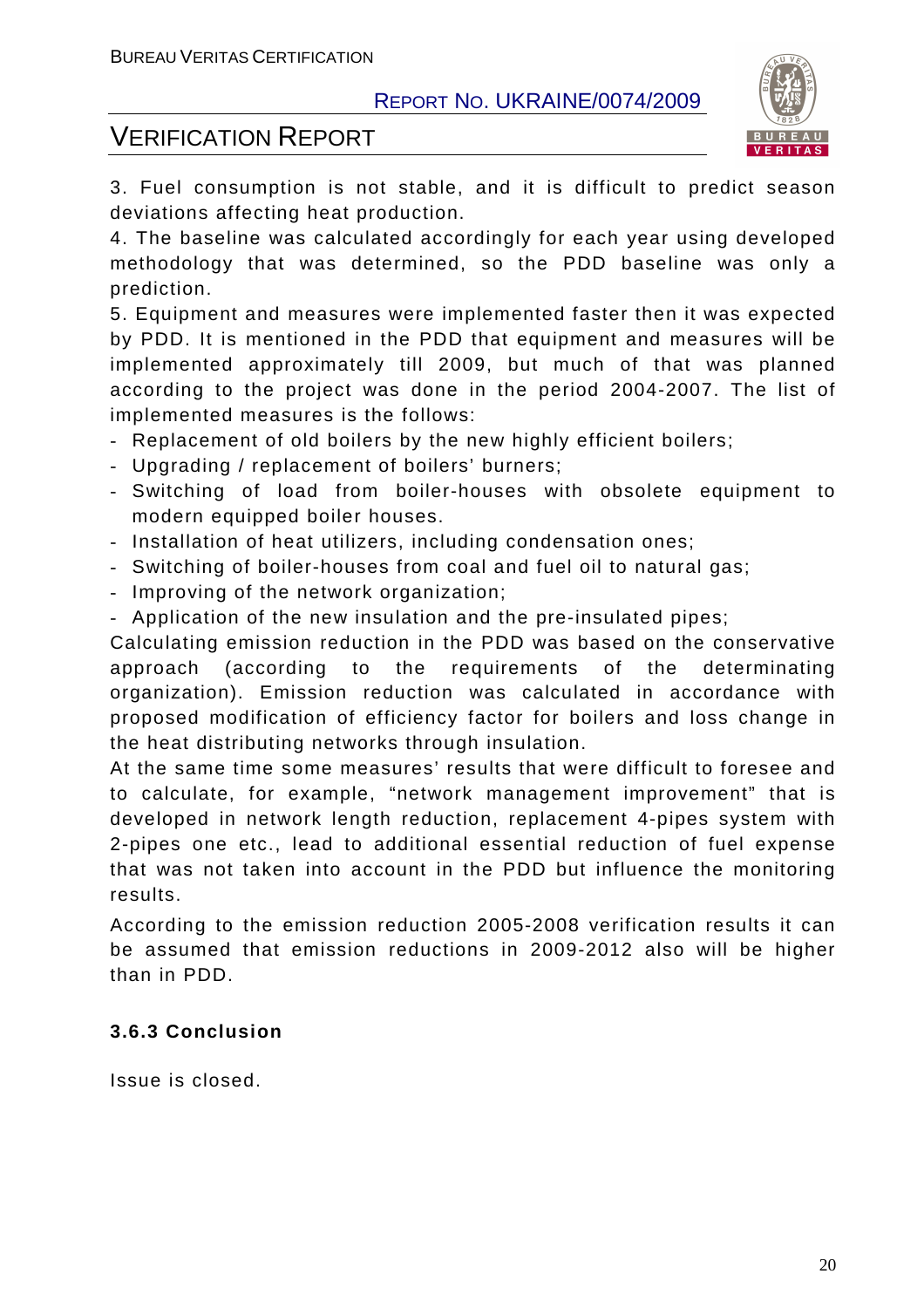

## VERIFICATION REPORT

#### **3.7 Accuracy of Emission Reduction Calculations**

#### **3.7.1 Discussion**

Due to the methodology corrections for data uncertainty should be made. The audit team confirms that emission reduction calculations have been performed according to the Monitoring Plan and to the calculation methodology reported in the Section D of the Monitoring Report #0081/3 version 02.

Possible uncertainties and errors for such type project may arise from two main reasons: measurement and stipulation. Measurement error is due to metering equipment inaccuracies. Stipulation occurs when some values are required to complete calculations, but these values cannot be measured directly. In these cases estimates are used in place of actual measurements, and therefore error may be introduced. The stipulation error itself may be estimated based on the expected accuracy of the stipulated values.

According to the Monitoring Plan the volume of consumed natural gas was corrected by measurement error using the principle of conservatism. Natural gas consumption in the reported year that used for Project emissions calculations was increased on the level of accuracy of gas flue meters installed at the every boiler-house.

The project error can be calculated from the two error components described above. The total project error (Standard Error, SE) can be calculated by taking the square root of the sum of the squares of the individual error components, as below:

SE =  $\sqrt{\left[\text{(measurement error)}^2 + \text{(stipulation error)}^2\right]}$ 

The monitoring plan developed for this project does not rely on any estimates and is therefore free of any stipulation errors.

Thus, SE =  $\sqrt{(}$  [(measurement error)<sup>2</sup> + (0)<sup>2</sup>] = (measurement error)

Only the volume of natural gas consumption is measured directly according the monitoring plan. The remaining monitoring parameters used in calculation of the baseline and project line emissions are taken as statistic data. Furthermore, they are used for adjustment factors calculation. Calculations of adjustment factors are based on reported and base year parameters ratio. For example, temperature change factor is calculated as ratio of inside and outside temperature differences in reported and base years:  $K_2 = (T_{\text{in }r} - T_{\text{out }r}) / (T_{\text{in }b} - T_{\text{out }b})$ . Therefore any error in statistic data will be cancelled.

The volume of natural gas consumption measurement errors which impact the Standard Error and their level of accuracy are:  $\pm$  1.0 % (usual value for the majority of meters).

Corresponding metered values of natural gas consumption, according to the conservatism principle, are increased by accuracy of meters.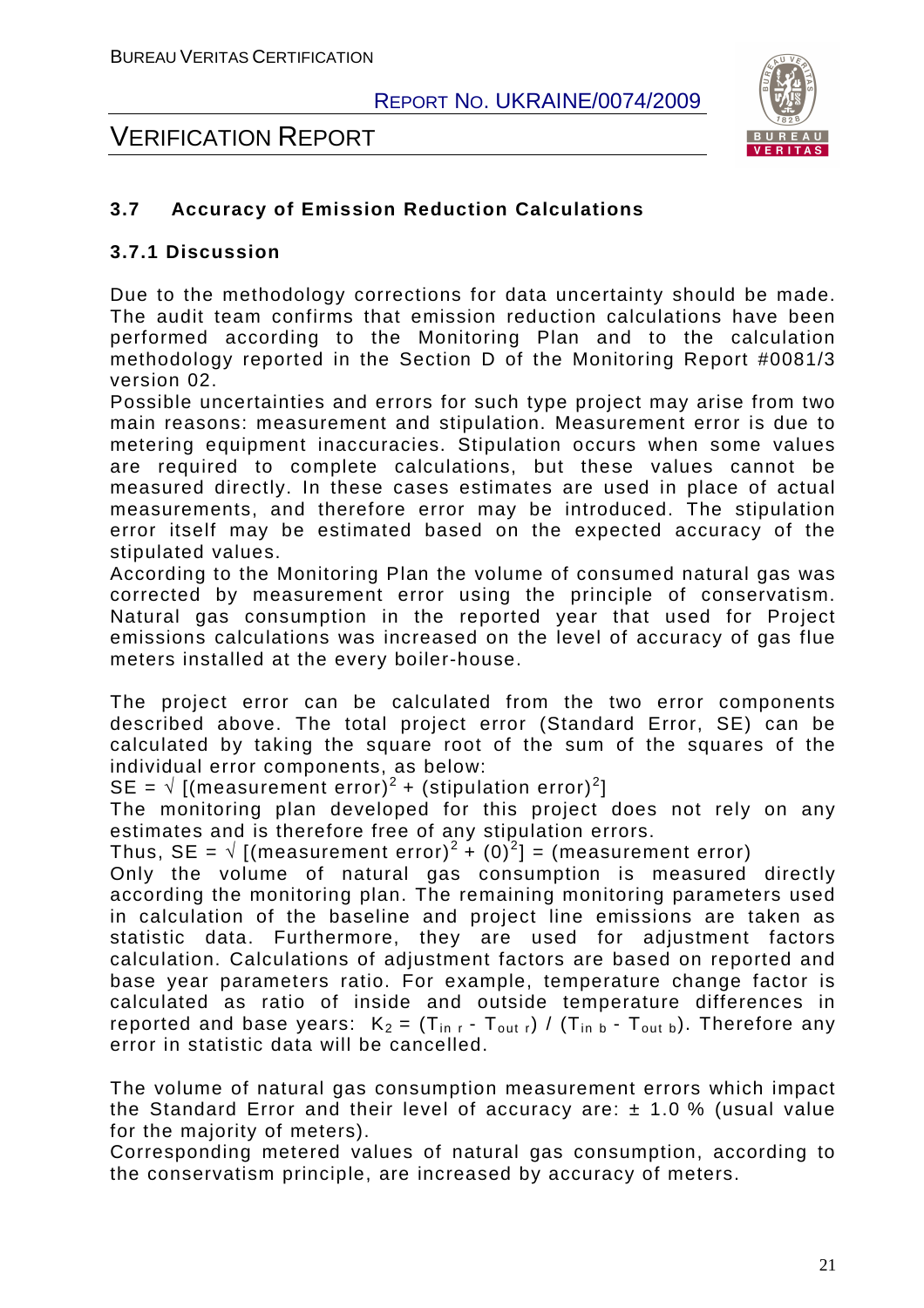

## VERIFICATION REPORT

#### **3.7.2 Findings**

None

#### **3.7.3 Conclusion**

The project complies with the requirements. Data correction regarding accuracy of the meters was checked onsite and found to be adequate.

#### **3.8 Quality Evidence to Determine Emissions Reductions**

#### **3.8.1 Discussion**

Concerning verification the calculation of emission reductions is based on internal data. The origin of those data was explicitly checked. Further on, entering and processing of those data in the monitoring workbook Excel sheet was checked where predefined algorithms compute the annual value of the emission reductions. All equations and algorithms used in the different workbook sheets were checked. Inspection of calibration and maintenance records for key equipment was performed for all relevant meters.

Necessary procedures have been defined in internal procedures and additional internal documents relevant for the determination of the various parameters on a daily basis.

#### **3.8.2 Findings**

None

#### **3.8.3 Conclusion**

The project complies with the requirements.

#### **3.9 Management System and Quality Assurance**

#### **3.9.1 Discussion**

The roles and responsibilities for monitoring of emission reductions are defined for the verification of measurement, data collection as well as for the preparation of monitoring report.

The responsibility for data collection for each boiler-house is carried out by the team leaded by the head of production department Mr. Victor Olejnik, who is responsible for the implementation and management of the monitoring process at the OJSC "Oblteplocomunenergo", "Nizhynteplomerezhi" Ltd, ME "Prilukiteplovodopostachannya", ME "Bahmachteplomerezhi", PEHN "Borznateplocomunenergo", ME "Nosivski teplovi merezhi". In October 2007 European Institute for safety, security, insurance and environmental techniques carried out a comprehensive training "Organization and training of special group for necessary data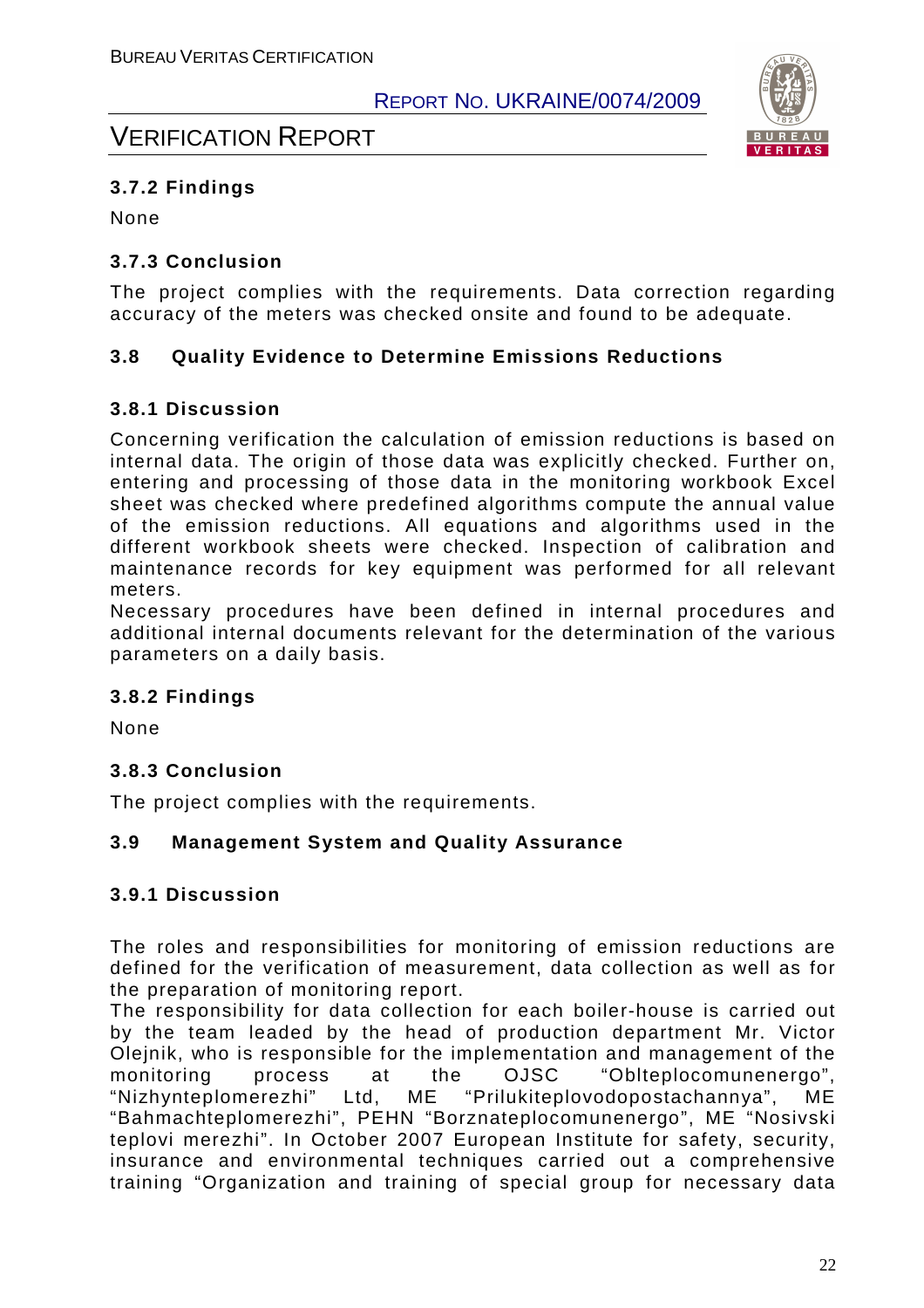

## VERIFICATION REPORT

collection according with Monitoring plan". In addition the developers of the project are responsible for baseline and monitoring methodology development and data processing. In particularly:

Dr. Vladimir Gomon, Managing Engineer of European Institute for safety, security, insurance and environmental techniques, is responsible for baseline and monitoring methodology development.

Dr. Dmitri Paderno, vice director of Institute of Engineering Ecology, is responsible for baseline and monitoring methodology development.

Ms. Tetiana Grechko, senior engineer of Institute of Engineering Ecology, is responsible for baseline and monitoring methodology development and data processing.

As far as the main activity of OJSC "Oblteplocomunenergo" and other regional enterprises will not change in course of the JI project implementation, the special technical trainings for personnel are not necessary. The technical personnel of the enterprise has sufficient knowledge and experience for implementation of the project activity and maintenance of the usual equipment.

OJSC "Oblteplocomunenergo" provides personnel retraining according to protection of labor norms. The enterprise has the Labor protection department, which is responsible for raising the level of personnel skills and trainings.

In course of the JI project development, specialists of Institute of Engineering Ecology and then also of the European Institute for safety, security, insurance and environmental techniques carried out a comprehensive consultations and trainings for involved representatives of OJSC "Oblteplocomunenergo" and other regional enterprises on the necessary data collection according to Monitoring plan for the project.

#### **3.9.2 Findings**

None

#### **3.9.3 Conclusion**

The project complies with the requirements.

#### **4. PROJECT SCORECARD**

| <b>Risk Areas</b>   |                                               | <b>Conclusions</b>                  |                             |                                                           | <b>Summary of findings and</b><br>comments                                                                                                              |
|---------------------|-----------------------------------------------|-------------------------------------|-----------------------------|-----------------------------------------------------------|---------------------------------------------------------------------------------------------------------------------------------------------------------|
|                     |                                               | <b>Baseline</b><br><b>Emissions</b> | Project<br><b>Emissions</b> | <b>Calculated</b><br><b>Emission</b><br><b>Reductions</b> |                                                                                                                                                         |
| <b>Completeness</b> | Source<br>coverage/<br>boundary<br>definition |                                     |                             | $\checkmark$                                              | relevant sources are covered<br>All<br>by the monitoring plan and the<br>boundaries of the project are<br>correctly<br>defined<br>and<br>transparently. |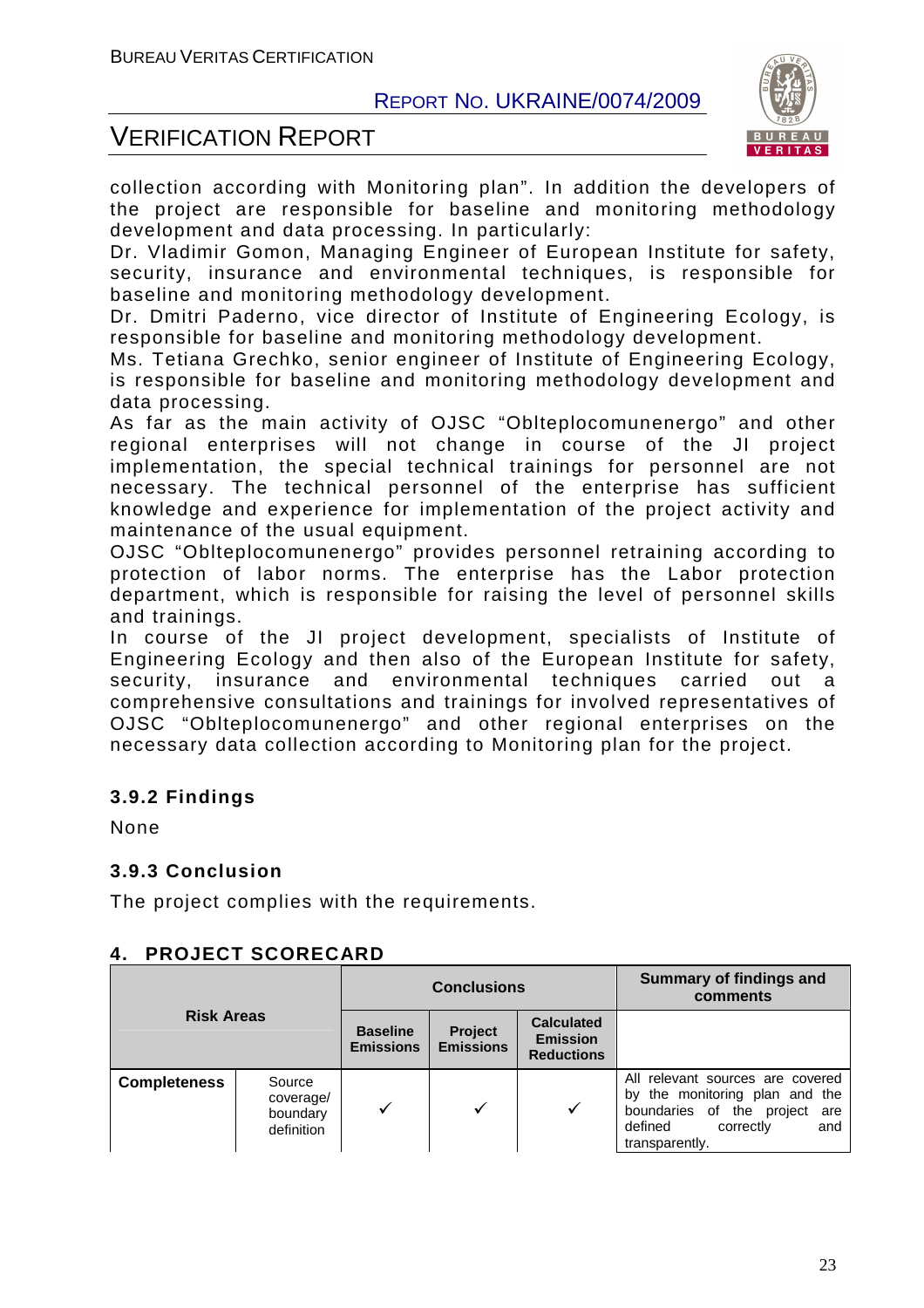

## VERIFICATION REPORT

| <b>Risk Areas</b>  |                                             | <b>Conclusions</b>                  |                             |                                                           | <b>Summary of findings and</b><br>comments                                                                                 |
|--------------------|---------------------------------------------|-------------------------------------|-----------------------------|-----------------------------------------------------------|----------------------------------------------------------------------------------------------------------------------------|
|                    |                                             | <b>Baseline</b><br><b>Emissions</b> | Project<br><b>Emissions</b> | <b>Calculated</b><br><b>Emission</b><br><b>Reductions</b> |                                                                                                                            |
| <b>Accuracy</b>    | Physical<br>Measure<br>ment and<br>Analysis |                                     |                             | ✓                                                         | State-of-the-art<br>technology<br>is<br>applied in an appropriate manner.<br>Appropriate backup solutions are<br>provided. |
|                    | Data<br>calculatio<br>ns                    |                                     |                             |                                                           | Emission reductions are calculated<br>correctly                                                                            |
|                    | Data<br>managem<br>ent<br>ጼ<br>reporting    |                                     |                             | $\checkmark$                                              | Data management and reporting<br>were found to be satisfying.                                                              |
| <b>Consistency</b> | Changes<br>in the<br>project                |                                     |                             |                                                           | <b>Results</b><br>consistent<br>are<br>to<br>underlying raw data.                                                          |

#### **5. 2ND PERIODIC VERIFICATION STATEMENT (2009)**

Bureau Veritas Certification has performed the second periodic verification of the JI project "District Heating System Rehabilitation of Chernihiv Region". The verification is based on the currently valid documentation of the United Nations Framework Convention on the Climate Change (UNFCCC).

The management of the OJSC "Oblteplocomunenergo" is responsible for the preparation of the GHG emissions data and the reported GHG emissions reductions of the project on the basis set out within the project Monitoring and Verification Plan indicated in the final PDD version 11. The development and maintenance of records and reporting procedures in accordance with that plan, including the calculation and determination of GHG emission reductions from the project is the responsibility of the management of the project.

Bureau Veritas Certification verified the Project Monitoring Report #0081/3 version 02 for the reporting period as indicated below. Bureau Veritas Certification confirms that the project is implemented as planned and described in determinated and registered project design documents. Installed equipment being essential for generating emission reduction runs reliably and is calibrated appropriately. The monitoring system is in place and the project is ready to generate GHG emission reductions.

Bureau Veritas Certification can confirm that the GHG emission reduction is calculated without material misstatements. Our opinion relates to the project's GHG emissions and resulting GHG emissions reductions reported and related to the valid and registered project baseline and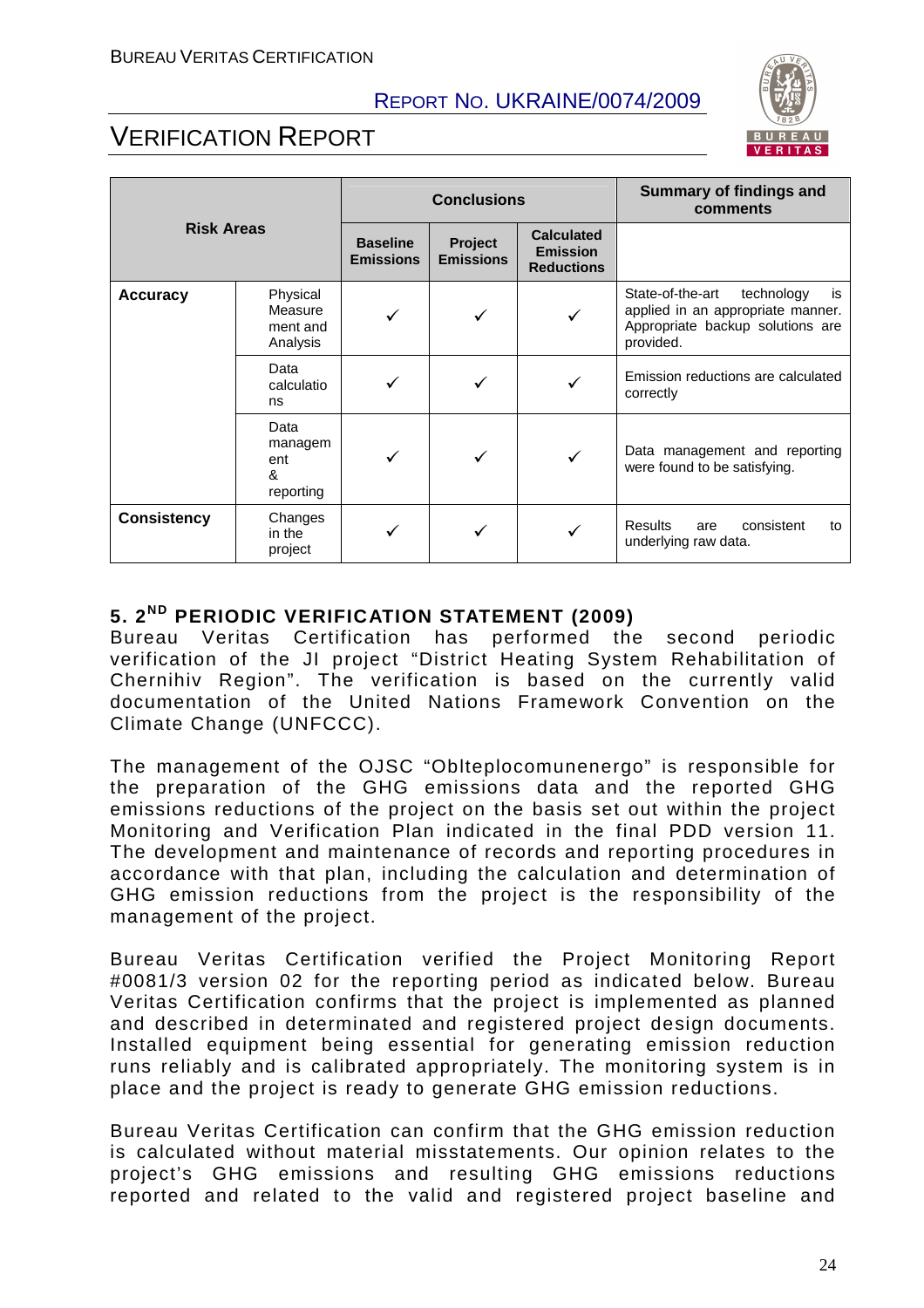

## VERIFICATION REPORT

monitoring, and its associated documents. Based on the information we have seen and evaluated, we confirm the following statement:

Reporting period: From 01/01/2009 to 31/12/2009 Baseline emissions : 324985 t CO2 equivalents. Project emissions : 249764 t CO2 equivalents. Emission Reductions : 75221 t CO2 equivalents.

## **6 REFERENCES**

#### **Category 1 Documents:**

Documents provided that relate directly to the GHG components of the project.

- /1/ Project Design Document, version 11, dated 9 of July 2009
- /2/ Monitoring Report #0081/3 version 01, dated 14 of January 2010
- /3/ Monitoring Report #0081/3 version 02, dated 27 of January 2010

Initial and First Verification Report, performed by Bureau Veritas

- /4/ Certification Holding SAS, No UKRAINE/008/2009 version 01 dated 20 of July 2009 First Periodic Verification Report, performed by Bureau Veritas
- /5/ Certification Holding SAS, No UKRAINE-VER#0044/2009 version 01 dated 20 of July 2009

Approval notice concerning the project activity "District Heating System

- /6/ Rehabilitation of Chernihiv Region) from Federal Environment Agency; German Emission Trading Authority dated 26 of May 2009. Agreement on termination of the agreement on purchase of emission
- /7/ reduction unit (ERU) between OJSC "Oblteplocomunenergo" and E-Energy B.V. dated 22 of December 2008.
- /8/ Emission reductions purchase agreement between OJSC "Oblteplocomunenergo" and Deutsche Bank AG dated 21 of July 2009.
- /9/ Letter of Approval of Ukrainian Ministry of Environment Protection, № 5411-к/10/3-10 from 14.05.07

#### **Category 2 Documents:**

Background documents related to the design and/or methodologies employed in the design or other reference documents.

/10/ Documents checked during the verification onsite are presented in Annex C

#### **Persons interviewed:**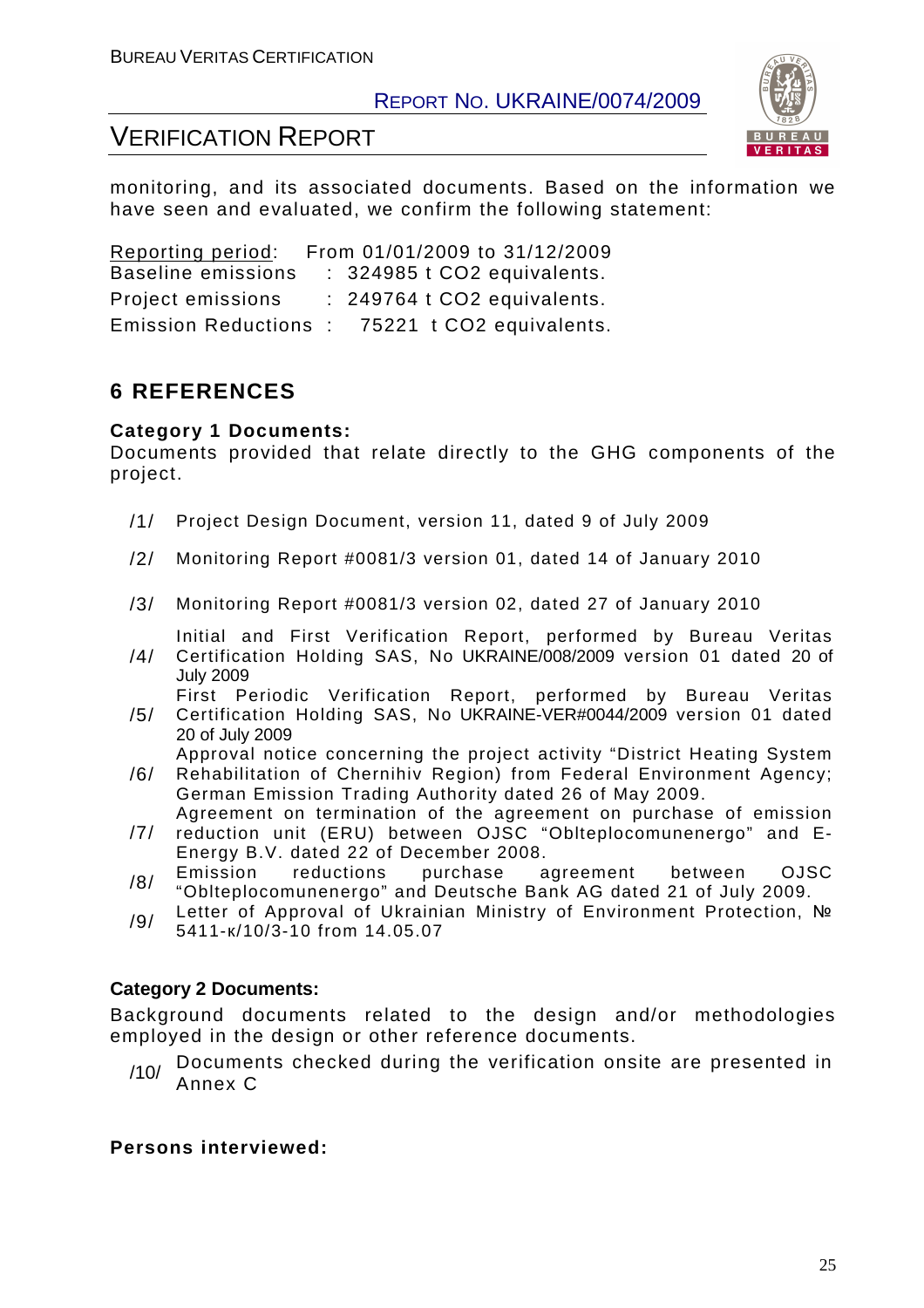

## VERIFICATION REPORT

List of persons interviewed during the verification or persons that contributed with other information that are not included in the documents listed above.

- /1/ Nazym Volodymyr Director of the the ME "Prilukiteplovodopostachannya"
- /2/ Gavrysh Andriy Chief engineer of the ME "Prilukiteplovodopostachannya"
- /3/ Trohymenko Valentina Head of the industry and technical department of the ME "Prilukiteplovodopostachannya"
- /4/ Isayenko Lubov Director of the "Nizhynteplomeregi" Ltd
- /5/ Kotil Pavlo Technical director of the "Nizhynteplomeregi" Ltd
- /6/ Shkolniy Volodymyr Director in chief of the "Nizhynteplomeregi" Ltd
- /7/ Shybika Vadym Director of the "Borznateplocomunenergo"
- /8/ Teterya Aleksey Head of the technical development department of the JSC "Oblteplocomunenergo
- /9/ Grechko Tetyana Senior engineer of the Institute of Engineering Ecology

- o0o -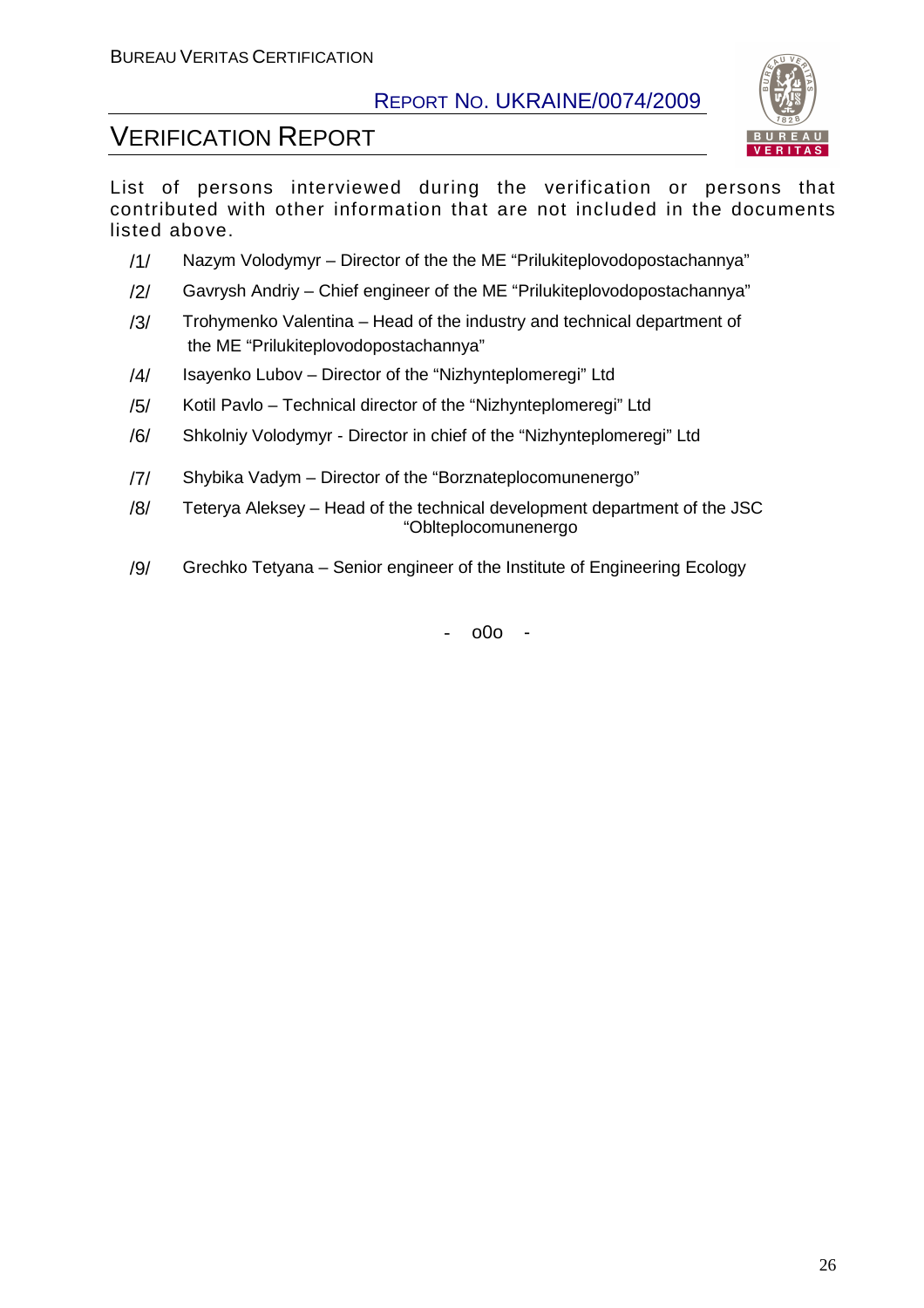## APPENDIX A: COMPANY JI PROJECT VERIFICATION PROTOCOL

#### **Periodic Verification Protocol Table 1**

| <b>Objective</b>            | <b>Reference</b> | <b>Comments</b>                                                                                                                                                                                                                                                                                                                                                                                                                                                                                                                                                                                                                                                                                                                                                                                                                                                                                                                                                                                                                                                                                                                                                                                                                                                                                                                                                                | <b>Conclusion</b><br>(CARs/FARs) |
|-----------------------------|------------------|--------------------------------------------------------------------------------------------------------------------------------------------------------------------------------------------------------------------------------------------------------------------------------------------------------------------------------------------------------------------------------------------------------------------------------------------------------------------------------------------------------------------------------------------------------------------------------------------------------------------------------------------------------------------------------------------------------------------------------------------------------------------------------------------------------------------------------------------------------------------------------------------------------------------------------------------------------------------------------------------------------------------------------------------------------------------------------------------------------------------------------------------------------------------------------------------------------------------------------------------------------------------------------------------------------------------------------------------------------------------------------|----------------------------------|
| <b>1. Opening Session</b>   |                  |                                                                                                                                                                                                                                                                                                                                                                                                                                                                                                                                                                                                                                                                                                                                                                                                                                                                                                                                                                                                                                                                                                                                                                                                                                                                                                                                                                                |                                  |
| 1.1. Introduction to audits | /3/              | The intention and the target of the audit were illustrated to the<br>participants of the audit. Participants at the audit were the following<br>persons:<br>Verification team: Mrs. Nadezhda Kaiiun, Lead Verifier, Bureau Veritas<br>Ukraine, Oleg Skoblyk, Verifier, Bureau Veritas Ukraine, Kateryna<br>Zinevych, Verifier, Bureau Veritas Ukraine.<br>Interviewed persons: Oblteplocomunenergo:<br>Victor Olejnik, Head of production department and Oleksiy Teterya,<br>Head of technical development department are responsible for<br>supervising data collection, measurements, calibration, data recording<br>and storage at JSC "Oblteplocomunenergo".<br>Volodymyr Nazim, Director, Valentyna Trofymenko, Chief of production<br>department, and Andriy Gavrysh, Chief Engineer; are responsible for<br>supervising data collection, measurements, calibration, data recording<br>and storage at ME "Prilukiteplovodopostachannya".<br>Vadym Shybika, Director, is responsible for supervising data collection,<br>measurements, calibration, data recording and storage at PEHN<br>"Borznateplocomunenergo".<br>Lubov Isayenko, Director, Volodymyr Shkolniy, Director in chief, and<br>Pavlo Kotil, Technical director, are responsible for supervising data<br>collection, measurements, calibration, data recording and storage at<br>"Nizhynteplomerezhi" Ltd. | OK                               |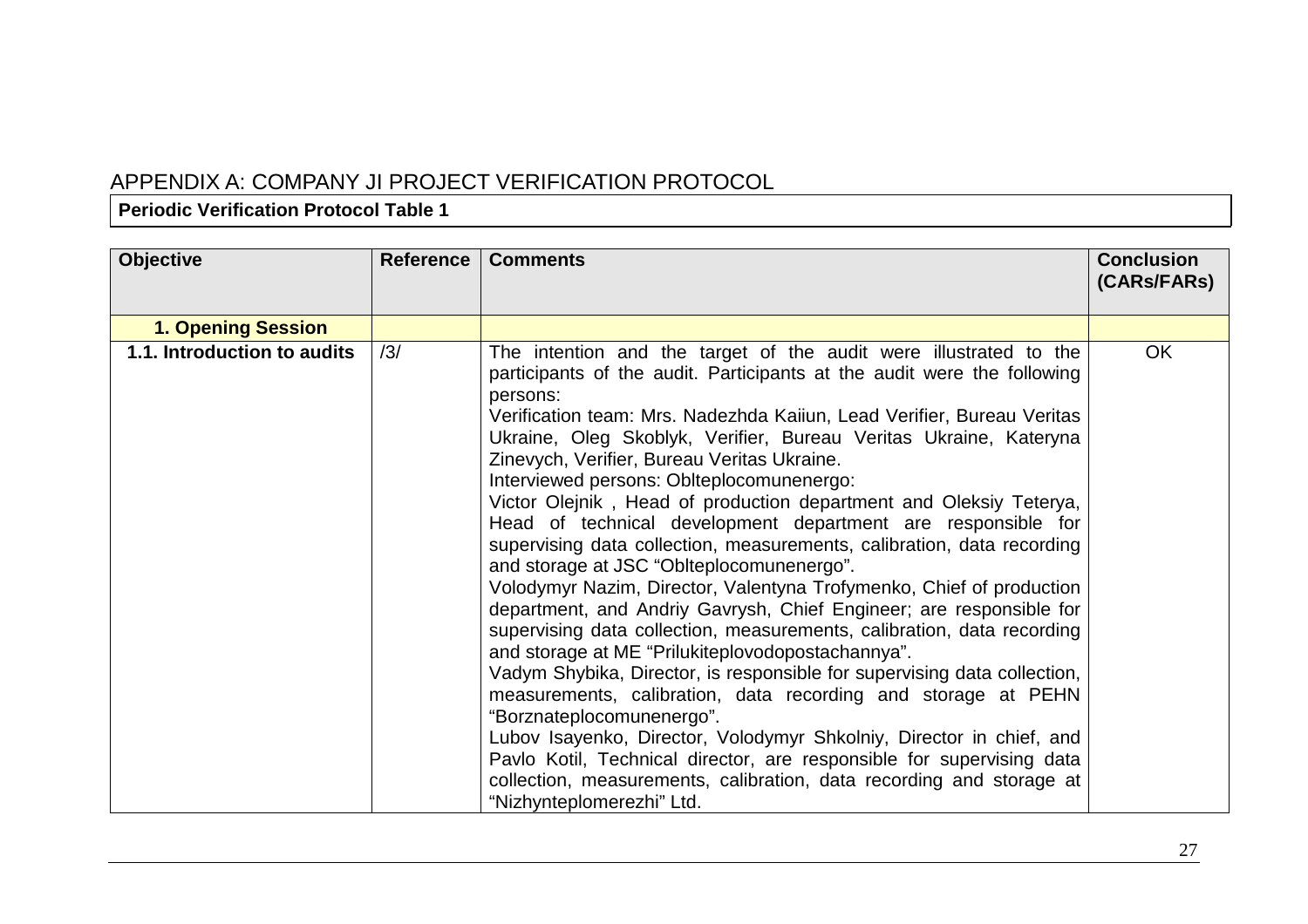| <b>Objective</b>                                                                   | <b>Reference</b> | <b>Comments</b>                                                                                                                                                                                                                                                                                                                                                                                                       | <b>Conclusion</b><br>(CARs/FARs) |
|------------------------------------------------------------------------------------|------------------|-----------------------------------------------------------------------------------------------------------------------------------------------------------------------------------------------------------------------------------------------------------------------------------------------------------------------------------------------------------------------------------------------------------------------|----------------------------------|
|                                                                                    |                  | Dr. Vladimir Gomon, Managing Engineer of European Institute for<br>safety, security, insurance and environmental techniques,<br>is<br>responsible for baseline and monitoring methodology development<br>Institute of Engineering Ecology:<br>Ms. Tetiana Grechko, senior engineer of Institute of Engineering<br>Ecology, is responsible for baseline and monitoring methodology<br>development and data processing. |                                  |
| 1.2. Clarification of access<br>to data archives, records,<br>plans, drawings etc. | /3/              | The verification team got open access to all required plans, data,<br>records, drawings and to all relevant facilities.                                                                                                                                                                                                                                                                                               | <b>OK</b>                        |
| 1.3. Contractors for<br>equipment and installation<br>works                        | /3/              | Project has been implemented as defined in the PDD and the<br>implementation is evidenced by statements of work completion.                                                                                                                                                                                                                                                                                           | <b>OK</b>                        |
| 1.4. Actual status of<br><b>installation works</b>                                 | /3/              | Implementation<br>of<br>boiler<br>rehabilitation<br>houses<br>network<br>and<br>rehabilitation is realized according to the project plan. In several cases<br>replacement of network pipes with different (from planned before)<br>diameters took place.                                                                                                                                                              | <b>OK</b>                        |
| 2. Open issues indicated in<br><b>validation report</b>                            |                  |                                                                                                                                                                                                                                                                                                                                                                                                                       |                                  |
| 2.1. Missing steps to final<br>approval                                            | /5, 8/           | Based on the validation report the verification team identified no<br>missing steps. The project has been approved by NFP.                                                                                                                                                                                                                                                                                            | <b>OK</b>                        |
| 3. Implementation of the<br>project                                                |                  |                                                                                                                                                                                                                                                                                                                                                                                                                       |                                  |
| 3.1. Physical components                                                           | /3/              | Project has been implemented as defined in the PDD with some<br>deviations. The systems are installed and are in operation.                                                                                                                                                                                                                                                                                           | <b>OK</b>                        |
| 3.2. Project boundaries                                                            | /3/              | Yes, the project boundaries are as defined in the PDD.                                                                                                                                                                                                                                                                                                                                                                | <b>OK</b>                        |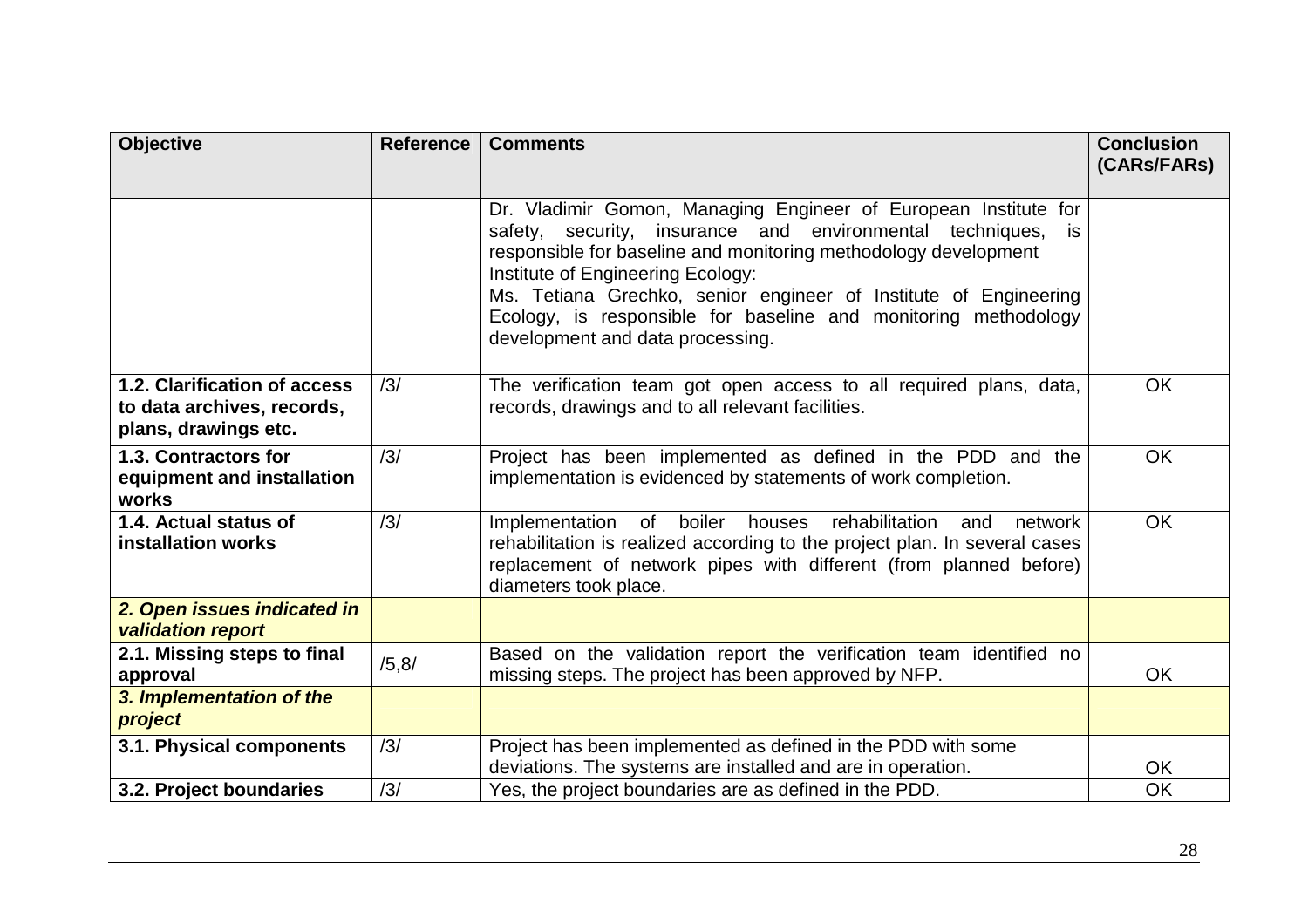| <b>Objective</b>                                     | <b>Reference</b> | <b>Comments</b>                                                                                                                                                                                                                                                                                                                                                                | <b>Conclusion</b><br>(CARs/FARs) |
|------------------------------------------------------|------------------|--------------------------------------------------------------------------------------------------------------------------------------------------------------------------------------------------------------------------------------------------------------------------------------------------------------------------------------------------------------------------------|----------------------------------|
| 3.3. Monitoring and<br>metering systems              | /3/              | The installations have the metering and measurement devices such as<br>gas flow meters, electric power consumption meters to monitor<br>parameters related to project. All equipments are of reputed make and<br>included in the structured calibration plans where they are periodically<br>calibrated. The procedures have been documented for the equipment<br>operation.   | OK                               |
| 3.4. Data uncertainty                                | /3/              | All measuring equipment corresponds to the regulatory requirements<br>on accuracy of meters and measurement deviations that is calculated<br>and certified. This ensures the required by the technology level of<br>uncertainty of the estimations.                                                                                                                            | <b>OK</b>                        |
| 3.5. Calibration and quality<br>assurance            | /3/              | All monitoring equipment is part of detailed calibration plan. The strict<br>control is maintained over the calibration process.<br>On the date of verification, Calibration records of the measuring and<br>monitoring equipment has been verified at site. All the meters have<br>been found to be calibrated regularly as per determined calibration plan<br>for each site. | <b>OK</b>                        |
| 3.6. Data acquisition and<br>data processing systems | /3/              | According to the Monitoring Plan the volume of consumed natural gas<br>was corrected by measurement error using the principle of<br>conservatism. Natural gas consumption in the reported year that used<br>for Project emissions calculations was increased on the level of<br>accuracy of gas flue meters installed at the every boiler-house.                               | OK                               |
| 3.7. Reporting procedures                            | /3/              | The Monitoring Plan defines the responsibilities to consolidate the data<br>required for emission reduction calculations. Calculations are<br>transparent and restricted to entering annually the production data into<br>a predefined Excel spreadsheet.                                                                                                                      | OK                               |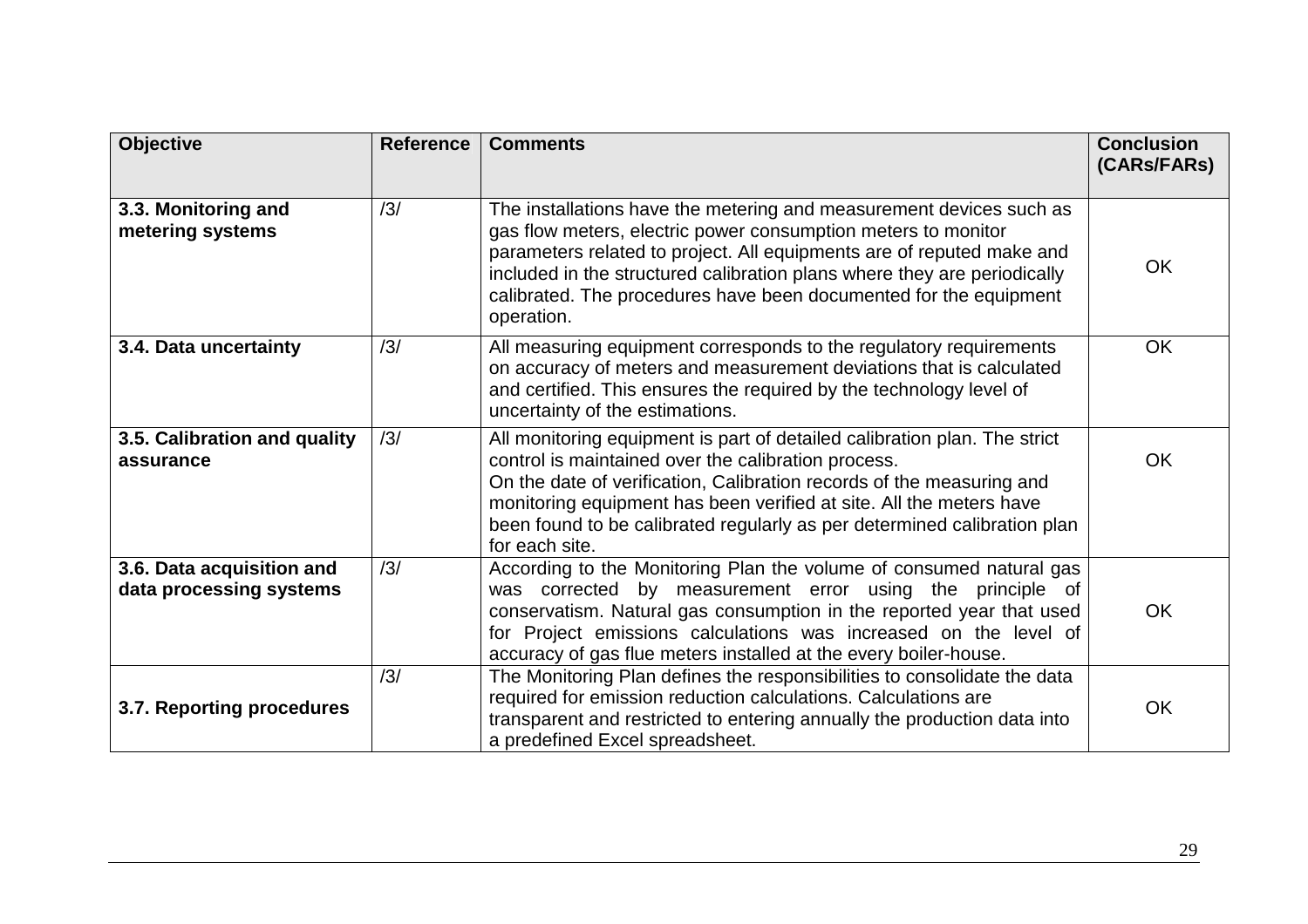| <b>Objective</b>                       | <b>Reference</b> | <b>Comments</b>                                                                                                                                                                                                                                                                                                                                                                                                                                                                                                                                                       | <b>Conclusion</b><br>(CARs/FARs) |
|----------------------------------------|------------------|-----------------------------------------------------------------------------------------------------------------------------------------------------------------------------------------------------------------------------------------------------------------------------------------------------------------------------------------------------------------------------------------------------------------------------------------------------------------------------------------------------------------------------------------------------------------------|----------------------------------|
| 3.8. Documented<br><b>instructions</b> | /3/              | Section B.3. Data processing and archiving (including software used) of<br>the Monitoring Report #0081/3 version 02 provides with the necessary<br>information relating the procedures for the monitoring, measurements<br>and reporting. These were verified onsite and found satisfactory.                                                                                                                                                                                                                                                                          | <b>OK</b>                        |
| 3.9. Qualification and<br>training     | /3/              | The overall authority of the project is personally supervised by Victor<br>Olejnik, Head of production department, who has further delegated<br>responsibility to Oleksiy Teterya for collection and compilation of all<br>data related to this JI Project. In addition each site has deployed trained<br>engineers with good experience in operation and maintenance of the<br>equipment and academically qualified to carry out the task. The<br>responsibilities and authorities are described for each individual in job<br>descriptions as required statutorily. | <b>OK</b>                        |
| 3.10. Responsibilities                 | /3/              | The overall authority of the project is personally supervised by Victor<br>Olejnik, Head of production department, who has further delegated<br>responsibility to Oleksiy Teterya for collection and compilation of all<br>data related to this JI Project. In addition each site has deployed trained<br>engineers with good experience in operation and maintenance of the<br>equipment and academically qualified to carry out the task. The<br>responsibilities and authorities are described for each individual in job<br>descriptions as required statutorily. | <b>OK</b>                        |
| 3.11. Troubleshooting<br>procedures    | /3/              | Procedure exists to react in the case incorrect data appear or<br>equipment failure.<br>Any problem occurring that concerns this project is to be reported<br>immediately to the project manager, who takes the appropriate<br>measures.                                                                                                                                                                                                                                                                                                                              | <b>OK</b>                        |
| 4. Internal Data                       | /3/              |                                                                                                                                                                                                                                                                                                                                                                                                                                                                                                                                                                       |                                  |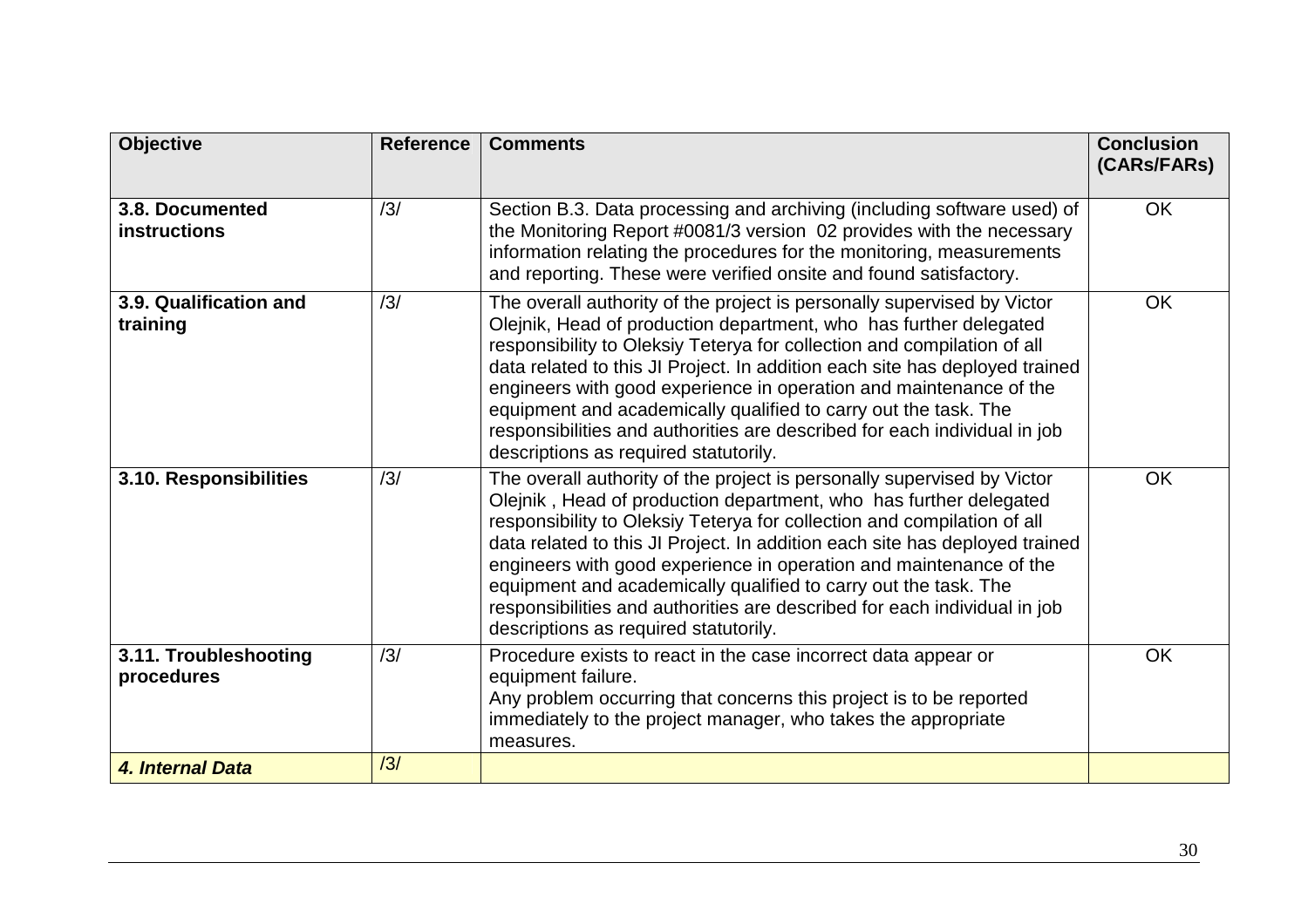| <b>Objective</b>                          | <b>Reference</b> | <b>Comments</b>                                                                                                                                                                                                                                                                                                                                                                                                                                                                                                                                                             | <b>Conclusion</b><br>(CARs/FARs) |
|-------------------------------------------|------------------|-----------------------------------------------------------------------------------------------------------------------------------------------------------------------------------------------------------------------------------------------------------------------------------------------------------------------------------------------------------------------------------------------------------------------------------------------------------------------------------------------------------------------------------------------------------------------------|----------------------------------|
| 4.1. Type and sources of<br>internal data | /3/              | The internal parameters are obtained according to the monitoring plan:<br>monitoring report, MR contains internal parameters that are monitored.                                                                                                                                                                                                                                                                                                                                                                                                                            | <b>OK</b>                        |
| 4.2. Data collection                      | /3/              | Data used for monitoring of the emission reductions are presented in<br>the table in MR (List of fixed default values, variables and attached<br>values) and in Annex 1 (Data), Annex 2 ( $CO2$ emissions reduction<br>calculations at the JSC "Oblteplocomunenergo") and Annex 3 (CO <sub>2</sub><br>emissions reduction calculations at the Chernihiv region enterprises) of<br>the report. The table in Section B.2.1 contains all default values,<br>variables and attached values that have been used in calculating<br>emission reductions in this monitoring report. | <b>OK</b>                        |
| 4.3. Quality assurance                    | /3/              | Section B.3. Data processing and archiving (including software used) of<br>the Monitoring Report #0081/3 version 02 provides with the necessary<br>information relating the procedures for the monitoring, measurements<br>and reporting. These were verified onsite and found satisfactory.                                                                                                                                                                                                                                                                                | <b>OK</b>                        |
| 4.4. Significance and<br>reporting risks  | /3/              | As the records are maintained on daily basis and the consumption<br>natural gas is a statutory records the chances of misstatement are<br>hereby low.                                                                                                                                                                                                                                                                                                                                                                                                                       | <b>OK</b>                        |
| 5. External Data                          | /3/              |                                                                                                                                                                                                                                                                                                                                                                                                                                                                                                                                                                             |                                  |
| 5.1. Type and sources of<br>external data | /3/              | The external data used are following:<br>•Emission factor of fuels – IPCC values are used.<br>•Calorific Values of fuels – calculated values are used.<br>The external parameters are obtained according to the monitoring plan:<br>monitoring report, Annex1 of the MR contains external parameters that<br>are monitored.                                                                                                                                                                                                                                                 | <b>OK</b>                        |
| 5.2. Access to external data              | /3/              | Origin of the external data is indicated in the monitoring report, Annex1.                                                                                                                                                                                                                                                                                                                                                                                                                                                                                                  | <b>OK</b>                        |
| 5.3. Quality assurance                    | /3/              | See chapter 5.1.                                                                                                                                                                                                                                                                                                                                                                                                                                                                                                                                                            | <b>OK</b>                        |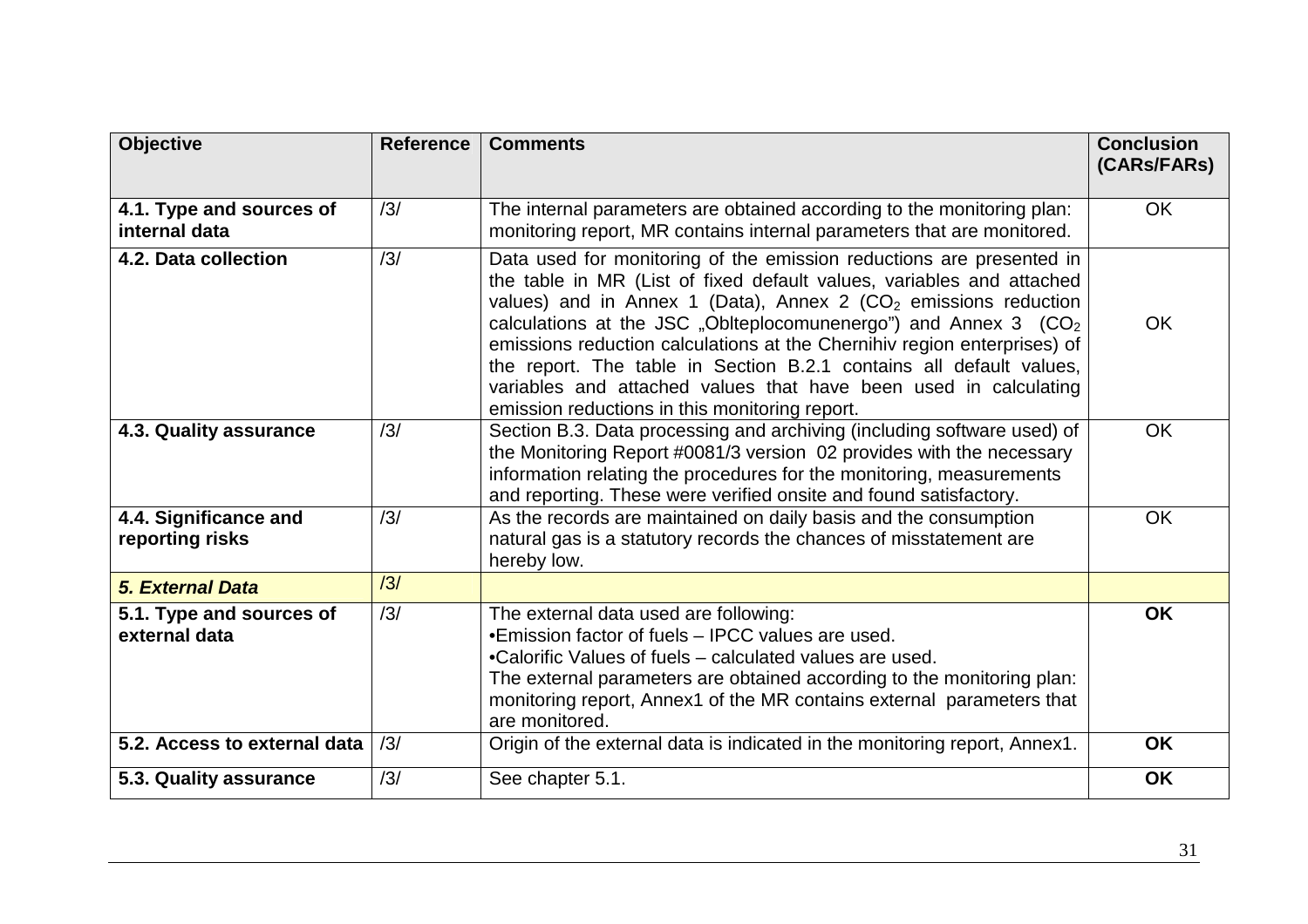| <b>Objective</b>                                 | <b>Reference</b> | <b>Comments</b>                                                                                                                                                                                                                                                                                                                                                                                                                                                                                                                                                                                                                                                                | <b>Conclusion</b><br>(CARs/FARs) |
|--------------------------------------------------|------------------|--------------------------------------------------------------------------------------------------------------------------------------------------------------------------------------------------------------------------------------------------------------------------------------------------------------------------------------------------------------------------------------------------------------------------------------------------------------------------------------------------------------------------------------------------------------------------------------------------------------------------------------------------------------------------------|----------------------------------|
| 5.4. Data uncertainty                            | /3/              | See chapter 5.1.                                                                                                                                                                                                                                                                                                                                                                                                                                                                                                                                                                                                                                                               | <b>OK</b>                        |
| 5.5. Emergency procedures                        | /3/              | See chapter 5.1.                                                                                                                                                                                                                                                                                                                                                                                                                                                                                                                                                                                                                                                               | <b>OK</b>                        |
| 6. Environmental and<br><b>Social Indicators</b> |                  |                                                                                                                                                                                                                                                                                                                                                                                                                                                                                                                                                                                                                                                                                |                                  |
| 6.1. Implementation of<br>measures               | /3/              | Implementation of project "District Heating System Rehabilitation of<br>Chernihiv Region" has a positive effect on environment. Following<br>points give detailed information on environmental benefits:<br>1. Project implementation allowed to save over 16.6 million Nm <sup>3</sup> of<br>natural gas and over 7 thousand tons of coal during 2009.<br>2. Due to fuel saving and the new environmentally friendlier<br>technologies and equipment for fuel combustion, project<br>implementation reduced emissions of $SO_{x}$ , $NO_{x}$ , CO and particulate<br>matter (co-products of combustion).<br>There are no negative social impacts associated with the project. | <b>OK</b>                        |
| 6.2. Monitoring equipment                        | /3/              | See chapter 6.1.                                                                                                                                                                                                                                                                                                                                                                                                                                                                                                                                                                                                                                                               | <b>OK</b>                        |
| 6.3. Quality assurance<br>procedures             | /3/              | See chapter 6.1.                                                                                                                                                                                                                                                                                                                                                                                                                                                                                                                                                                                                                                                               | <b>OK</b>                        |
| 6.4. External data                               | /3/              | See chapter 6.1.                                                                                                                                                                                                                                                                                                                                                                                                                                                                                                                                                                                                                                                               | <b>OK</b>                        |
| 7. Management and<br><b>Operational System</b>   | /3/              |                                                                                                                                                                                                                                                                                                                                                                                                                                                                                                                                                                                                                                                                                |                                  |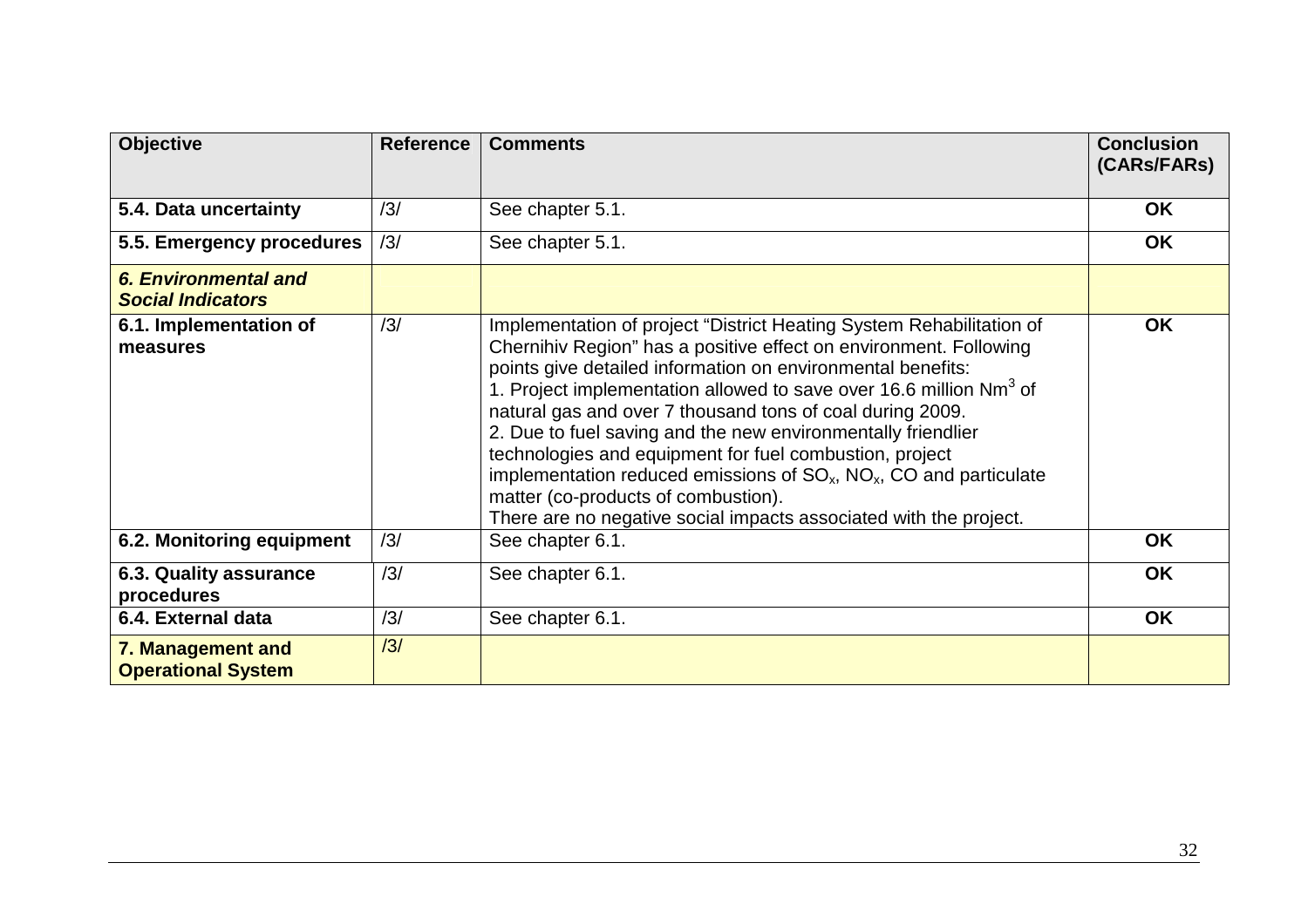| <b>Objective</b>                       | <b>Reference</b> | <b>Comments</b>                                                                                                                                                                                                                                                                                                                                                                                                                                                                                                                                                                                  | <b>Conclusion</b><br>(CARs/FARs) |
|----------------------------------------|------------------|--------------------------------------------------------------------------------------------------------------------------------------------------------------------------------------------------------------------------------------------------------------------------------------------------------------------------------------------------------------------------------------------------------------------------------------------------------------------------------------------------------------------------------------------------------------------------------------------------|----------------------------------|
| 7.1. Documentation                     | /3/              | The company complies with all legal and statutory requirements of the<br>Ukraine and the same were made available to the verification team.<br>JSC "Oblteplocomunenergo" has all the necessary permissions and<br>licenses, issued by the State Inspection on Labor Safety, that allow<br>performing of the following activities:<br>1. to operate, repair and install the steam and hot-water boilers, steam<br>and hot-water pipelines;<br>2. to perform building and installation works;<br>3. to perform designing works;<br>4. to conduct adjustment and alignment of fuel-using equipment. | <b>OK</b>                        |
| 7.2. Qualification and<br>training     | /3/              | The overall authority of the project is personally supervised by Victor<br>Olejnik, Head of production department, who has further delegated<br>responsibility to Oleksiy Teterya for collection and compilation of all<br>data related to this JI Project. In addition each site has deployed trained<br>engineers with good experience in operation and maintenance of the<br>equipment and academically qualified to carry out the task. The<br>responsibilities and authorities are described for each individual in job<br>descriptions as required statutorily.                            | <b>OK</b>                        |
| 7.3. Allocation of<br>responsibilities | /3/              | The responsibilities and authorities are described for each individual in<br>job descriptions as required statutorily. Persons working at sites are<br>aware of their responsibilities, and relative records are maintained.                                                                                                                                                                                                                                                                                                                                                                     | <b>OK</b>                        |
| 7.4. Emergency procedures              | /3/              | The emergency procedures with respect to operation controls are<br>available in data control                                                                                                                                                                                                                                                                                                                                                                                                                                                                                                     | <b>OK</b>                        |
| 7.5. Data archiving                    | /3/              | Data are archived in the physical and electronic forms and then stored<br>electronically.                                                                                                                                                                                                                                                                                                                                                                                                                                                                                                        | <b>OK</b>                        |
| 7.6. Monitoring report                 | /3/              | Calculations are laid down in the monitoring report.                                                                                                                                                                                                                                                                                                                                                                                                                                                                                                                                             | <b>OK</b>                        |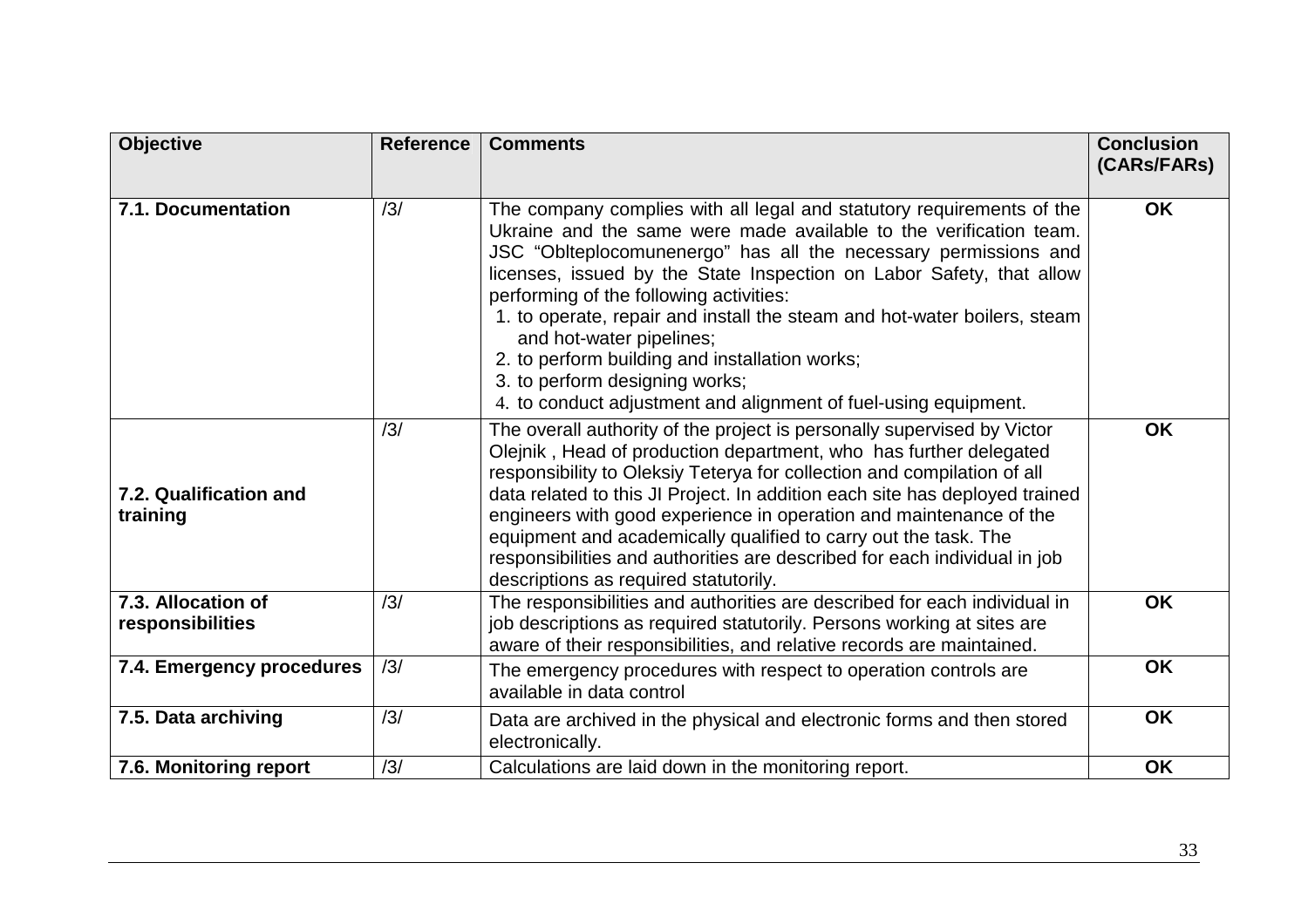| <b>Objective</b>                              | <b>Reference</b> | <b>Comments</b>                                                                                                                                                                                                                                                                                                                                                                                                                                                                                                                                                                                                                                                                                                                                                                                                                                                                                                                                                                                         | <b>Conclusion</b><br>(CARS/FARS) |
|-----------------------------------------------|------------------|---------------------------------------------------------------------------------------------------------------------------------------------------------------------------------------------------------------------------------------------------------------------------------------------------------------------------------------------------------------------------------------------------------------------------------------------------------------------------------------------------------------------------------------------------------------------------------------------------------------------------------------------------------------------------------------------------------------------------------------------------------------------------------------------------------------------------------------------------------------------------------------------------------------------------------------------------------------------------------------------------------|----------------------------------|
| 7.7. Internal audits and<br>management review | /3/              | In the Section C.3 of the Monitoring Report #0081/3 version 02 internal<br>and control<br>measures are<br>performed.<br><b>JSC</b><br>audits<br>"Oblteplocomunenergo" has its own heat technical laboratory that is<br>authorized to calibrate the measurement devices for own needs and for<br>other enterprises. JSC "Oblteplocomunenergo" makes calibration of the<br>measurement equipment for "Nizhynteplomerezhi" Ltd. Calibration<br>procedure for ME "Nosivski teplovi merezhi" is made by JSC<br>"Chernihivgas service center", for ME "Bahmachteplomerezhi" and<br>PEHN "Borznateplocomunenergo" - by JSC "Chernihiv State center of<br>standardization, metrology and certification". "Derzhspozhyvstandart" of<br>Ukraine and JSC "Chernihiv State center of standardization, metrology<br>and certification" make calibration of the measurement equipment for<br>ME "Prilukiteplovodopostachannya".<br>Performance review for the project is made by Technical development<br>department. | <b>OK</b>                        |

**Periodic Verification Checklist Protocol Table 2: Data Management System/Controls** 

| <b>Identification of</b><br>potential reporting risk | Identification,<br>assessment<br>and testing<br><b>of</b><br>management<br>controls | Areas of residual risks |
|------------------------------------------------------|-------------------------------------------------------------------------------------|-------------------------|
| 1. Defined<br>organizational<br>structure,           |                                                                                     |                         |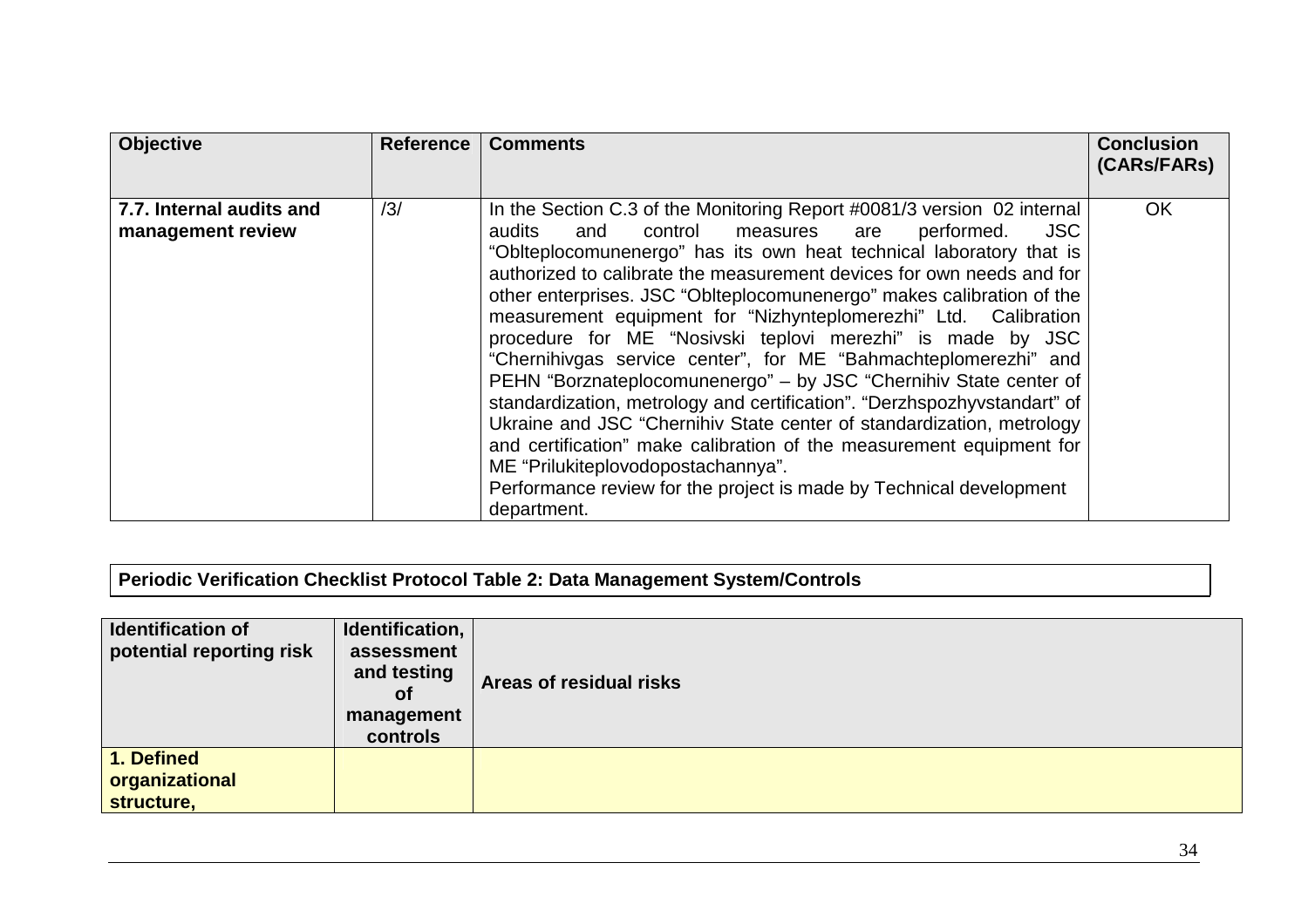| <b>Identification of</b><br>potential reporting risk | Identification,<br>assessment<br>and testing<br><b>of</b><br>management<br>controls | Areas of residual risks                                                                                                                                                                                                                                                                                                                                                                                                                                                                                                                                                                                                                                                                                                                                                                                                                                                                                                                                                                                                                                                  |
|------------------------------------------------------|-------------------------------------------------------------------------------------|--------------------------------------------------------------------------------------------------------------------------------------------------------------------------------------------------------------------------------------------------------------------------------------------------------------------------------------------------------------------------------------------------------------------------------------------------------------------------------------------------------------------------------------------------------------------------------------------------------------------------------------------------------------------------------------------------------------------------------------------------------------------------------------------------------------------------------------------------------------------------------------------------------------------------------------------------------------------------------------------------------------------------------------------------------------------------|
| responsibilities and<br>competencies                 |                                                                                     |                                                                                                                                                                                                                                                                                                                                                                                                                                                                                                                                                                                                                                                                                                                                                                                                                                                                                                                                                                                                                                                                          |
| 1.1. Position and roles                              | Full                                                                                | The chairman of JSC "Oblteplocomunenergo", Mr. Yuriy Barbarov, appointed a responsible<br>person, Mr. Victor Olejnik, for the implementation and management of the monitoring<br>process at the JSC "Oblteplocomunenergo", "Nizhynteplomerezhi"<br>Ltd, ME<br>"Prilukiteplovodopostachannya",<br>ME<br><b>PEHN</b><br>"Bahmachteplomerezhi",<br>"Borznateplocomunenergo", ME "Nosivski teplovi merezhi". Mr. Victor Olejnik is<br>responsible for supervising data collection, measurements, calibration, data recording and<br>storage.<br>Dr. Vladimir Gomon, Managing Engineer of European Institute for safety, security,<br>insurance and environmental techniques, is responsible for baseline and monitoring<br>methodology development.<br>Dr. Dmitri Paderno, vice director of Institute of Engineering Ecology, is responsible for<br>baseline and monitoring methodology development.<br>Ms. Tetiana Grechko, senior engineer of Institute of Engineering Ecology, is responsible for<br>baseline and monitoring methodology development and data processing. |
| 1.2. Responsibilities                                | Full                                                                                | Victor Olejnik, Head of production department and Oleksiy Teterya, Head of technical<br>development department are responsible for supervising data collection, measurements,<br>calibration, data recording and storage at JSC "Oblteplocomunenergo".<br>Volodymyr Nazim, Director, Valentyna Trofymenko, Chief of production department, and<br>Andriy Gavrysh, Chief Engineer; are responsible for supervising data collection,<br>measurements,<br>calibration,<br>ME<br>data<br>recording<br>at<br>and<br>storage<br>"Prilukiteplovodopostachannya".<br>Vadym Shybika, Director, is responsible for supervising data collection, measurements,<br>calibration, data recording and storage at PEHN "Borznateplocomunenergo".                                                                                                                                                                                                                                                                                                                                         |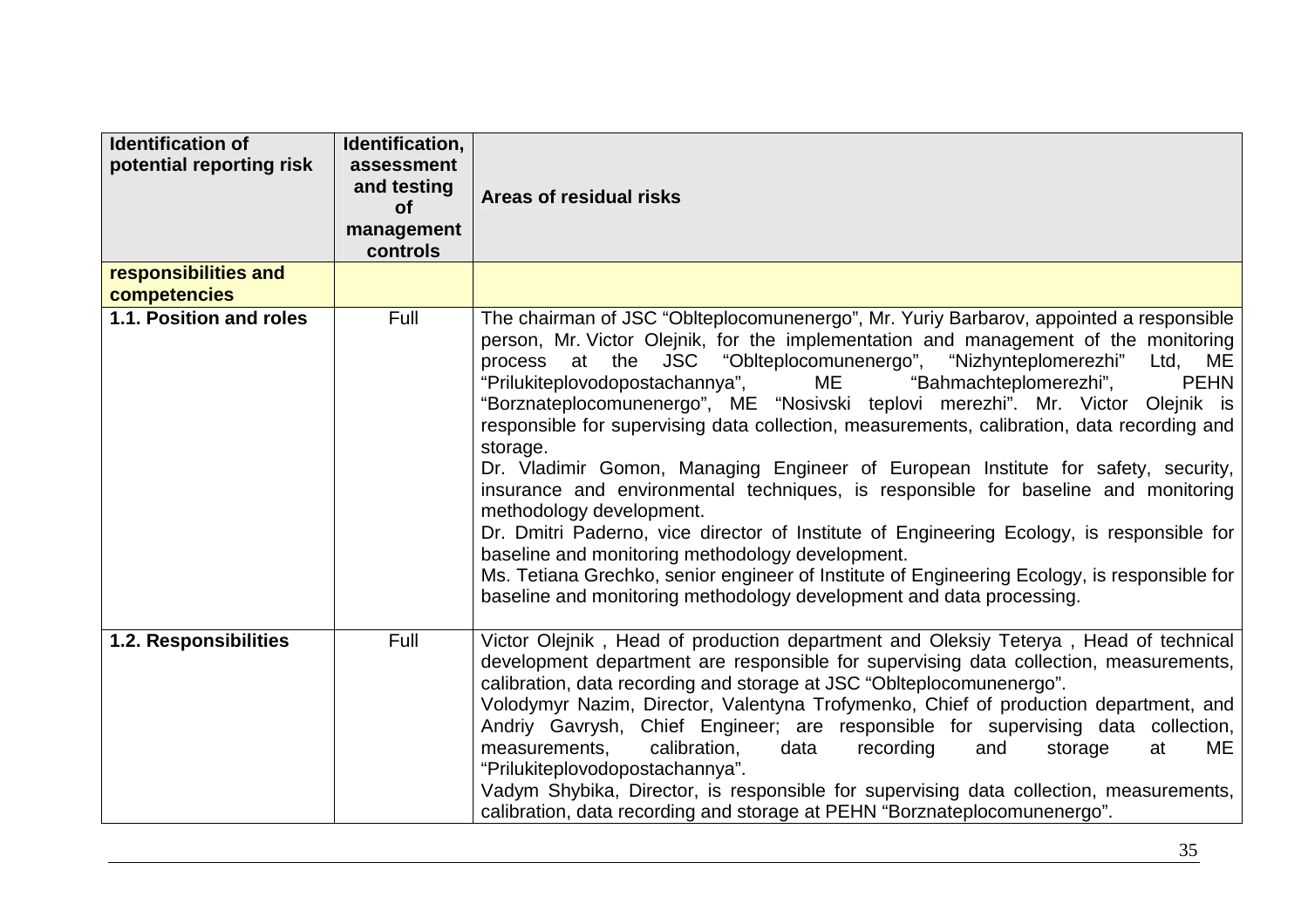| <b>Identification of</b><br>potential reporting risk | Identification,<br>assessment<br>and testing<br><b>of</b><br>management<br>controls | Areas of residual risks                                                                                                                                                                                                                                                                                                                                                                                                                                                                                                                                                                                                                                                                                                                                                                                                                                                                                                                                                                                                                                                                                                                                                                                                                                                                                                                           |
|------------------------------------------------------|-------------------------------------------------------------------------------------|---------------------------------------------------------------------------------------------------------------------------------------------------------------------------------------------------------------------------------------------------------------------------------------------------------------------------------------------------------------------------------------------------------------------------------------------------------------------------------------------------------------------------------------------------------------------------------------------------------------------------------------------------------------------------------------------------------------------------------------------------------------------------------------------------------------------------------------------------------------------------------------------------------------------------------------------------------------------------------------------------------------------------------------------------------------------------------------------------------------------------------------------------------------------------------------------------------------------------------------------------------------------------------------------------------------------------------------------------|
| 1.3. Competencies<br>needed                          | Full                                                                                | Lubov Isayenko, Director, Volodymyr Shkolniy, Director in chief, and Pavlo Kotil, Technical<br>director, are responsible for supervising data collection, measurements, calibration, data<br>recording and storage at "Nizhynteplomerezhi" Ltd.<br>Dr. Vladimir Gomon, Managing Engineer of European Institute for safety, security,<br>insurance and environmental techniques, is responsible for baseline and monitoring<br>methodology development<br>Dr. Dmitri Paderno, vice director of Institute of Engineering Ecology, is responsible for<br>baseline and monitoring methodology development.<br>Ms. Tetiana Grechko, senior engineer of Institute of Engineering Ecology, is responsible for<br>baseline and monitoring methodology development and data processing.<br>The overall authority of the project is personally supervised by Victor Olejnik, Head of<br>production department, who has further delegated responsibility to Oleksiy Teterya for<br>collection and compilation of all data related to this JI Project. In addition each site has<br>deployed trained engineers with good experience in operation and maintenance of the<br>equipment and academically qualified to carry out the task. The responsibilities and<br>authorities are described for each individual in job descriptions as required statutorily. |
| 2. Conformance with<br>monitoring plan               |                                                                                     |                                                                                                                                                                                                                                                                                                                                                                                                                                                                                                                                                                                                                                                                                                                                                                                                                                                                                                                                                                                                                                                                                                                                                                                                                                                                                                                                                   |
| 2.1. Reporting<br>procedures                         |                                                                                     | The monitoring plan is as per the registered PDD. The uploaded version of PDD is publicly<br>available at the site http://ji.unfccc.int/ where it was placed during determination process.<br>The monitoring methodology developed for "District Heating" projects in Ukrainian<br>conditions" was used in monitoring process.                                                                                                                                                                                                                                                                                                                                                                                                                                                                                                                                                                                                                                                                                                                                                                                                                                                                                                                                                                                                                    |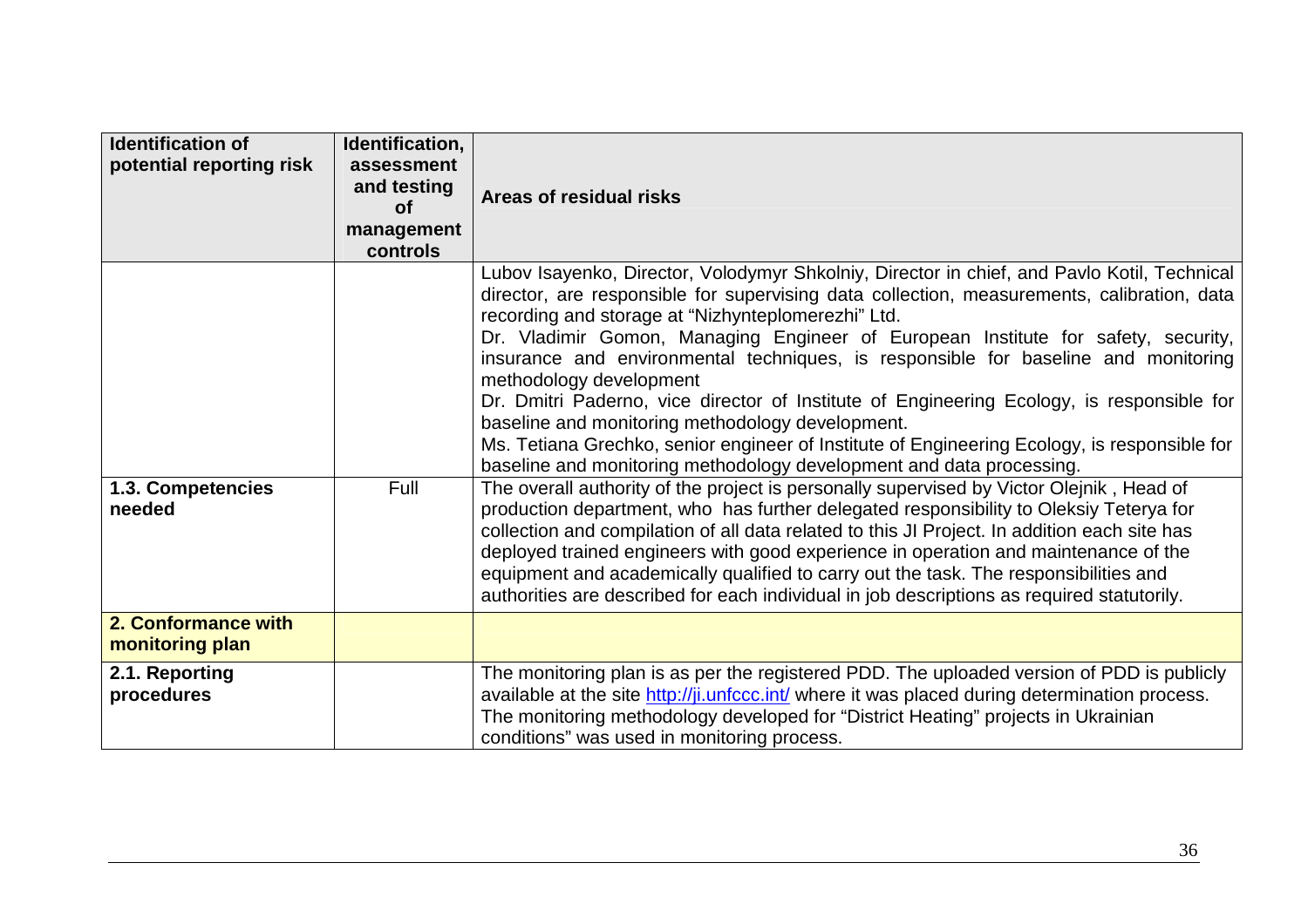| <b>Identification of</b><br>potential reporting risk | Identification,<br>assessment<br>and testing<br><b>of</b><br>management<br>controls | Areas of residual risks                                                                                                                                                                                                                                                                                                                                                                                                                                                                                                                                                                                                                                                                                                                                                                                                                                                                                                                                                                                                                                                                                                                                                                                                                                                                                                                           |
|------------------------------------------------------|-------------------------------------------------------------------------------------|---------------------------------------------------------------------------------------------------------------------------------------------------------------------------------------------------------------------------------------------------------------------------------------------------------------------------------------------------------------------------------------------------------------------------------------------------------------------------------------------------------------------------------------------------------------------------------------------------------------------------------------------------------------------------------------------------------------------------------------------------------------------------------------------------------------------------------------------------------------------------------------------------------------------------------------------------------------------------------------------------------------------------------------------------------------------------------------------------------------------------------------------------------------------------------------------------------------------------------------------------------------------------------------------------------------------------------------------------|
| 2.2. Necessary Changes                               | Full                                                                                | Implementation of boiler houses rehabilitation and network rehabilitation is realized<br>according to the project plan. In several cases replacement of network pipes with different<br>(from planned before) diameters took place.<br>Varva filial of JSC "Volodar" refused to participate in the project.                                                                                                                                                                                                                                                                                                                                                                                                                                                                                                                                                                                                                                                                                                                                                                                                                                                                                                                                                                                                                                       |
| 3. Application of GHG<br>determination methods       |                                                                                     |                                                                                                                                                                                                                                                                                                                                                                                                                                                                                                                                                                                                                                                                                                                                                                                                                                                                                                                                                                                                                                                                                                                                                                                                                                                                                                                                                   |
| 3.1. Methods used                                    | Full                                                                                | The reporting procedures reflect the monitoring plan content. The calculation of the<br>emission reduction is correct.                                                                                                                                                                                                                                                                                                                                                                                                                                                                                                                                                                                                                                                                                                                                                                                                                                                                                                                                                                                                                                                                                                                                                                                                                            |
| 3.2. Information/process<br>flow                     | Full                                                                                | The necessary procedures have been defined in internal procedures and additional internal<br>documents relevant for the determination of the various parameters on regular basis.<br>Before 2008 registration of Natural gas consumption at boiler houses of JSC<br>"Oblteplocomunenergo" was carried out by the following scheme:<br>1. Every 2 hours operator of a boiler house read the values of temperature, pressure and<br>gas consumption on gas-meters, installed at the every boiler-house, and made registration<br>in the special paper journal.<br>Instrument readings were summarized<br>daily<br>transferred<br><b>JSC</b><br>2.<br>and<br>to<br>"Oblteplocomunenergo" calculating center.<br>3. Every decade calculating center transferred data to gas supplying company.<br>During 2008 at the every registration point the gas consumption correctors of the following<br>types: OE 22 ДMiz, OE 22 AAiz and OE VPT with modems were installed, by way of which<br>information is carried out every hour to united server, installed at the JSC<br>"Oblteplocomunenergo" calculating center.<br>During 2008 gas consumption correctors "Флоутек ТМ-3-4" were installed at the several<br>boiler-houses of "Nizhynteplomerezhi" Ltd.<br>Monthly data for the last month, with printout of daily bulletin and final bulletin, are |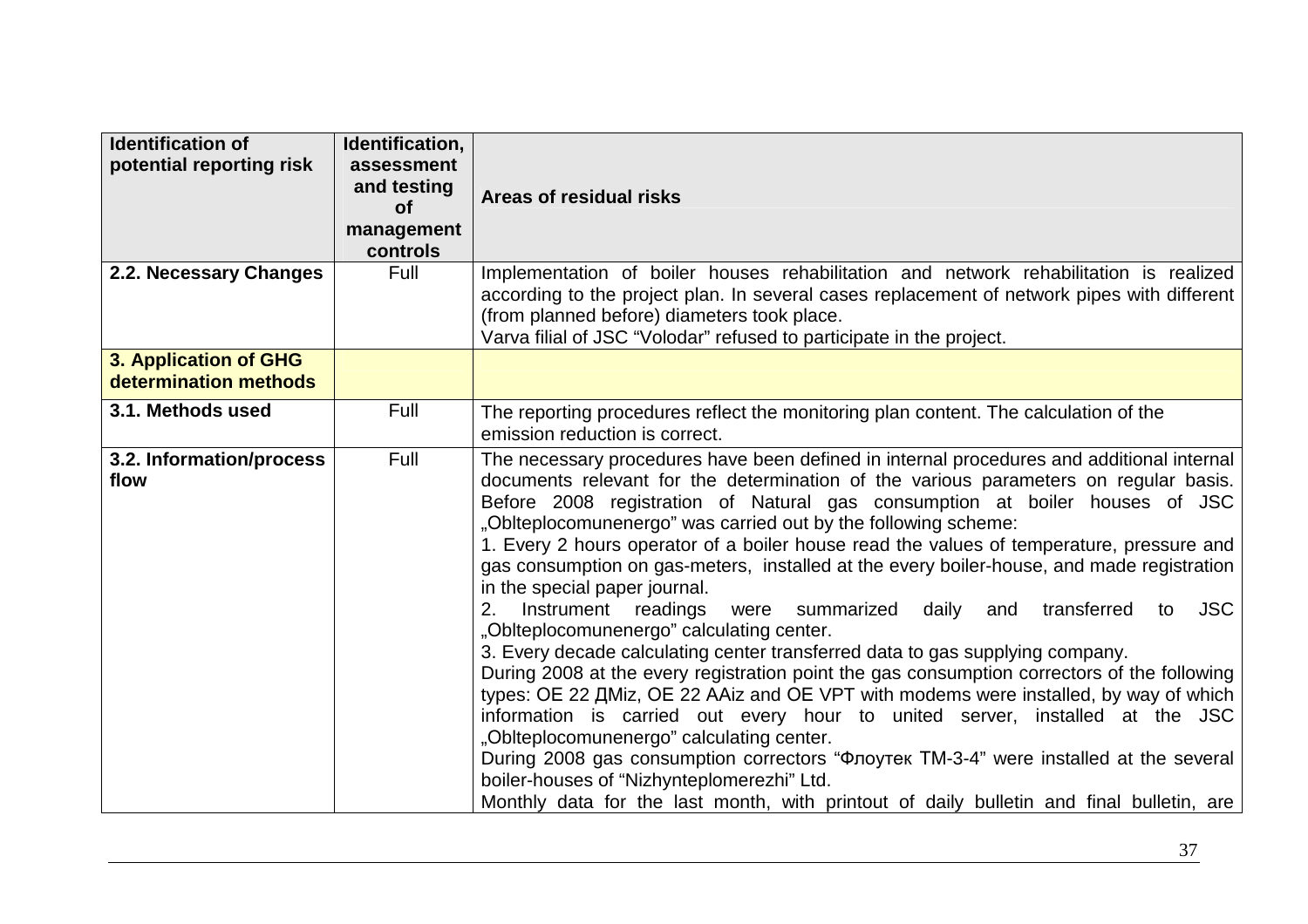| <b>Identification of</b><br>potential reporting risk              | Identification,<br>assessment<br>and testing<br><b>of</b><br>management<br>controls | Areas of residual risks                                                                                                                                                                                                         |
|-------------------------------------------------------------------|-------------------------------------------------------------------------------------|---------------------------------------------------------------------------------------------------------------------------------------------------------------------------------------------------------------------------------|
|                                                                   |                                                                                     | transferred to gas supplying company.                                                                                                                                                                                           |
| 3.3. Data transfer                                                | Full                                                                                | The complete data is stored electronically and also the part of Management information<br>system which is controlled by accounts                                                                                                |
| 3.4. Data trails                                                  | Full                                                                                | The necessary procedures have been defined in internal procedures and additional internal<br>documents relevant for the determination of the all the parameters listed in the monitoring<br>plan                                |
| 4. Identification and<br>maintenance of key<br>process parameters |                                                                                     |                                                                                                                                                                                                                                 |
| 4.1. Identification of key<br>parameters                          | Full                                                                                | The critical parameters for the determination of GHG emissions are the parameters listed<br>in section D of the approved PDD.                                                                                                   |
| 4.2.<br><b>Calibration/maintenance</b>                            | Full                                                                                | The company maintains the elaborate calibration plan for each of the equipment. The audit<br>team verified the status for all the equipment at the sites sampled for the audit and found<br>them to be complying with the plan. |
| <b>5. GHG Calculations</b>                                        |                                                                                     |                                                                                                                                                                                                                                 |
| 5.1. Use of estimates<br>and default data                         | Full                                                                                | The carbon emission factor & Net calorific values is used as a predetermined default value<br>which has been defined in the PDD and confirmed during validation of the project.                                                 |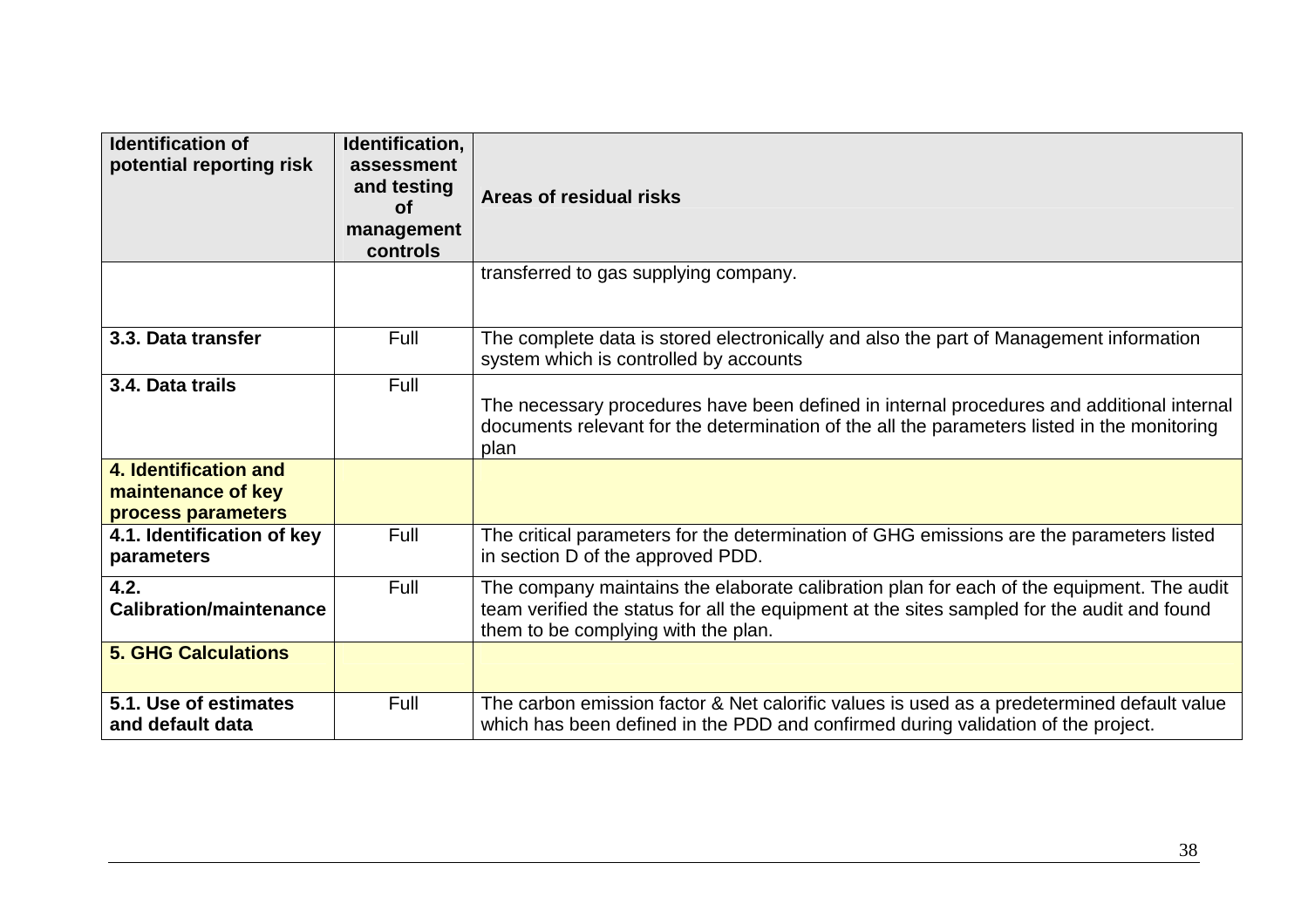| <b>Identification of</b><br>potential reporting risk | Identification,<br>assessment<br>and testing<br>Οf<br>management<br>controls | Areas of residual risks                                                                                                                                                                                                                                                                                                                                            |
|------------------------------------------------------|------------------------------------------------------------------------------|--------------------------------------------------------------------------------------------------------------------------------------------------------------------------------------------------------------------------------------------------------------------------------------------------------------------------------------------------------------------|
| 5.2. Guidance on<br>checks and reviews               | Full                                                                         | Internal audits and control measures are performed. JSC "Oblteplocomunenergo" has its<br>own heat technical laboratory that is authorized to calibrate the measurement devices for<br>own needs and for other enterprises. JSC "Oblteplocomunenergo" makes calibration of the<br>measurement equipment for "Nizhynteplomerezhi" Ltd.                               |
| 5.3. Internal validation<br>and verification         | Full                                                                         | Monitoring procedure for JI Project includes the responsibility and frequency for carrying<br>out internal audits. The audit team did verify all the parameters listed in monitoring report                                                                                                                                                                        |
| 5.4. Data protection<br>measures                     |                                                                              | The necessary procedures relating to Information technology are in place to provide<br>necessary data security, and also prevent the unauthorized use of the same.                                                                                                                                                                                                 |
| 5.5. IT systems                                      | Full                                                                         | The IT system is server based and located in head quarters in Chernihiv and has full<br>fledged manpower. The department is also supported by the internal guidelines and<br>procedures to allocate roles and rights for each user. Additionally it clearly defines the<br>responsibility, authority for back up, archiving and protection of data and equipments. |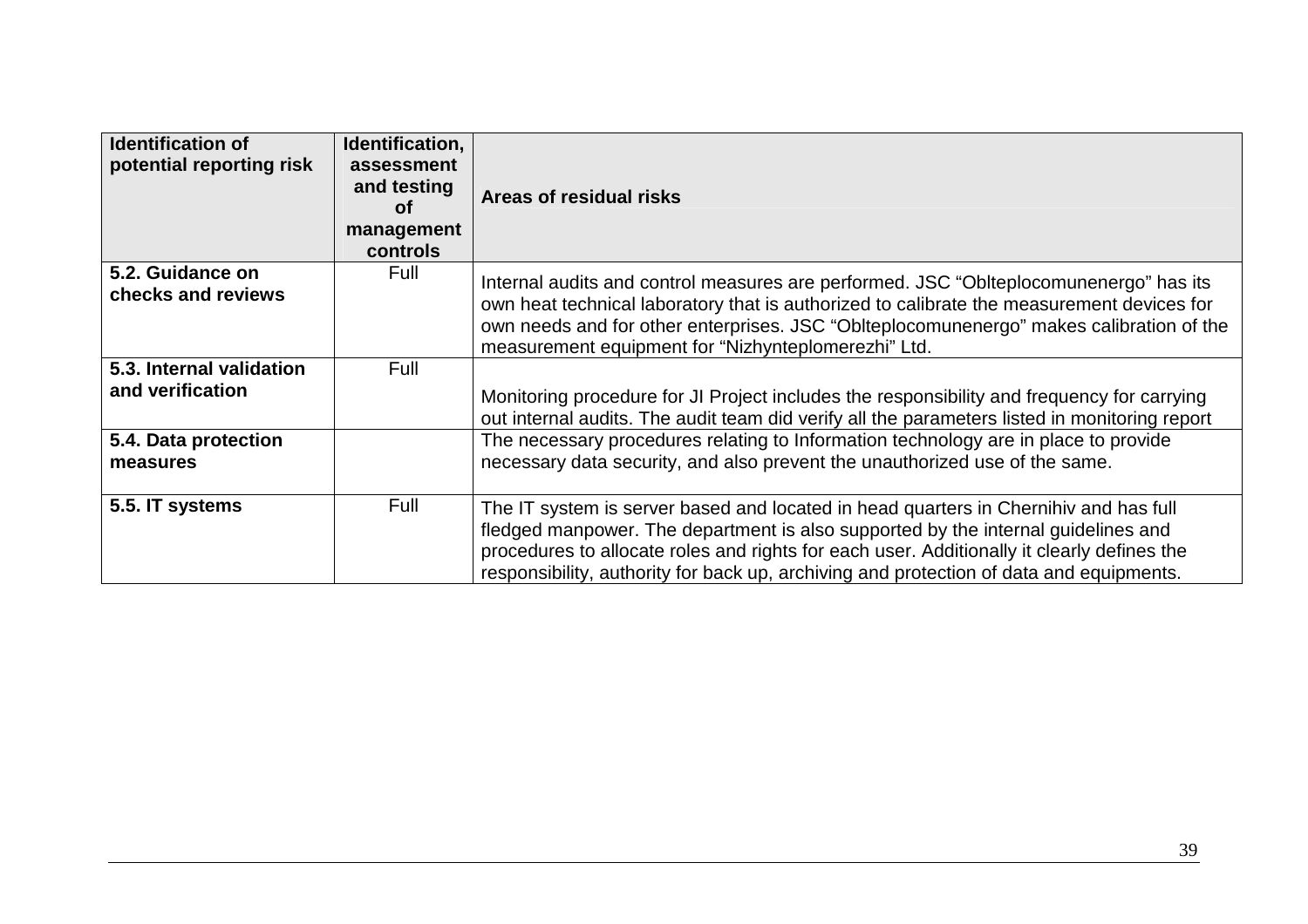**Periodic Verification Protocol Table 3: GHG calculation procedures and management control testing** 

| Identification of potential reporting<br>risk                                                                                                                                                   | Identification, assessment and testing<br>of management controls                                                                                                                           | Areas of residual risks                                                                                                                                                                                                                                  |
|-------------------------------------------------------------------------------------------------------------------------------------------------------------------------------------------------|--------------------------------------------------------------------------------------------------------------------------------------------------------------------------------------------|----------------------------------------------------------------------------------------------------------------------------------------------------------------------------------------------------------------------------------------------------------|
| Potential reporting risks based on an<br>assessment of the emission estimation<br>procedures can be expected in the<br>following fields of action:<br>$\triangleright$ the calculation methods, | Regarding the potential reporting risks<br>identified in the left column the following<br>mitigation measures have been observed<br>during the document review and the on<br>site mission: | The issue remaining is the way the data<br>obtained is used to calculate the emission<br>reduction in a conservative manner<br>according to the approach prescribed in<br>the PDD as well as the way data obtained<br>is used to calculate the emissions |
| raw data collection and sources of<br>supporting documentation,                                                                                                                                 | Key source data for this parameter are:<br>• meter reading.                                                                                                                                | reductions.                                                                                                                                                                                                                                              |
| reports/databases/information<br>which<br>from<br>systems<br>data<br>IS<br>obtained.                                                                                                            | • Invoices and record for Fuels (and coal)<br>for consumption and purchase.                                                                                                                |                                                                                                                                                                                                                                                          |
| Key source data applicable to the project<br>assessed are hereby:                                                                                                                               | The metering equipments are installed<br>appropriately in the enclosure panels and                                                                                                         |                                                                                                                                                                                                                                                          |
| metering records (gas and power<br>➤<br>consumption per heat generated),                                                                                                                        | same are of reputed make.                                                                                                                                                                  |                                                                                                                                                                                                                                                          |
| monitors<br>(heat<br>process<br>➤<br>generation),                                                                                                                                               | Calculation methods:<br>The reporting procedures reflect the<br>monitoring plan content and the                                                                                            |                                                                                                                                                                                                                                                          |
| (metering<br>$\triangleright$ operational<br>logs<br>records),                                                                                                                                  | calculation of the emission reduction is<br>correct and also additionally deducting the                                                                                                    |                                                                                                                                                                                                                                                          |
| laboratory/analytical<br>data<br>(for<br>➤<br>energy content of fuels),                                                                                                                         | project emissions caused by fossil fuel.                                                                                                                                                   |                                                                                                                                                                                                                                                          |
| $\triangleright$ accounting records,                                                                                                                                                            |                                                                                                                                                                                            |                                                                                                                                                                                                                                                          |
| Appropriate calibration and maintenance<br>of equipment resulting in high accuracy of                                                                                                           |                                                                                                                                                                                            |                                                                                                                                                                                                                                                          |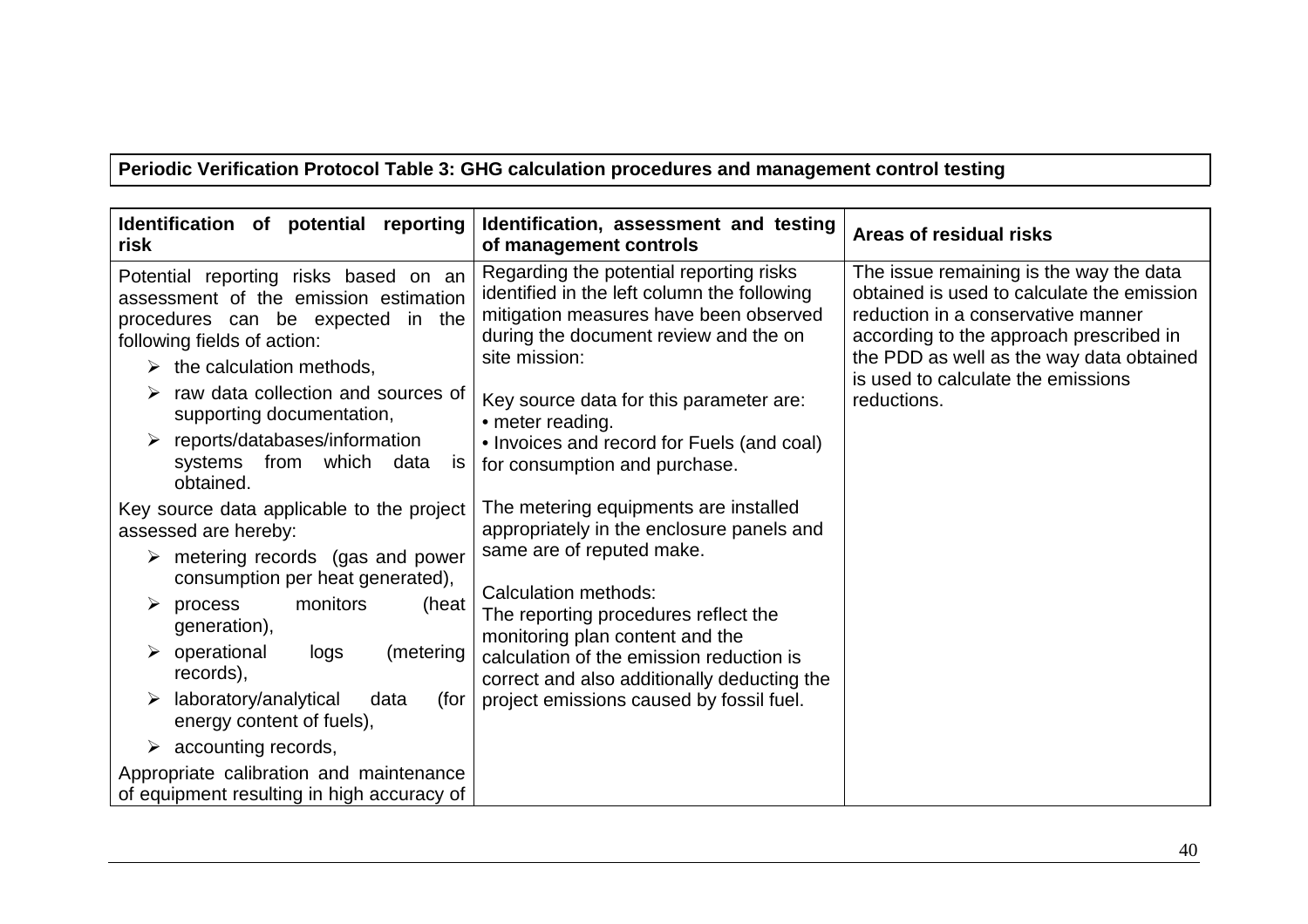| Identification of potential reporting<br>risk                                                                                                                                                                       | Identification, assessment and testing<br>of management controls | Areas of residual risks |
|---------------------------------------------------------------------------------------------------------------------------------------------------------------------------------------------------------------------|------------------------------------------------------------------|-------------------------|
| data supplied should be in place.                                                                                                                                                                                   |                                                                  |                         |
| It is hereby needed to focus on those<br>that<br>impact the<br>risks<br>accuracy,<br>completeness and consistency of the<br>reported data. Risks are weakness in the<br>GHG calculation systems and may<br>include: |                                                                  |                         |
| manual transfer of data/manual<br>➤<br>calculations,                                                                                                                                                                |                                                                  |                         |
| $\triangleright$ position of<br>the<br>metering<br>equipment,                                                                                                                                                       |                                                                  |                         |
| $\triangleright$ unclear origins of data,                                                                                                                                                                           |                                                                  |                         |
| $\triangleright$ accuracy due to technological<br>limitations,                                                                                                                                                      |                                                                  |                         |
| $\triangleright$ lack of appropriate data protection<br>measures (for example, protected<br>calculation cells in spreadsheets<br>and/or password restrictions).                                                     |                                                                  |                         |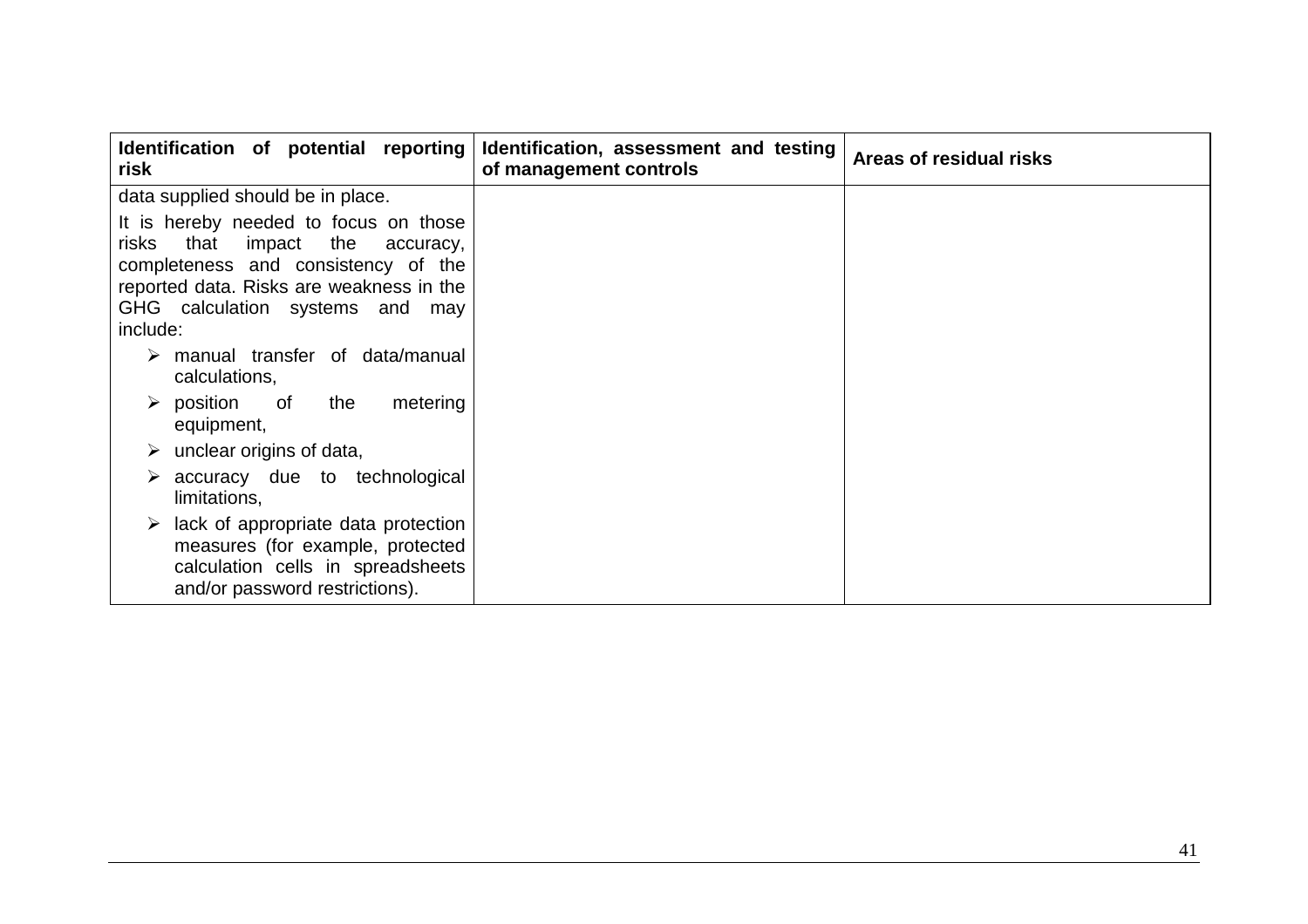#### **Periodic Verification Protocol Table 4: Detailed audit testing of residual risk areas and random testing**

| Areas of residual   Additional<br>risks                                                                                                                                                               | verification<br>testing performed                                                                                                                                                                                                                                                                                             | <b>Conclusions</b><br><b>Requiring</b><br><b>Improvement</b><br>and<br><b>Areas</b><br>(including Forward Action Requests)                                                                                                                                                                            |
|-------------------------------------------------------------------------------------------------------------------------------------------------------------------------------------------------------|-------------------------------------------------------------------------------------------------------------------------------------------------------------------------------------------------------------------------------------------------------------------------------------------------------------------------------|-------------------------------------------------------------------------------------------------------------------------------------------------------------------------------------------------------------------------------------------------------------------------------------------------------|
| The<br>issue I<br>remaining is the<br>data  <br>the<br>wav<br>obtained is used to<br>calculate<br>the I<br>in a conservative<br>manner according<br>to the<br>approach  <br>prescribed in the<br>PDD. | <b>There</b><br>has<br>been<br>a<br>complete check of data<br>transferred<br>from<br>daily<br>consumption<br>and<br>generation readings to<br>emission reduction   the calculation tool. There<br>was no error in such<br>The<br>transfer.<br>correct<br>installation<br>the<br>0t<br>metering equipment can<br>be confirmed. | Having investigated the residual risks, the audit team comes to the following<br>conclusion:<br>Immediate action is not needed with respect to the current emission reduction<br>calculation. Those corrections have been considered during the verification<br>process, so no residual risk is open. |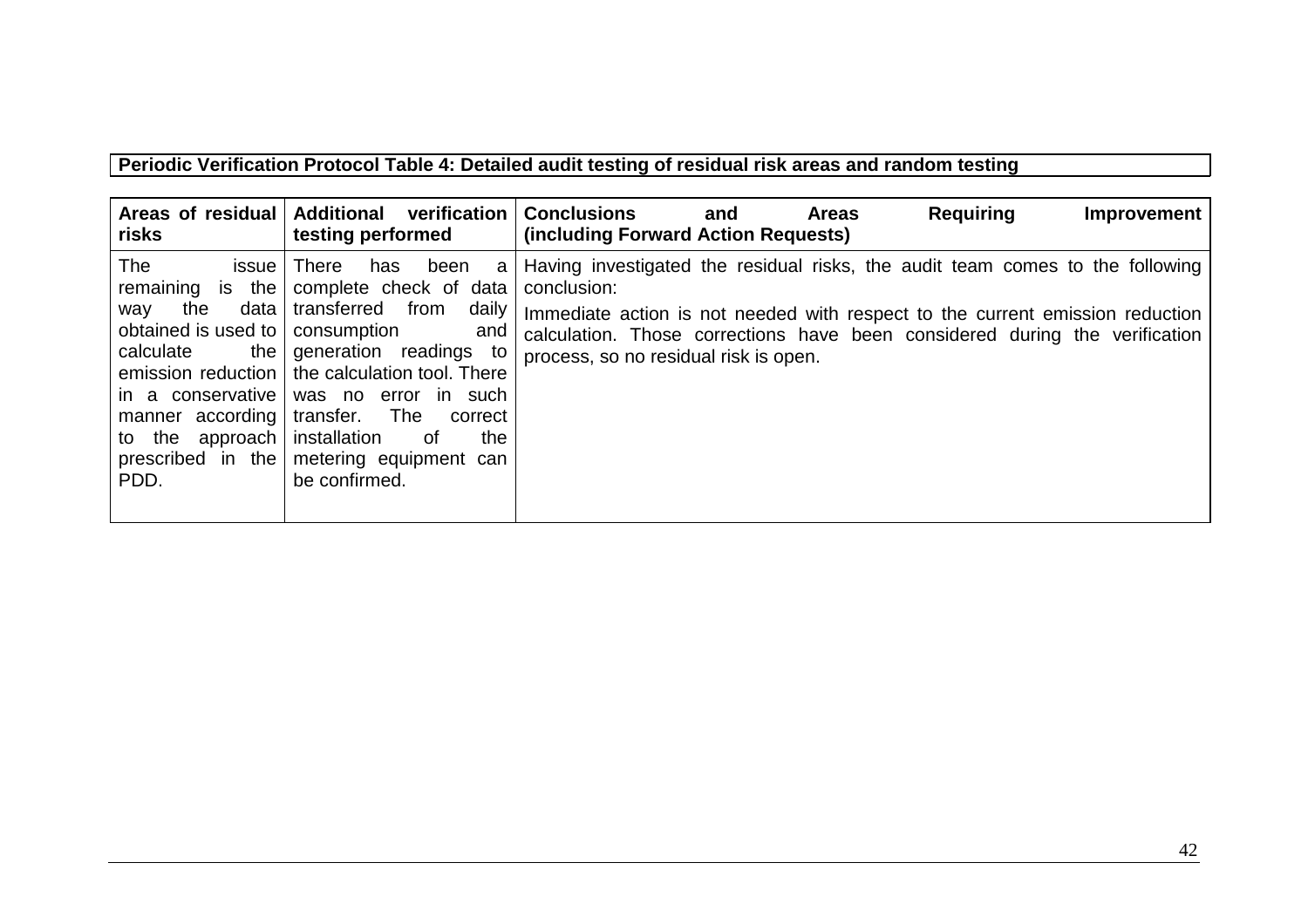| Verification Protocol Table 5: Resolution of Corrective Action, Clarification and Forward Action Requests                |                                                   |                                                                                                                                                                                                                                                                                                                                                                                                                                                                                                                                                                                                                                                                                                                                                                                                                                                                                                                                                                                                                                                                                                                                                                                                                                                                                                                                                                                                                                                                                                                                                                                                                                                                  |                                |  |
|--------------------------------------------------------------------------------------------------------------------------|---------------------------------------------------|------------------------------------------------------------------------------------------------------------------------------------------------------------------------------------------------------------------------------------------------------------------------------------------------------------------------------------------------------------------------------------------------------------------------------------------------------------------------------------------------------------------------------------------------------------------------------------------------------------------------------------------------------------------------------------------------------------------------------------------------------------------------------------------------------------------------------------------------------------------------------------------------------------------------------------------------------------------------------------------------------------------------------------------------------------------------------------------------------------------------------------------------------------------------------------------------------------------------------------------------------------------------------------------------------------------------------------------------------------------------------------------------------------------------------------------------------------------------------------------------------------------------------------------------------------------------------------------------------------------------------------------------------------------|--------------------------------|--|
| <b>Report clarifications and</b><br>forward action requests                                                              | Ref.<br>to checklist<br>question in<br>tables 2/3 | Summary of project owner response                                                                                                                                                                                                                                                                                                                                                                                                                                                                                                                                                                                                                                                                                                                                                                                                                                                                                                                                                                                                                                                                                                                                                                                                                                                                                                                                                                                                                                                                                                                                                                                                                                | <b>Verification conclusion</b> |  |
| FAR1<br>Please provide justification for<br>the difference of amount of<br>ERU's for reported year in the<br>PDD and MR. | N/A                                               | The difference in the emission reductions are explained as follows:<br>1. Determination is based on conservative approach; this means that<br>the most unfavourable variant is considered with the further<br>possibility to verify real reductions.<br>2. Real calorific characteristics (factors) of fuel could differ from PDD<br>ones.<br>3. Fuel consumption is not stable, and it is difficult to predict season<br>deviations affecting heat production.<br>4. The baseline was calculated accordingly for each year using<br>developed methodology that was determined, so the PDD baseline<br>was only prediction.<br>5. Equipment and measures were implemented faster then it was<br>expected by PDD. It is mentioned in the PDD that equipment and<br>measures will be implemented approximately till 2009, but much of<br>that was planned according to the project was done in the period<br>from 2004-2008.<br>Calculating emission reduction in the PDD was based on the<br>conservative approach (according to the requirements of the<br>determinating organization). Emission reduction was calculated in<br>accordance with proposed modification of efficiency factor for boilers<br>and loss change in the heat distributing networks through insulation.<br>At the same time some measures' results that were difficult to<br>foresee, for example, "network management improvement" that is<br>developed in network length reduction, replacement 4-pipes system<br>with 2-pipes one etc., lead to additional essential reduction of fuel<br>expense that was not taken into account in the PDD but influence the<br>monitoring results. | Issue is closed                |  |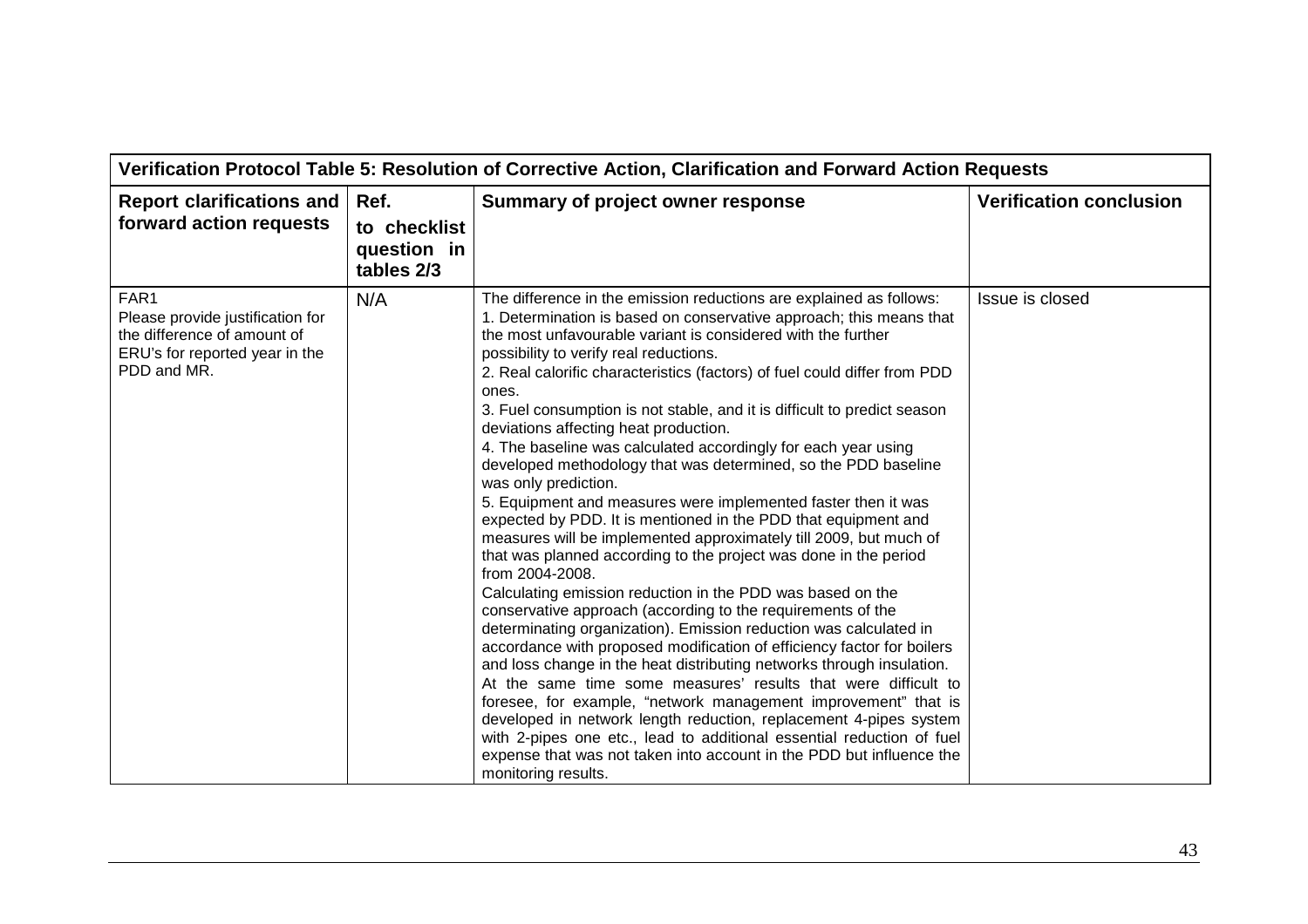#### APPENDIX B: VERIFICATION TEAM

The verification team consists of the following personnel:

#### **Nadiya Kaiiun, M. Sci. (environmental science)**

Team Leader

Bureau Veritas Ukraine HSE Department project manager.

She has graduated from National University of Kyiv-Mohyla Academy with the Master Degree in Environmental Science. She is a Lead auditor of Bureau Veritas Certification for Environment Management System (IRCA registered). She performed over 15 audits since 2008. She has undergone intensive training on Clean Development Mechanism /Joint Implementation and she is involved in the validation of 6 JI projects.

#### **Oleg Skoblyk, Specialist (power management)**

Team member

Bureau Veritas Ukraine HSE Department project manager.

 He has graduated from National Technical University of Ukraine 'Kyiv Polytechnic University" with specialty Power Management. He is a Lead auditor of Bureau Veritas Certification for Environment Management System (IRCA registered). He performed over 10 audits since 2008. He has undergone intensive training on Clean Development Mechanism /Joint Implementation and he is involved in the determination/verification of 9 JI projects.

#### **Kateryna Zinevych, M. Sci. (environmental science)**

Team member

Bureau Veritas Ukraine HSE Department project manager.

She has graduated from National University of Kyiv-Mohyla Academy with the Master Degree in Environmental Science. She is a Lead auditor of Bureau Veritas Certification for Environment Management System (IRCA registered). She performed 6 audits since March of 2009. She has undergone intensive training on CleanDevelopment Mechanism /Joint Implementation and she is involved in the validation of 3 JI projects.

**Ivan G. Sokolov, Dr. Sci. (biology, microbiology)**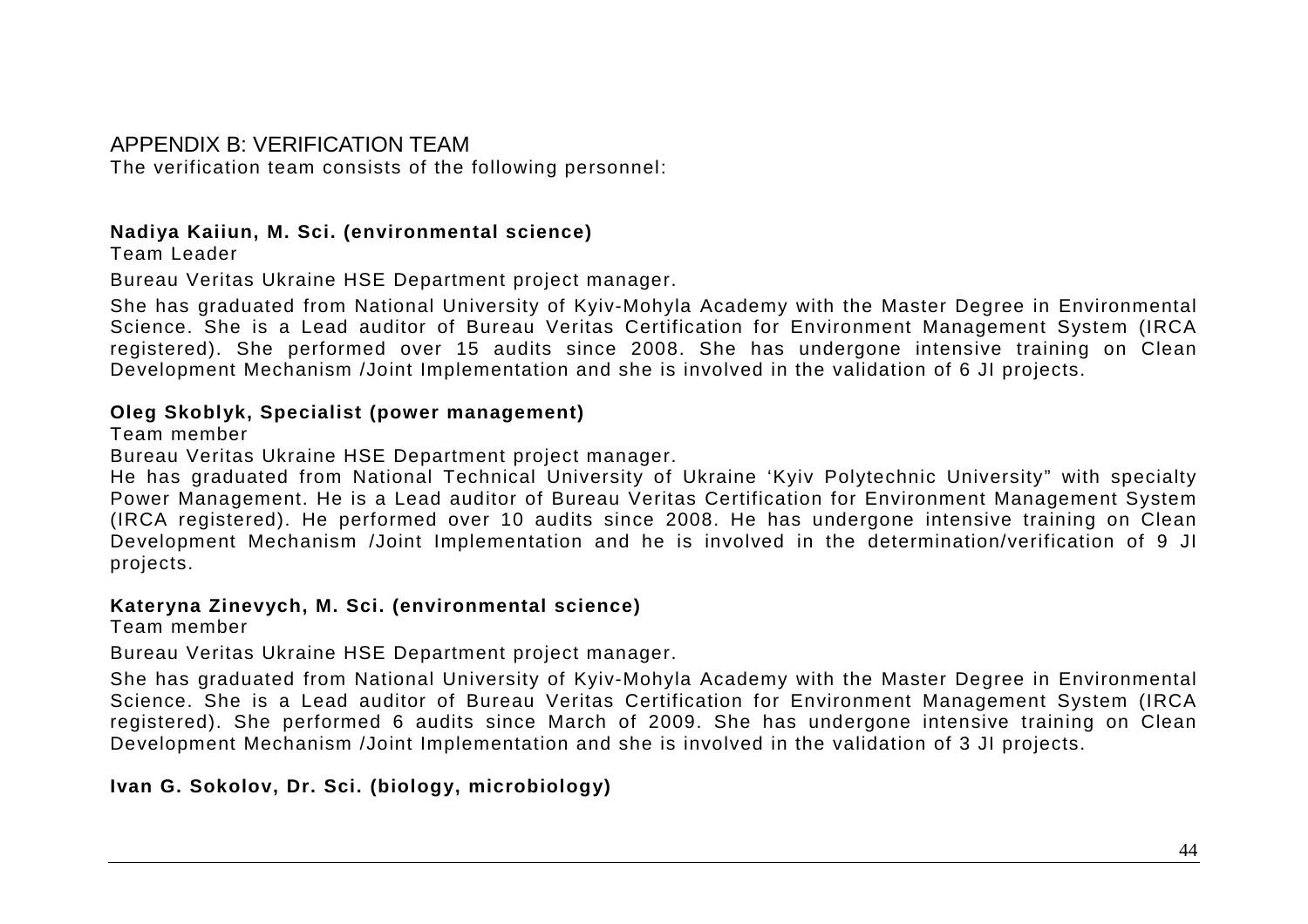#### Bureau Veritas Certification Internal Technical Reviewer

 He has over 25 years of experience in Research Institute in the field of biochemistry, biotechnology, and microbiology. He is a Lead auditor of Bureau Veritas Certification for Environment Management System (IRCA registered), Quality Management System (IRCA registered), Occupational Health and Safety Management System, and Food Safety Management System. He performed over 130 audits since 1999. Also he is Lead Tutor of the IRCA registered ISO 14000 EMS Lead Auditor Training Course, and Lead Tutor of the IRCA registered ISO 9000 QMS Lead Auditor Training Course. He has undergone intensive training on Clean Development Mechanism /Joint Implementation and he is involved in the validation of 6 JI projects.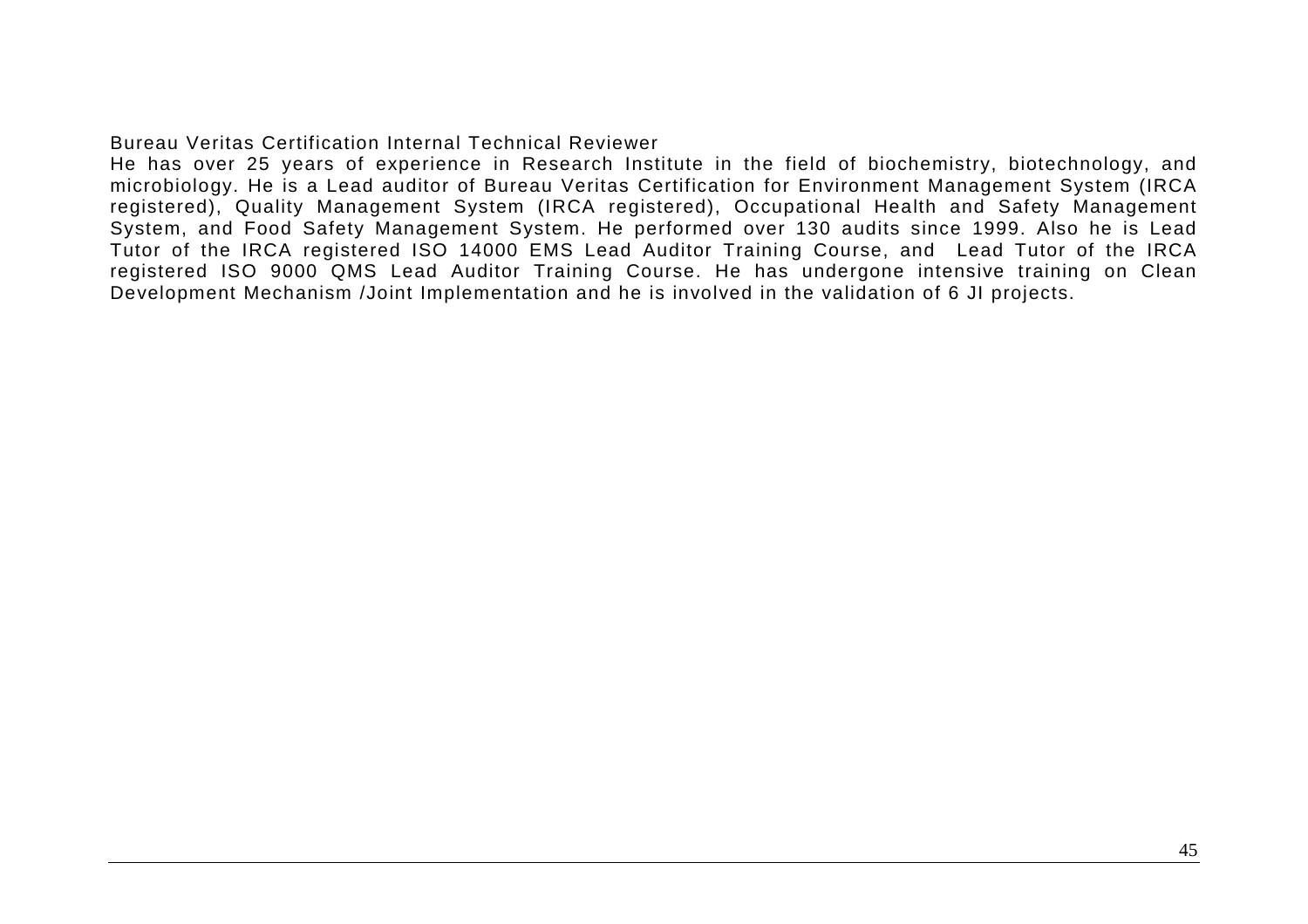## APPENDIX C: DOCUMENTS CHECKED DURING VERIFICATION

Shevchenka, 4

| Performed | Act of putting into operation objects that where built, overhauled, reconstructed and |
|-----------|---------------------------------------------------------------------------------------|
| works     | up-dated. Heat network replacement from TK-5 to TK-36 (September 2008).               |

Podvojskogo, 2

2. Performed works Act of putting into operation objects that where built, overhauled, reconstructed and up-dated. Assembling the complex "Флоутек ТМ-3-4" at boiler-house Podvojskogo,2. (June 2008).

Shevchenko, 109 (CHP №6)

 Act of putting into operation objects that where built, overhauled, reconstructed and 3. Performed works up-dated. Reconstruction of main heat network from boiler-house Shevchenko, 109 (July 2008).

Nizhatynska, 18

Performed 4. Performed Act of putting into operation objects that where built, overhauled, reconstructed and up-dated. Heat network reconstruction from TK-17 (September 2008)

Prylutska, 133

5. Performed works Act of putting into operation objects that where built, overhauled, reconstructed and up-dated. Assembling the complex «Флоутек ТМ-3-4» at boiler-house Prylutska,133 (June 2008)

Krapyvyanskogo, 2

- 6. Performed works Act of putting into operation objects that where built, overhauled, reconstructed and hoiler-house up-dated. Assembling the complex «Флоутек TM-3-4» at Krapyvyanskogo,2 (June 2008).
- 7. Photo, passport of gas flow meter G650 PГ-К-1-30-01-Ч-Ех 200-1600-1,6-01 №0109. dated 30.01.04.
- 8. Photo, results of defining main relative error. Gas meter G650 PГ-К Ех. Dated 21.07.2008
- 9. Photo, results of defining main relative error. Gas meter G650 PГ-К Ех. Dated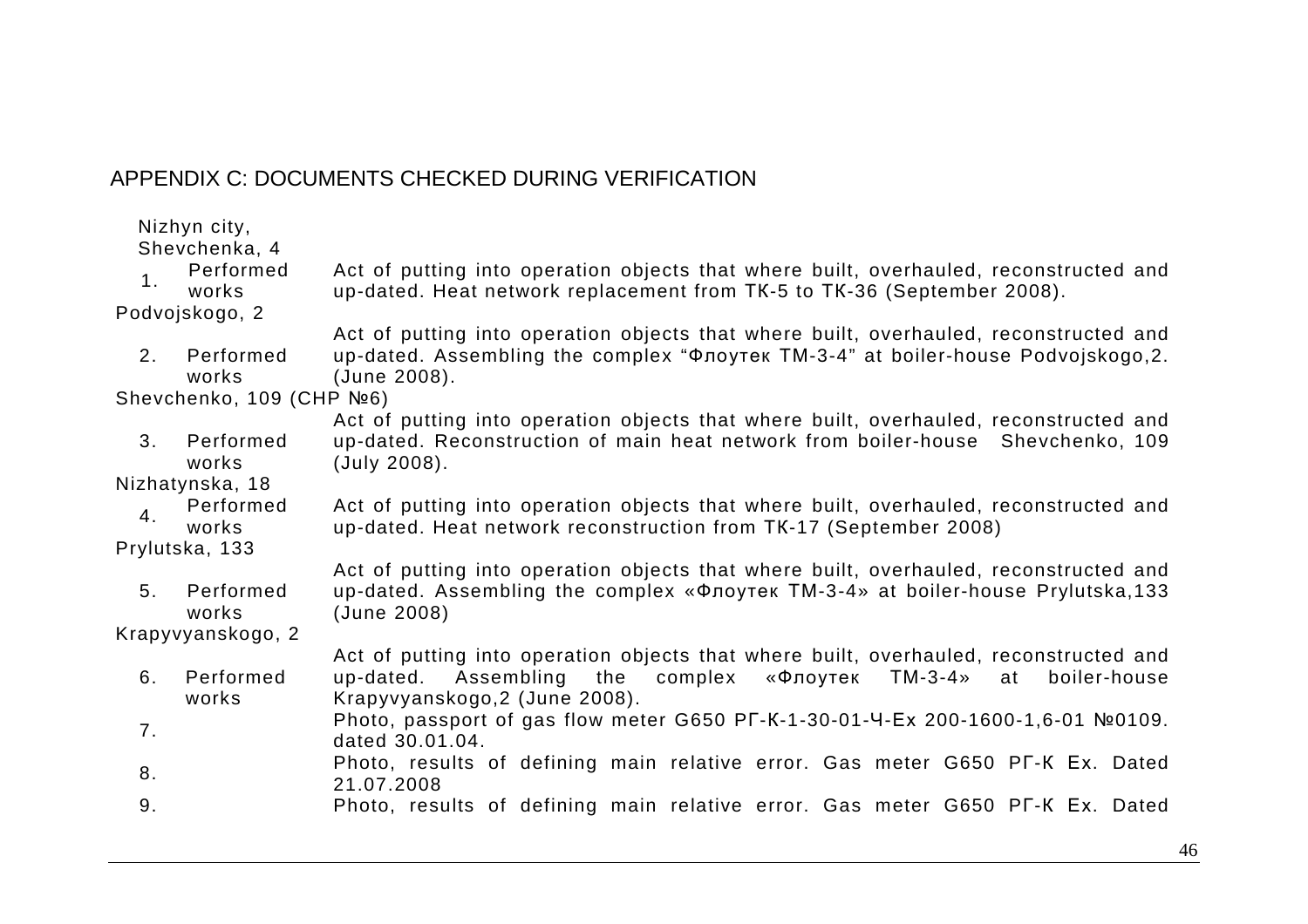|     |                        | 29.05.2006                                                                                                                                                    |
|-----|------------------------|---------------------------------------------------------------------------------------------------------------------------------------------------------------|
| 10. |                        | Photo, passport power unit ИПИ 12/3 АЧСА 436234.005-01 #266. dated 27.12.06                                                                                   |
| 11. |                        | Photo, passport of interface transformer RS232/BELL202 A4CA.468153. 002 NC                                                                                    |
|     |                        | #1675, dated 27,12.06                                                                                                                                         |
| 12. |                        | Photo, passport of measuring management complex «ΦЛОУТЕК ТМЗ-4»№2-933.<br>dated 01.12.2008                                                                    |
| 13. |                        | Photo, principle technological scheme of work at the boiler house.                                                                                            |
| 14. |                        | Photo, regime card of water heating boiler HIICTY-5 №7. dated 24.09.2008.                                                                                     |
| 15. |                        | Photo, boiler#4. registration #4                                                                                                                              |
| 16. |                        | Photo, regime card of water heating boiler HIICTY-5 №6. dated 04.11.2008.                                                                                     |
| 17. |                        | Photo, regime card of water heating boiler HIICTY-5 №5. dated 22.10.2008.                                                                                     |
| 18. |                        | Photo, measuring management complex « $\Phi$ JOYTEK TM3-4» transformer corrector<br>ПК-2 #2-935. Produced 2006.                                               |
| 19. |                        | Photo, power unit ИПИ 12/3 №266. Produced 2006.                                                                                                               |
| 20. |                        | Photo, interface transformer RS232/BELL 202 #1675. Produced 2006.                                                                                             |
| 21. |                        | Photo, daily logbook                                                                                                                                          |
| 22. |                        | Photo, boiler house                                                                                                                                           |
|     | Esypenko, 15           |                                                                                                                                                               |
|     |                        | Act of putting into operation objects that where built, overhauled, reconstructed and                                                                         |
|     | 23. Performed<br>works | up-dated. Assembling the complex «Флоутек ТМ-3-4» at boiler-house Esypenko, 15<br>(June 2008)                                                                 |
|     | Synyakivska, 75        |                                                                                                                                                               |
| 24. | Performed<br>works     | Act of putting into operation objects that where built, overhauled, reconstructed and<br>up-dated. Gas burners replacement, Synyakivska, 75b (September 2008) |
|     | Shevchenko, 99B        |                                                                                                                                                               |
|     | Performed              | Act of putting into operation objects that where built, overhauled, reconstructed and                                                                         |
| 25. | works                  | up-dated. Heat network reconstruction Part T3, T4 (August 2008)                                                                                               |
|     | Shevchenko, 109        |                                                                                                                                                               |
| 26. |                        | Photo, passport of gas flow meter JIF-K-Ex 200-1600-1,0-01 №5653. dated 30.06.99.                                                                             |
| 27. |                        | Photo, passport of gas flow meter PF-K-Ex 1000-1/20-01-4 №0114. dated 05.04.2005                                                                              |
| 28. |                        | Photo, results of defining main relative error. Gas meter PFK-1000Ex. Dated                                                                                   |
|     |                        |                                                                                                                                                               |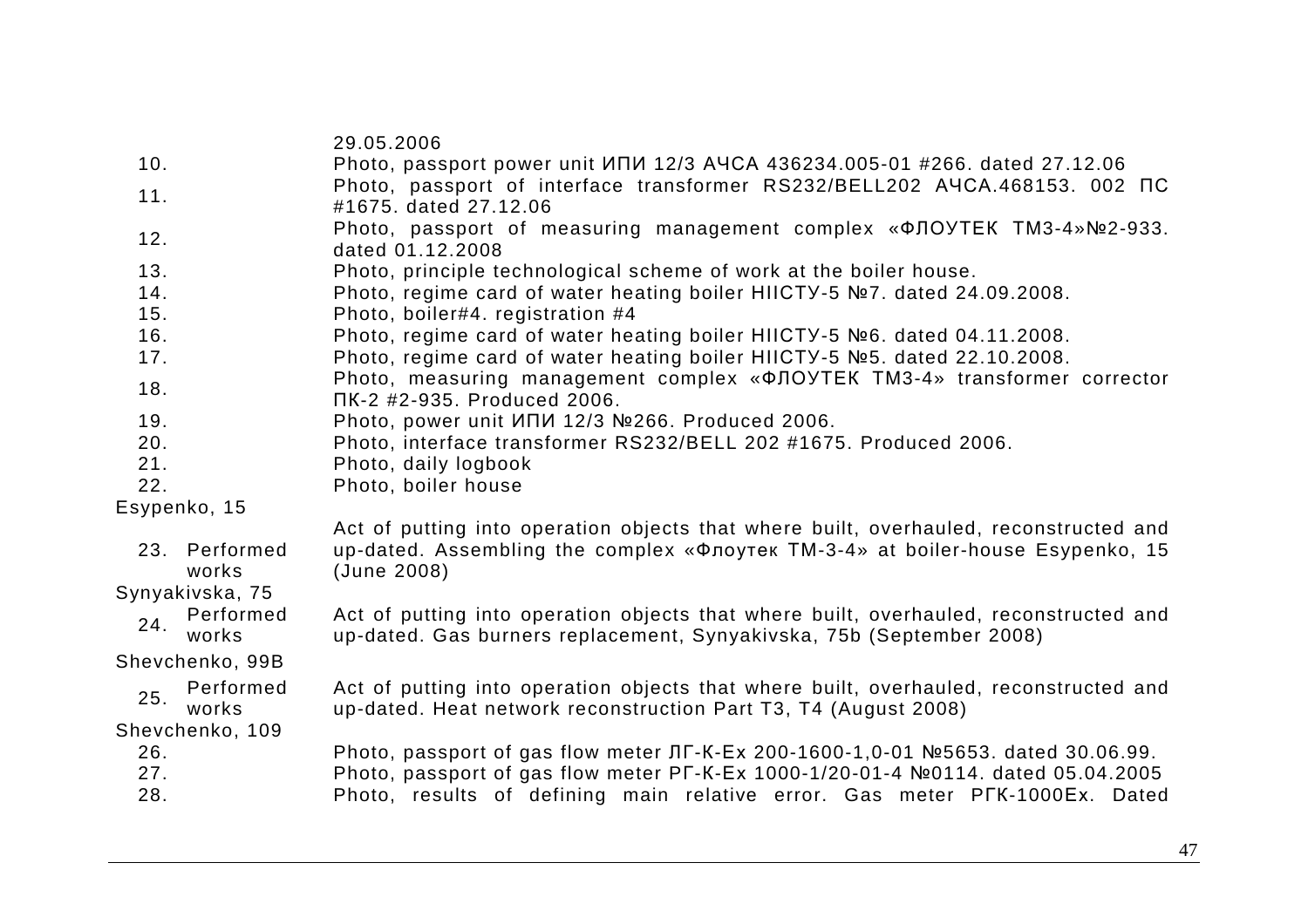|     | 03.04.2007                                                                                                                                |
|-----|-------------------------------------------------------------------------------------------------------------------------------------------|
| 29. | Photo, passport of gas flow meter JIF-K-Ex 200-1600-1,6-01 №5679. dated 22.06.99.                                                         |
| 30. | Photo, results of defining main relative error. Gas meter JIFK-200-2. Dated<br>22.06.2007                                                 |
| 31. | Photo, results of defining main relative error. Gas meter JIFK-200-1600. Dated<br>08.08.2005                                              |
| 32. | Photo, certificate of acceptance absolute pressure transformator with analogue out<br>ППС.3-РА №10.06.300876. date of issuance 31.10.2006 |
| 33. | Photo, manual for absolute pressure transformator with analogue out $\Pi \Pi C.3$ -PA.                                                    |
| 34. | Photo, passport of absolute pressure transformator with analogue out $\Pi \Pi C.3-PA$<br>Nº10.06.300876. last calibration 05.11.2008      |
| 35. | Photo, certificate #1707/A for calibration working equipment automatic measuring<br>unit of natural gas consumption. Dated 05.11.2008     |
| 36. | Photo, results of metrological attestation. Dated 15.05.2007                                                                              |
| 37. | Photo, protocol of state metrological attestation #064. dated 15.05.2007                                                                  |
| 38. | Photo, protocol of state metrological attestation #063. dated 15.05.2007                                                                  |
| 39. | Photo, certificate for calibration working equipment: gas volume and volume<br>expenditure meter OE -22ЛА №0140. dated 05.11.2008         |
| 40. | Photo, passport of working equipment: heat transformator TC∏100∏1187 №828. last<br>calibration 05.11.2008.                                |
| 41. | Photo, certificate of acceptance absolute pressure transformator with analogue out<br>ППС.3-РА №10.06.300847. date of issuance 17.10.2004 |
| 42. | Photo, certificate #1708/A for calibration working equipment automatic measuring<br>unit of natural gas consumption. Dated 05.11.2008     |
| 43. | Photo, protocol of state metrological attestation #066. dated 15.05.2007                                                                  |
| 44. | Photo, protocol of state metrological attestation #065. dated 15.05.2007                                                                  |
| 45. | Photo, certificate for calibration working equipment:gas volume and volume<br>expenditure meter OE -22ЛА №0141. dated 05.11.2008          |
| 46. | Photo, passport of absolute pressure transformator with analogue out $\Pi \Pi C.3-PA$<br>Nº04.06.300661. last calibration 05.11.2008      |
| 47. | Photo, passport of working equipment: heat transformator TCN100N1187 №1383. last<br>calibration 05.11.2008.                               |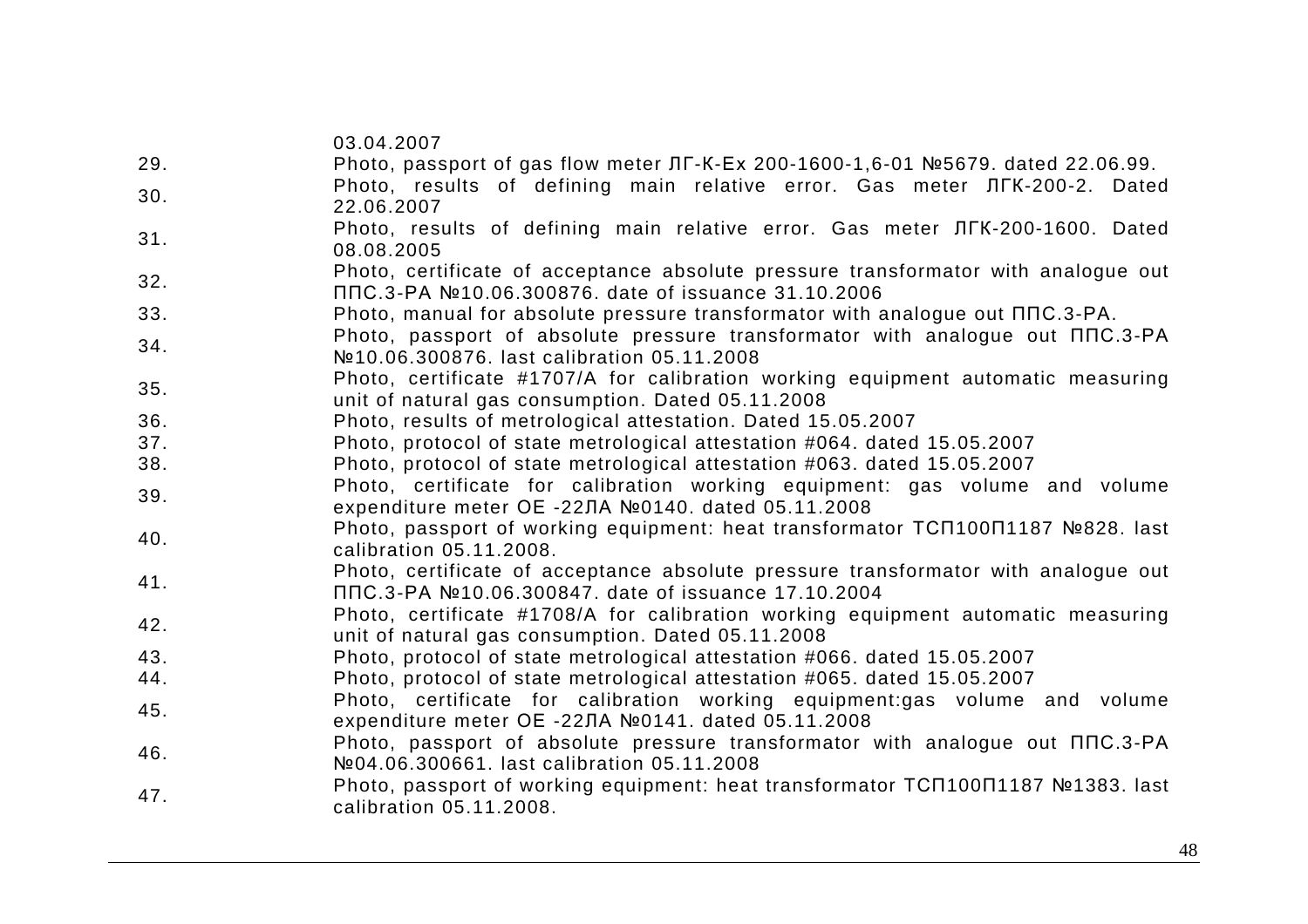| 48.<br>49.<br>50. |                          | Photo, certificate of acceptance absolute pressure transformator with analogue out<br>ППС.3-РА №04.06.300661. date of issuance 11.04.2006<br>Photo, manual for gas volume and volume expenditure meter OE -22ЛА.<br>Photo, electric energy metering journal. |
|-------------------|--------------------------|--------------------------------------------------------------------------------------------------------------------------------------------------------------------------------------------------------------------------------------------------------------|
| 51.               |                          | Photo, heating boiler #2278. Registration #2301. Produced 1979.                                                                                                                                                                                              |
| 52.               |                          | Photo, principle technological scheme of work at the boiler house.                                                                                                                                                                                           |
| 53.               |                          | Photo, regime card of boiler NT5M-30M. Dated 26.01.2007                                                                                                                                                                                                      |
| 54.               |                          | Photo, temperature chart of boiler's heating system for 2009.                                                                                                                                                                                                |
| 55.               |                          | Photo, shift transfer-acceptance journal                                                                                                                                                                                                                     |
| 56.               |                          | Photo, gas meter ЛГК-200-1600-1,0-01-Ex #5653                                                                                                                                                                                                                |
| 57.               |                          | Photo, regular power unit $5\pi$ -1k-1 #0226.                                                                                                                                                                                                                |
| 58.               |                          | Photo, gas volume and volume expenditure meter OE -22ЛА №0139.                                                                                                                                                                                               |
| 59.               |                          | Photo, gas volume and volume expenditure meter OE -22ЛА №0140.                                                                                                                                                                                               |
| 60.               |                          | Photo, water heating boiler AKBP-10/13№6317. Registration #2312. Produced 1976.                                                                                                                                                                              |
| 61.               |                          | Photo, gas volume and volume expenditure meter OE -22ЛА №0141.                                                                                                                                                                                               |
|                   | Shevchenko, 116 (CHPNº1) |                                                                                                                                                                                                                                                              |
| 62.               | Performed<br>works       | Act of putting into operation objects that where built, overhauled, reconstructed and<br>up-dated. Heat network reconstruction (July 2008)                                                                                                                   |
|                   | Shevchenko, 43           |                                                                                                                                                                                                                                                              |
| 63.               | Performed<br>works       | Act of putting into operation objects that where built, overhauled, reconstructed and<br>up-dated. Assembling the complex «Флоутек ТМ-3-4» at boiler-house Shevchenko,<br>43 (June 2008)                                                                     |
|                   | Kotsubynskoho, 1         |                                                                                                                                                                                                                                                              |
| 64.               | Performed<br>works       | Act of putting into operation objects that where built, overhauled, reconstructed and<br>up-dated. Assembling the<br>complex<br>«Флоутек<br>$TM-3-4$<br>boiler-house<br>at<br>Kotsubynskoho, 1 (June 2008)                                                   |
|                   | Ch. Kozacha, 3           |                                                                                                                                                                                                                                                              |
| 65.               | Performe<br>d works      | Act of putting into operation objects that where built, overhauled, reconstructed and<br>up-dated. Assembling the complex «Флоутек ТМ-3-4» at boiler-house Ch.Kozacha,3<br>(June 2008)                                                                       |
|                   | Moskovska, 17            |                                                                                                                                                                                                                                                              |
| 66.               | Performe                 | Act of putting into operation objects that where built, overhauled, reconstructed and                                                                                                                                                                        |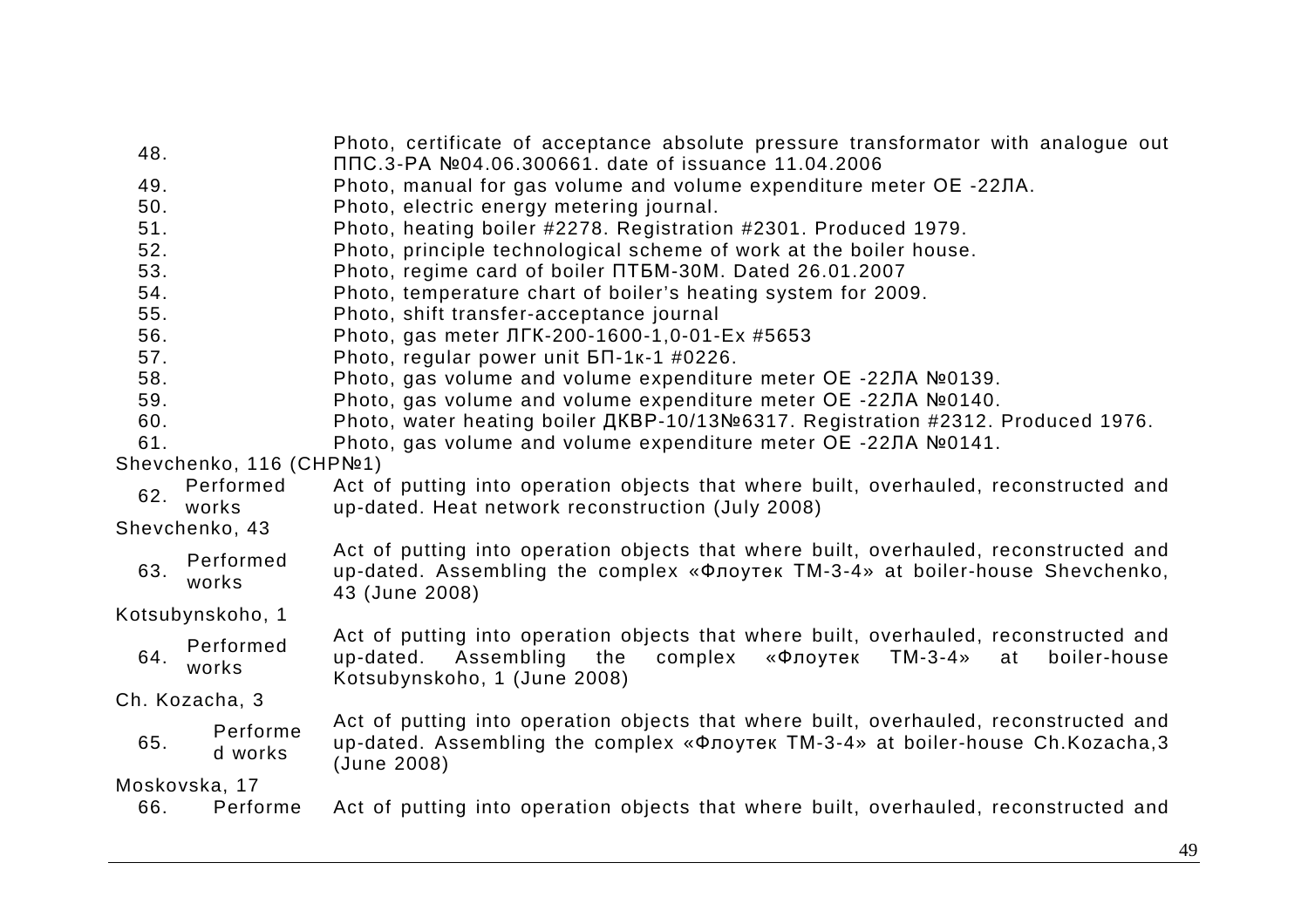|                  | d works                  | up-dated. Assembling the complex «Флоутек ТМ-3-4» at boiler-house Moskovska, 17<br>(June 2008)                                                                                                  |
|------------------|--------------------------|-------------------------------------------------------------------------------------------------------------------------------------------------------------------------------------------------|
| Nezalegnosti, 34 |                          |                                                                                                                                                                                                 |
| 67.              | Performe<br>d works      | Act of putting into operation objects that where built, overhauled, reconstructed and<br>up-dated. Assembling the complex «Флоутек ТМ-3-4» at boiler-house Nezalegnosti,<br>34 (August 2008)    |
| Nezalegnosti, 44 |                          |                                                                                                                                                                                                 |
| 68.              | Performe<br>d works      | Act of putting into operation objects that where built, overhauled, reconstructed and<br>up-dated. Assembling the complex «Флоутек ТМ-3-4» at boiler-house Nezalegnosti,<br>44 (September 2008) |
|                  | "Nizhynteplomerezhi" Ltd |                                                                                                                                                                                                 |
| 69.              | Performe<br>d works      | Bilateral act of gas consumption in December 2008 between "Nizhynteplomerezhi"<br>Ltd and "Nizhynmizhraygas" (31.12.08)                                                                         |
| 70.              |                          | Act of natural gas delivery in January 2008 (29.02.08)                                                                                                                                          |
| 71.              |                          | Contract №120 for thermal energy supply between "Nizhynteplomerezhi" Ltd and<br>Nizhyn Central City Hospital (28.08.07)                                                                         |
| 72.              |                          | meteorological<br>Nº09-2 for<br>hydro<br>information<br>Contract<br>between<br>supply<br>"Nizhynteplomerezhi" Ltd and Chernihiv regional hydro meteorological centre.<br>(30.12.08)             |
| 73.              |                          | Certificate of checking working measuring equipment: consumption automatic<br>measurement unit. Dated 05.11.2008.                                                                               |
| 74.              |                          | Photo, results of metrological attestation. Dated 21.05.2007                                                                                                                                    |
| 75.              |                          | Photo, protocol certificate of state metrological attestation #071. Dated 21.05.2007                                                                                                            |
| 76.              |                          | Photo, protocol certificate of state metrological attestation #071. Dated 21.05.2007                                                                                                            |
| 77.              |                          | Certificate of checking working measuring equipment: gas volume expenditure and<br>volume meter OE22JIA#0139. Dated 05.11.2008.                                                                 |
| 78.              |                          | Photo, passport of resistance heat transformer TCΠ-1187 №737. dated 23.06.2005                                                                                                                  |
| 79.              |                          | Photo, results of defining main relative error. Gas meter JIFK-200-Ex. Dated<br>12.12.2007                                                                                                      |
| 80.              |                          | Photo, results of defining main relative error. Gas meter JIFK-200-2. Dated<br>22.06.2007                                                                                                       |
| 81.              |                          | Photo, results of defining main relative error. Gas meter JIFK-200-1600. Dated                                                                                                                  |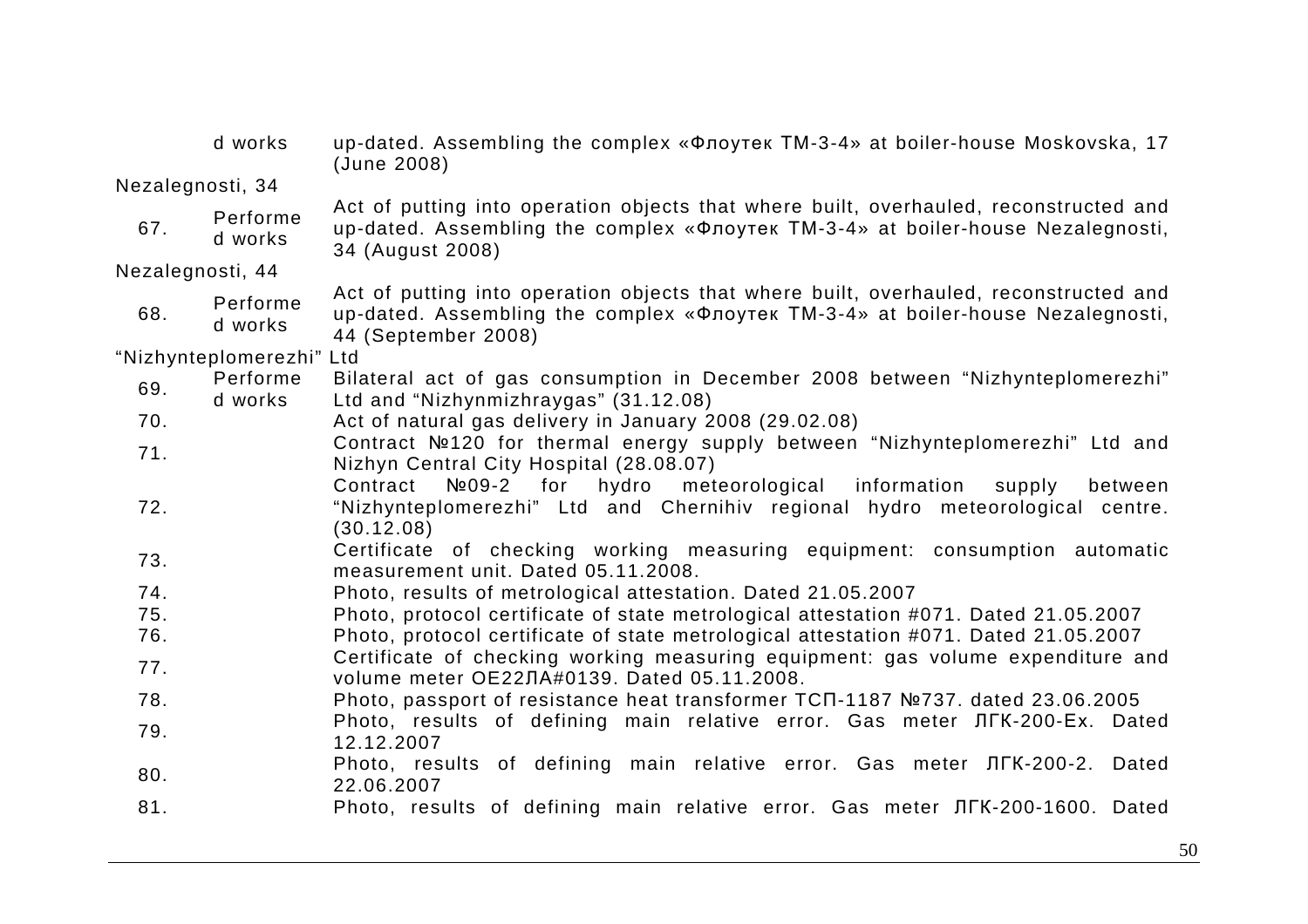08.08.2005

| - 82.       | 12.06.2003 |  |  |  |  | Photo, results of defining main relative error. Gas meter JIFK-200-2. Dated |  |
|-------------|------------|--|--|--|--|-----------------------------------------------------------------------------|--|
| ) rvda dzvz |            |  |  |  |  |                                                                             |  |

| Pryluky,             |  |
|----------------------|--|
| Kostyantynivska, 110 |  |
|                      |  |

| Primary            |                                                                                                                                               |
|--------------------|-----------------------------------------------------------------------------------------------------------------------------------------------|
| data<br>collection | Gas consumption daily report. (26.02.09)                                                                                                      |
|                    | Photo, monthly report on gas consumption. Dated 12.2008                                                                                       |
|                    | Photo, daily report on gas consumption. Dated 08.12.2008                                                                                      |
|                    | Photo, act #418 of acceptance performed works. Dated 12.2007                                                                                  |
|                    | Photo, inquiry on a price of performed works. Dated 01.2005                                                                                   |
|                    | Photo, act #1 of acceptance performed works. Dated 2005                                                                                       |
|                    | Photo, program of gas expenditure registration                                                                                                |
|                    | Photo, contract #53/08 for reconstruction works performance. Dated 07.10.2008                                                                 |
|                    | Photo, invoice $\#C\Phi 0000422$ . Dated 12.11.2008. Invoice $\#C\Phi 0000418$ . Dated<br>11.11.2008. Invoice #C00000367. Dated 09.10.2008.   |
|                    | Photo, act #397 of acceptance performed works. Dated 11.2008                                                                                  |
|                    | Photo, act #398 of acceptance performed works. Dated 11.2008                                                                                  |
|                    | Photo, act #399 of acceptance performed works. Dated 11.2008                                                                                  |
|                    | Photo, act #400 of acceptance performed works. Dated 11.2008                                                                                  |
|                    | Photo, inquiry on a price of performed works. Dated 11.2008                                                                                   |
|                    | Photo, report on expenditure of production materials in comparison to producing<br>norms. Dated 11.2008.                                      |
|                    | Photo, city plan of Pryluky                                                                                                                   |
|                    | Photo, contract on central heating, hot and cold water supply services. Dated<br>01.12.2008                                                   |
|                    | Photo, act of acceptance-transferring natural gas for producing heat energy for<br>budget organizations and other consumers. Dated 24.03.2008 |
|                    | Photo, act of acceptance-transferring natural gas for producing heat energy for<br>budget organizations and other consumers. Dated 31.01.2009 |
|                    | Photo, act of acceptance-transferring natural gas for producing heat energy for                                                               |
|                    |                                                                                                                                               |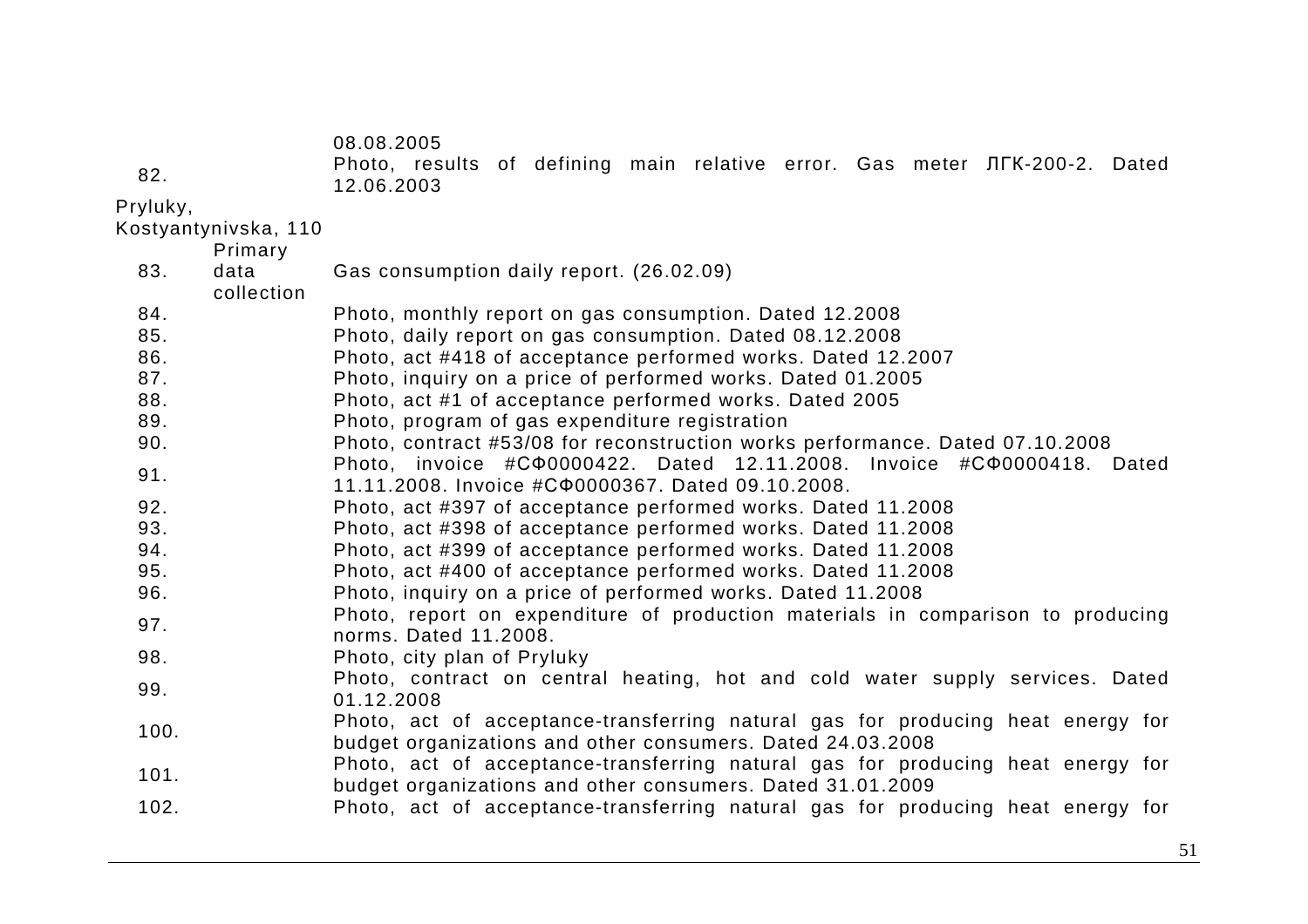|      | budget organizations and other consumers. Dated 31.12.2008                                                            |
|------|-----------------------------------------------------------------------------------------------------------------------|
| 103. | Photo, act of acceptance-transferring natural gas for producing heat energy for                                       |
|      | budget organizations and other consumers. Dated 30.11.2008                                                            |
| 104. | Photo, act of acceptance-transferring natural gas for producing heat energy for                                       |
|      | budget organizations and other consumers. Dated 31.10.2008                                                            |
| 105. | Photo, heating module MH120 еко «БЕРНАРД» №07118089                                                                   |
| 106. | Photo, heating module MH120 еко «БЕРНАРД»№07107880                                                                    |
| 107. | Photo, gas meter GMS-G160-80-1,0-Y2-HY #108003. dated 2005.                                                           |
| 108. | Photo, passport of gas volume corrector KΠЛГ-1.02P №02500. Dated 26.02.08.                                            |
| 109. | Graphic scheme of the heat network at boiler-house Kostyantinivska, 110.                                              |
| 110. | Photo, passport of gas meter G10PJ #453010. dated 20.02.07                                                            |
| 111. | Photo, passport of gas meter G10PJ #453020. dated 20.02.07                                                            |
| 112. | Photo, passport of gas meter G2,5PJ #7026828.                                                                         |
| 113. | Photo, technical descriptions and usage instructions of automatic registration                                        |
|      | equipment <i><b>GTHA-CULMA</b></i> . Dated 2005.                                                                      |
| 114. | Photo, passport of a standard diagram with angle measurement way of pressure                                          |
|      | change#632. dated 23.12.2005                                                                                          |
| 115. | Photo, certificate of state metrological attestation #39.0001.06. dated 05.01.2006                                    |
| 116. | Photo, protocol certificate of state metrological attestation #001                                                    |
| 117. | Photo, certificate of equipment calibration#39-1/1221. dated 28.12.2007                                               |
| 118. | Photo, passport of a standard diagram with angle measurement way of pressure                                          |
|      | change#633. dated 23.12.2005                                                                                          |
| 119. | Photo, act of measuring pipeline inner diameter of flow-measuring equipment. Dated                                    |
|      | 05.01.2006                                                                                                            |
| 120. | Photo, passport of flow-measuring equipment FPY. Dated 17.04.2006                                                     |
| 121. | Photo, certificate #887 of equipment calibration $\mu$ K#633. dated 29.12.2007                                        |
| 122. | Photo, passport of pressure sensor МИДА-13П-ДА-01Ex. Dated 07.07.2006                                                 |
| 123. | Photo, passport of regular power unit $5\overline{15}$ -24 $3\overline{1}$ HA.426431.001 $\overline{10}$ . Dated 2005 |
| 124. | Photo, passport of gas volume meter «ЭТНА-СИГМА» ВРКА.30045344.001 ПС.                                                |
|      | Dated 2005.                                                                                                           |
| 125. | Photo, passport of pressure sensor МЕТРАН 100 ДО 1440 №180233. Dated 2004.                                            |
| 126. | Photo, passport of pressure sensor МЕТРАН 100 ДД 1420 №243412. Dated                                                  |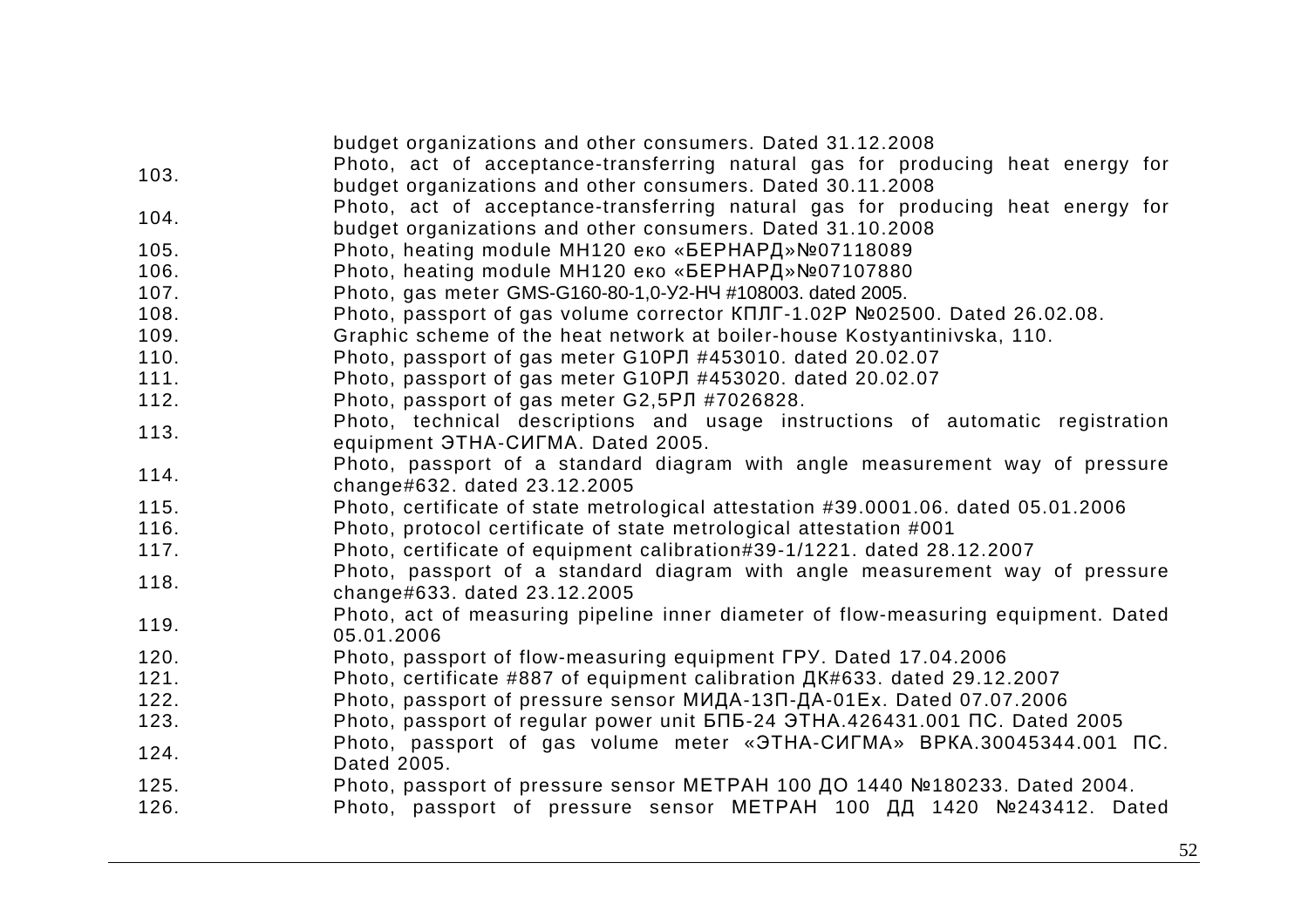|                  |                           | 27.09.2005.                                                                                                                        |
|------------------|---------------------------|------------------------------------------------------------------------------------------------------------------------------------|
| 127.             |                           | Photo, boiler #1, number 1455.                                                                                                     |
|                  | Primary                   |                                                                                                                                    |
| 128.             | data<br>collection        | Photo, passport of gas meter GMS-G65-40-1,0-Y2-H4 #015573. dated 16.01.08                                                          |
| Sadova str., 104 |                           |                                                                                                                                    |
| 129.             |                           | Photo, passport of gas volume corrector KΠЛГ-1.02PNº02170. Dated 05.12.07                                                          |
| 130.             |                           | Photo, passport of gas meter GMS-G160-80-1,0-Y2-HY #108003. dated 01.11.2005.                                                      |
|                  | Kostyantinivska str., 115 |                                                                                                                                    |
| 131.             |                           | Photo, passport of gas volume corrector KΠЛГ-1.02P №02195. Dated 10.12.07                                                          |
| 132.             |                           | Photo, gas meter GMS-G65-40-1,0-Y2-H4 #015573. dated 16.01.08                                                                      |
| 133.             |                           | Photo, passport of gas meter GMS-G65-40-1,0-Y2-HY #114956. dated 27.11.07                                                          |
| Kyivska, 200     |                           |                                                                                                                                    |
|                  | Primary                   |                                                                                                                                    |
| 134.             | data<br>collection        | Graphic scheme of the heat network at boiler-house, Kyivska, 200.                                                                  |
| 135.             |                           | Photo, certificate of state metrological attestation #39.0262.06. dated 18.04.2006                                                 |
| 136.             |                           | Photo, protocol certificate of state metrological attestation #062                                                                 |
| 137.             |                           | Photo, certificate of equipment calibration#39-1/0355. dated 30.05.2008                                                            |
| 138.             |                           | Photo, passport of parameters measurement equipment. Dated 29.05.08                                                                |
| 139.             |                           | Photo, passport of a standard diagram with angle measurement way of pressure<br>change#046. dated 17.04.2006                       |
| 140.             |                           | Photo, act of measuring pipeline inner diameter of flow-measuring equipment. Dated<br>01.11.1999.                                  |
| 141.             |                           | Photo, technical descriptions and usage instructions of automatic registration<br>equipment <i><b>GTHA-CULMA</b></i> . Dated 2006. |
| 142.             |                           | Photo, passport of flow-measuring equipment FPY. Dated 17.04.2006                                                                  |
| 143.             |                           | Photo, gas pipeline scheme.                                                                                                        |
| 144.             |                           | Photo, gas pressure sensor МЕТРАН 100 ДД 1420 №264102. Dated 12.2005.                                                              |
| 145.             |                           | Photo, gas pressure sensor МЕТРАН 100 ДД 1440 №264082. Dated 12.2005.                                                              |
| 146.             |                           | Photo, daily log-book.                                                                                                             |
| 147.             |                           | Photo, operational boiler-house journal                                                                                            |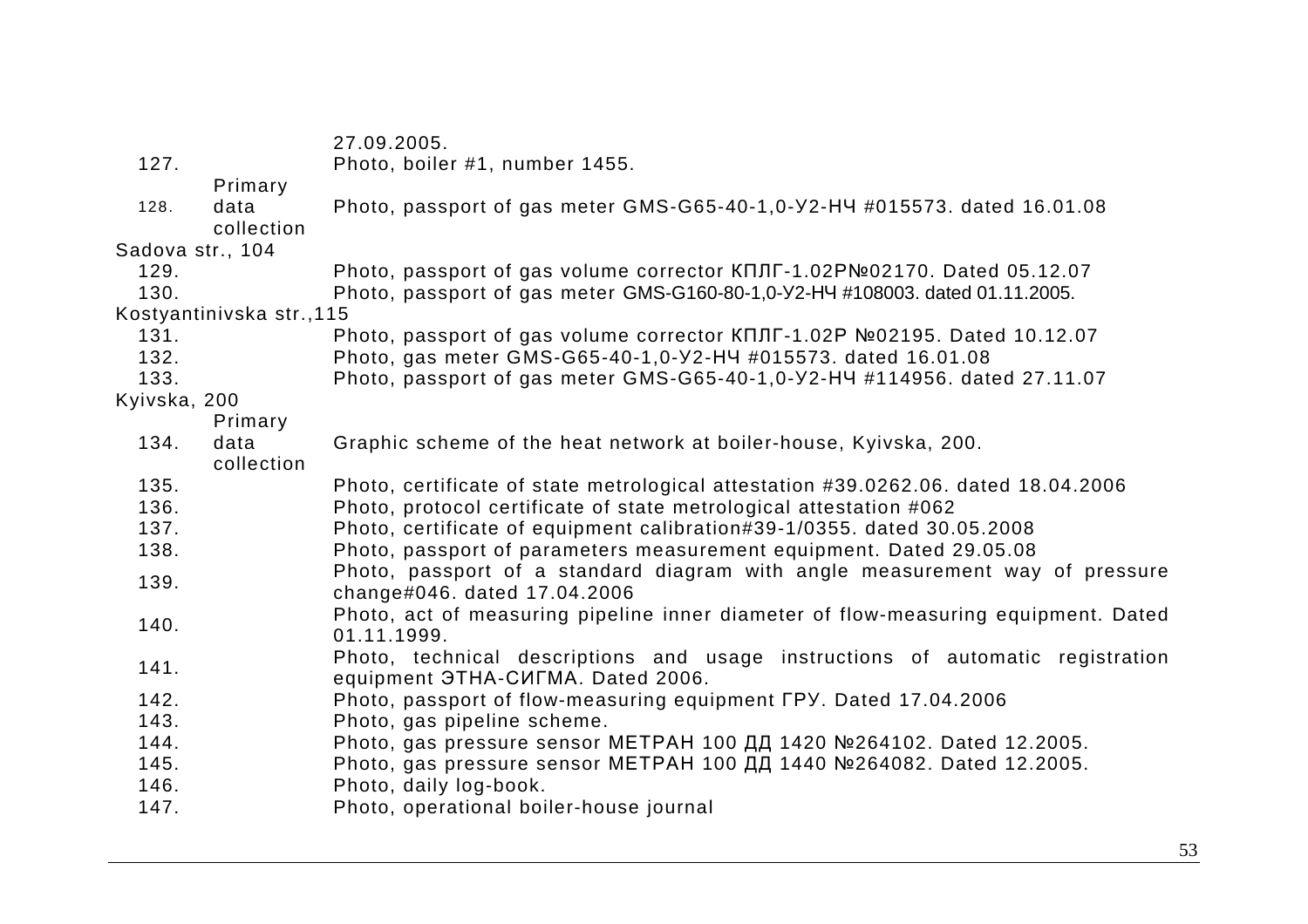| 148.                     |                    | Photo, boiler #2 KBF 7,56 №2272                                                                                                                     |  |
|--------------------------|--------------------|-----------------------------------------------------------------------------------------------------------------------------------------------------|--|
| Lenina str., 200         |                    |                                                                                                                                                     |  |
| 149.                     |                    | Photo, act of putting into operation alarm and automatic safety of boiler KBF-7,56<br>№2. dated 02.12.1996.                                         |  |
| "Borznateplocomunenergo" |                    |                                                                                                                                                     |  |
|                          | Primary            |                                                                                                                                                     |  |
| 150.                     | data<br>collection | Photo, results of defining main relative error. Gas meter G-100. Dated 22.03.2007                                                                   |  |
| 151.                     |                    | Photo, results of defining main relative error. Gas meter G-100TEMP. Dated<br>13.03.2007                                                            |  |
| 152.                     |                    | Photo, passport of gas flow meter G-100 TEMP 1/50 #020605. dated 29.08.2002                                                                         |  |
| 153.                     |                    | Photo, calibration results of gas flow meter G-100 TEMP 1/50 #020605. dated<br>29.08.2002                                                           |  |
| 154.                     |                    | Photo, results of defining main relative error. Gas meter G-100TEMP. Dated<br>06.02.2009                                                            |  |
| 155.                     |                    | Photo, results of defining main relative error. Gas meter G-100TEMP. Dated<br>05.06.2008                                                            |  |
| Sverdlova str., 22       |                    |                                                                                                                                                     |  |
|                          | Primary            |                                                                                                                                                     |  |
| 156.                     | data<br>collection | Photo, passport of gas flow meter G-100 TEMP 1/50 #060906. dated 11.09.2006                                                                         |  |
| 157.                     |                    | Photo, certificate of acceptance of gas volume corrector KΠЛГ-1.02P №02997. Dated<br>25.09.2008                                                     |  |
| 158.                     |                    | Photo, gasification of central district hospital's boiler house scheme                                                                              |  |
| 159.                     |                    | Photo, inference #185/108 of the complex state expertise on the gasification of the<br>central boiler-house at Sverdlova str., 22. dated 25.12.2002 |  |
| 160.                     |                    | Photo, monthly report of contracted loading for December. Dated 30.12.2008.                                                                         |  |
| 161.                     |                    | Photo, internal pipeline scheme of the boiler house.                                                                                                |  |
| 162.                     |                    | Photo, control paper for 02.2009.                                                                                                                   |  |
| 163.                     |                    | Photo, gas volume corrector KΠЛГ-2.01P №02997. Produced 09.2008.                                                                                    |  |
| 164.                     |                    | Photo, gas flow meter G-100 TEMP 1/50 #060906. Produced 2006.                                                                                       |  |
| 165.                     |                    | Photo, boiler «Провітерм» №С0209040159 СОО. Produced 09.2002.                                                                                       |  |